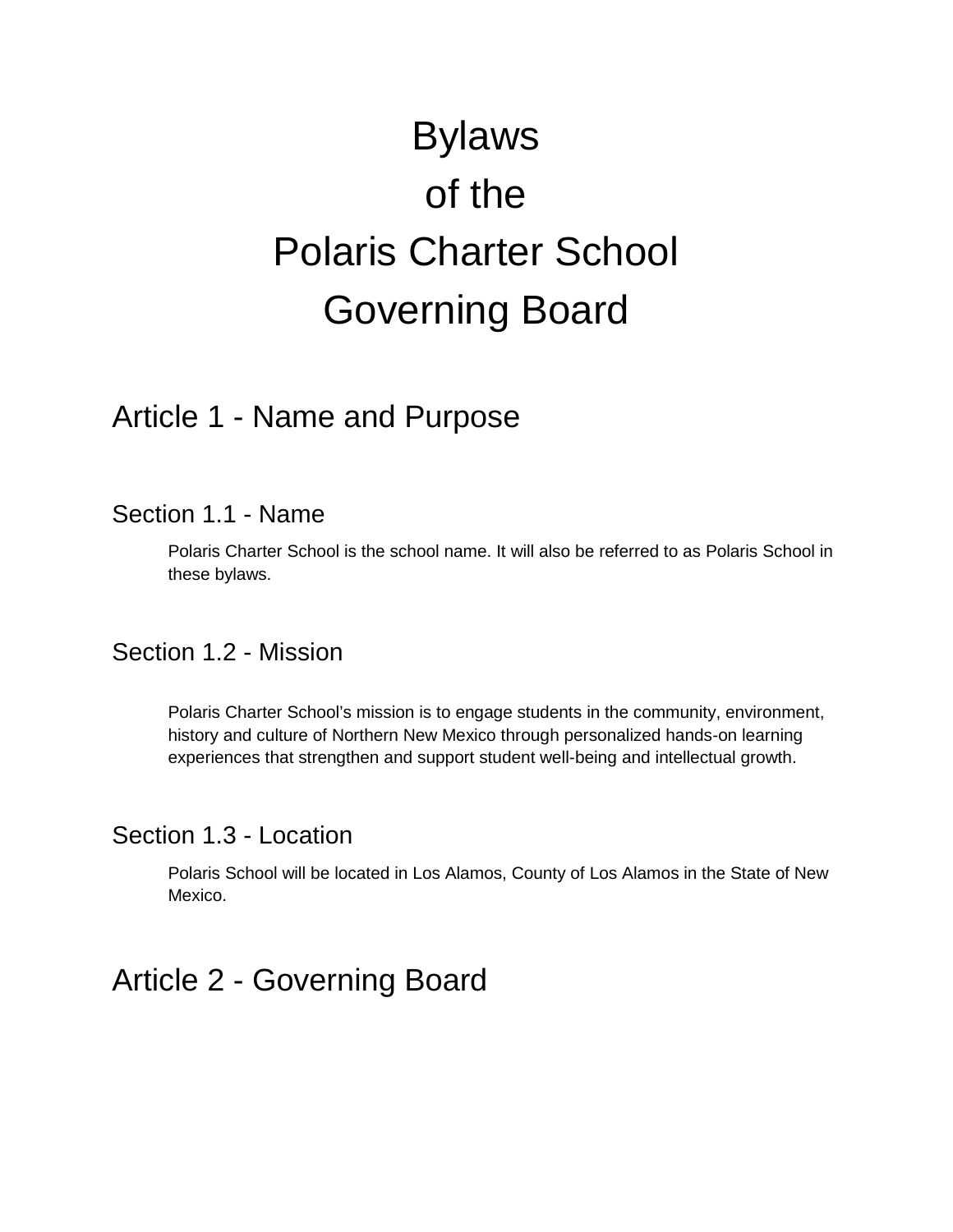## Section 2.1 - Powers

The Governing Board assumes all powers conferred by New Mexico law and the Articles of Incorporation. Additionally, the Governing Board has the power to:

- a) Adopt, review, and revise the Polaris School mission statement;
- b) Adopt, review, and revise the Polaris School Governing Board bylaws;
- c) Establish policies and governing procedures consistent with Polaris School's mission;
- d) Hire, evaluate, terminate, and set compensation and employment terms for the Polaris School Academic Leader;
- e) Oversee all fiscal responsibilities of Polaris School including but not limited to approval of an annual budget, salaries, signing checks, and signing legal documents.

## Section 2.2 - Number

The number of members of the Governing Board will be no fewer than five (5) and no more than eleven (11), unless changed by amendments to these bylaws. For voting purposes, an odd number of Governing Board members will be maintained.

## Section 2.3 - Terms of Appointment

Each Governing Board member will serve a two (2) year term from the date of their appointment. No member will be allowed to serve more that three (3) consecutive two (2) year terms after which the member must take a minimum of two (2) years off before being reconsidered for nomination as a Governing Board member.

A full two-year term is considered to have been served upon the date of the second (2nd) annual meeting after being appointed.

After election, the term of a member may not be reduced, except for cause as specified in these bylaws.

## Section 2.4 - Initial Governing Board Staggered Terms

The initial Governing Board will serve staggered terms. Terms will be staggered so that not all terms are renewed at the same time with the intent to balance continuity with new perspective. The initial Governing Board shall consist of at least two members who will serve a one-year term and at least three members who will serve a two-year term.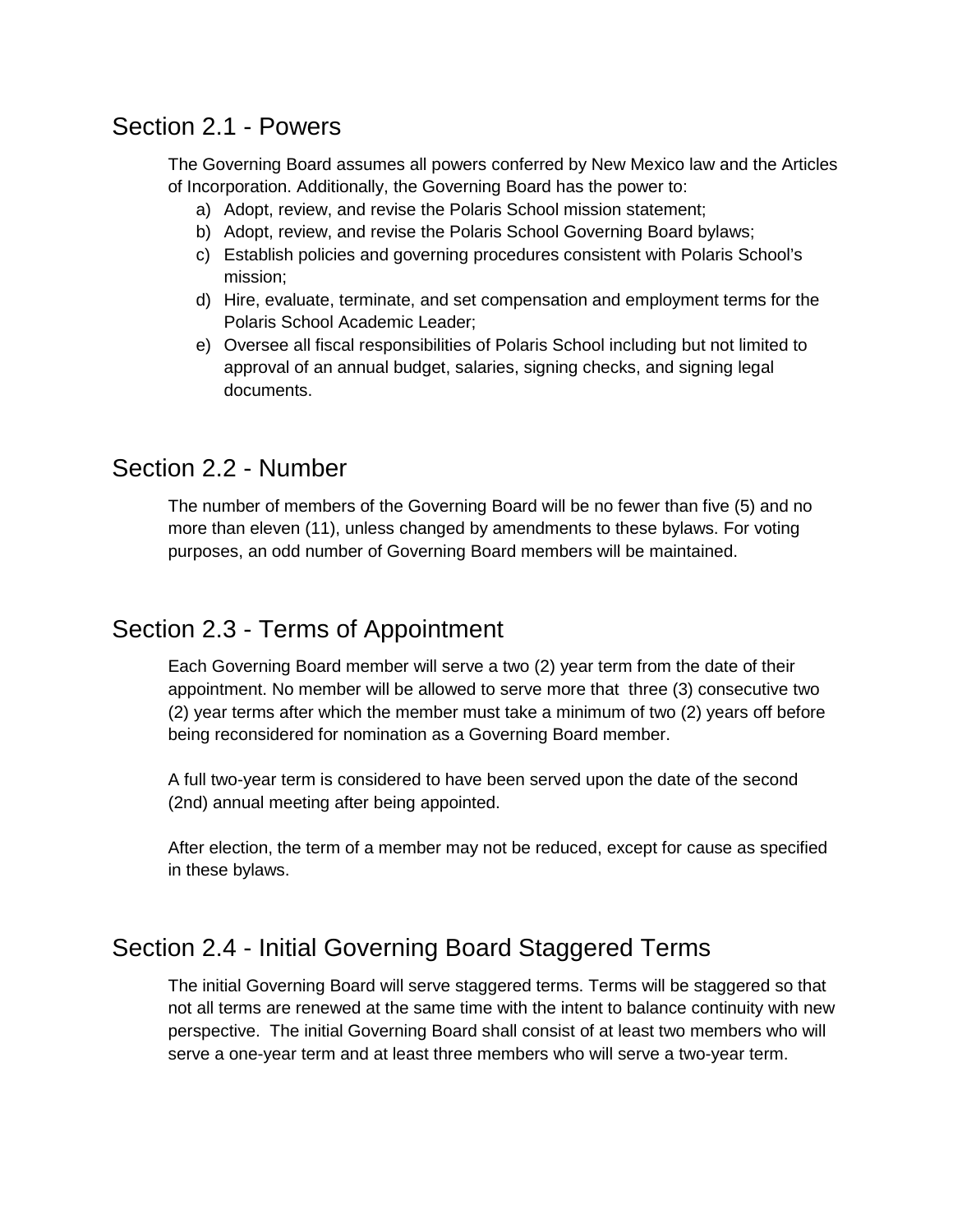## Section 2.5 - Election of Members

The Governing Board's Governance Committee will at each annual meeting present a slate of potential members to the Governing Board who will fill expired Governing Board positions by affirmative vote of a majority of the members present at the annual meeting.

## Section 2.6 - Qualifications

Whenever possible, Governing Board members will be sought who bring the skills, expertise, perspective, and qualifications necessary to implement the Mission of Polaris School and to replace skills and qualifications of those Board members being replaced.

## Section 2.7 - Resignation

A Governing Board member may resign at any time by filing a written resignation with the Governing Board Chair.

## Section 2.8 - Removal

The Governing Board may remove any member with a majority vote of the entire Governing Board at any regular or special meeting of the council, provided that a statement of the reason or reasons shall have been mailed by Registered Mail to the member proposed for removal at least thirty (30) days before any final action is taken by the Governing Board. This statement shall be accompanied by a notice of the time when, and the place where, the Governing Board is to take action on the removal. The member shall be given an opportunity to be heard and the matter considered by the Governing Board at the time and place mentioned in the notice.

## Section 2.9 - Vacancies

The Governing Board is not required to fill a vacancy created by the removal or resignation of a Member, unless such a vacancy will cause the number of Members to be less than the minimum specified in these bylaws in which case the Governing Board will fill the vacancy within 45 days. An election to fill a vacancy or to increase the number of Members may be held at regular or special meetings at the discretion of the Board. Written notice of the proposed election and slate of candidates must be given to all Board members in advance of any meeting at which the election is to be held. The minimum vote required to elect a new member or fill a vacancy shall be the affirmative vote of a majority of the Members present at a meeting at which a quorum is present.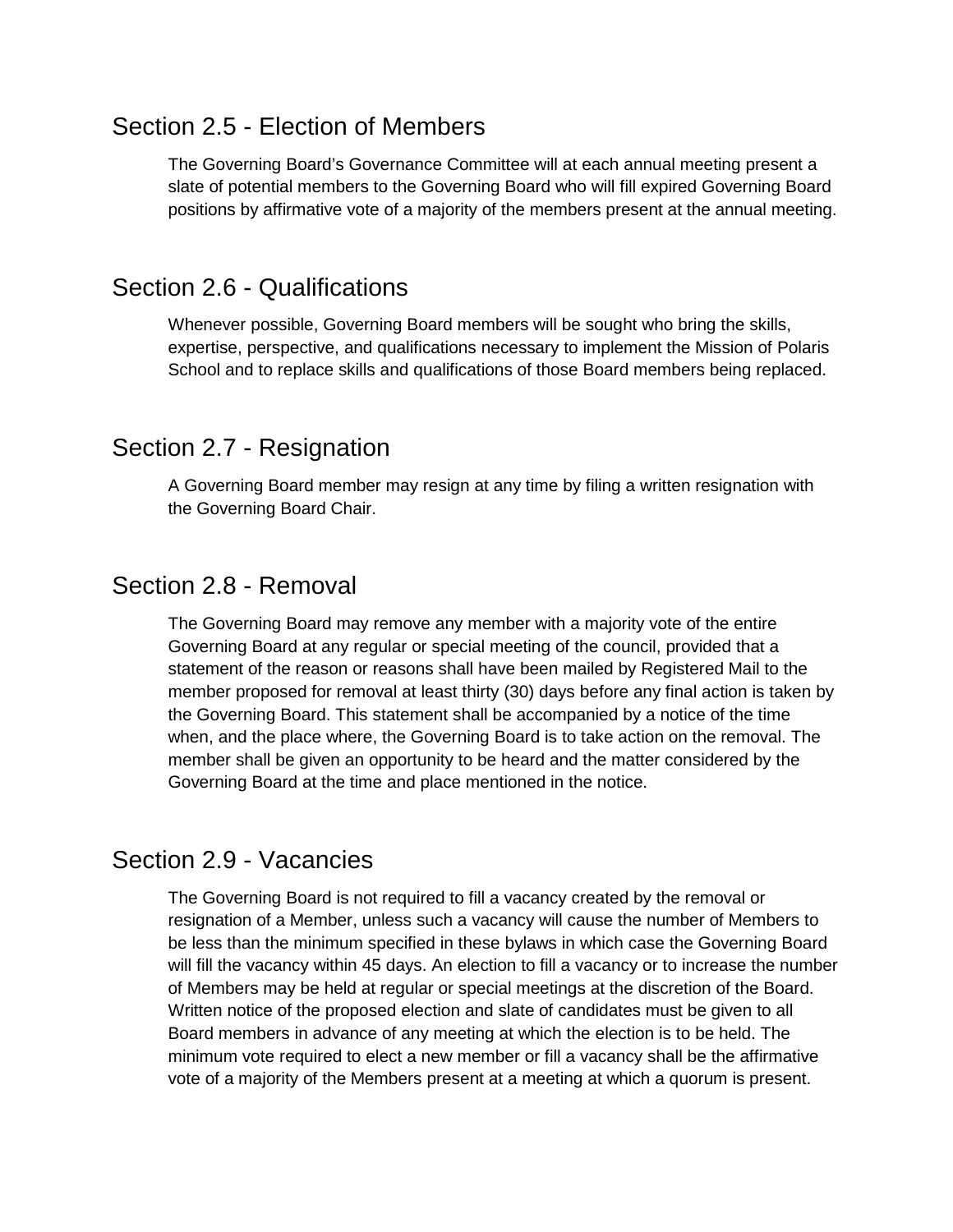## Section 2.10 - Members of the Governing Board

- a) Will receive no payment or honoraria, except reimbursement for expenses incurred in performance of voluntary Polaris School activities in accordance with Polaris School policies;
- b) Shall serve the Polaris School with the highest degree of undivided duty, loyalty, and care and shall undertake no enterprise to profit personally from their position with the Polaris School;
- c) All participants in Board work are bound by the Code of Conduct, Conflict of Interest, and Confidentiality policy statements;
- d) Shall have no direct or indirect financial interest in the assets or leases of the Polaris School;
- e) Any member who individually or as part of a business or professional firm is involved in the business transactions or current professional services of the Polaris School shall disclose this relationship and shall not participate in any vote taken with respect to such transactions or services.

## Article 3 - Meetings

## Section 3.1 - Open Meetings Act

All annual, regular, and special Governing Board meetings will comply with New Mexico open meeting laws detailed in the Open Meetings Act, NMSA 1978, Chapter 10, Article 15.

## Section 3.2 - Annual Meeting

The annual meeting of the Governing Board will be held during the last quarter of the fiscal year on a date selected by the Board for the purpose of appointing officers, electing members and for the transaction of such other business as may come before the meeting. The place of such annual meeting shall be designated by the Governing Board.

## Section 3.3 - Regular Meetings

In addition to the annual meeting, there will be at least ten (10) other regular meetings of the Governing Board held each year.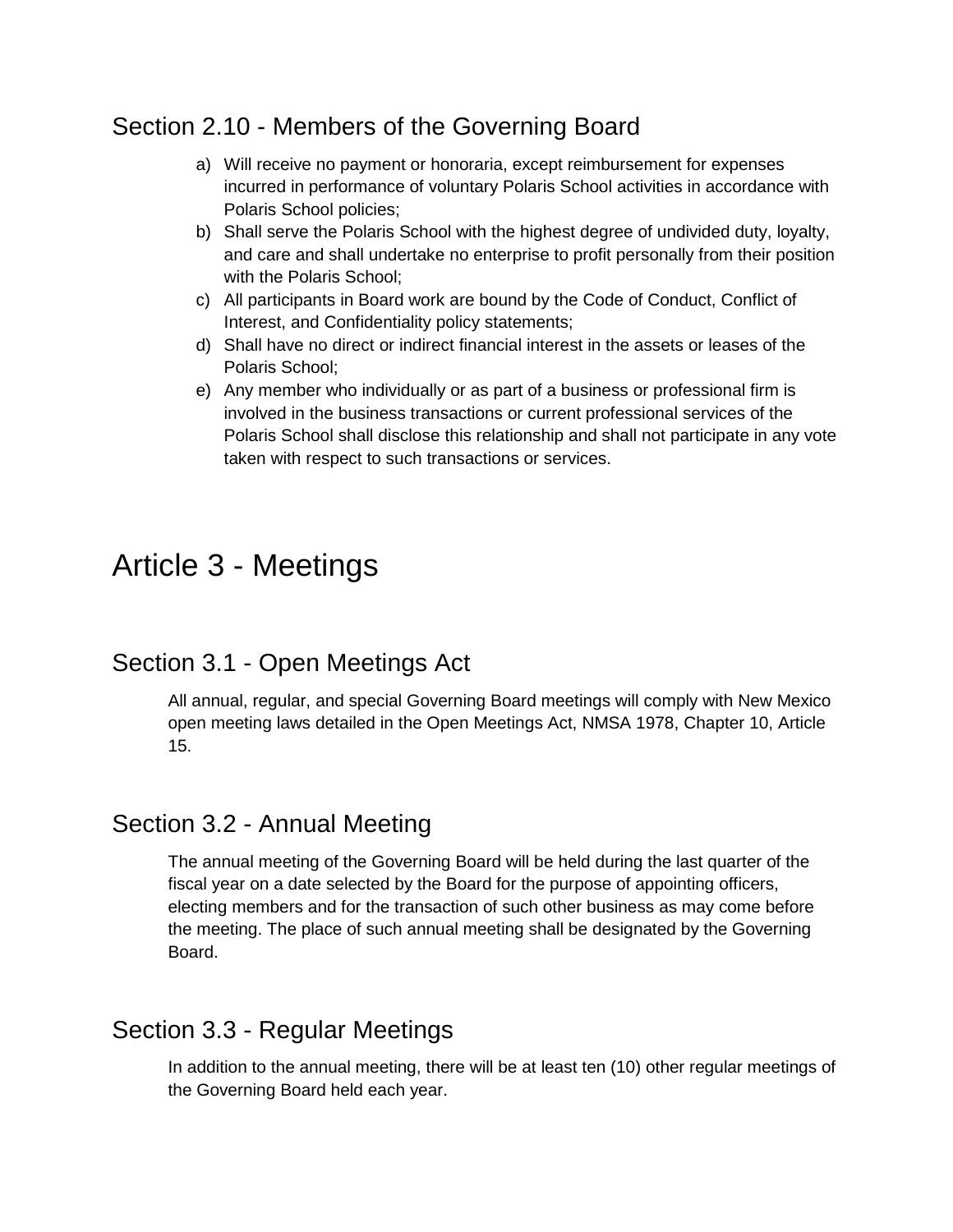## Section 3.4 - Special Meetings

Special meetings of the Governing Board may be called by the Board Chair or by a majority of the Governing Board filing a written request for such a meeting with the Board Chair and stating the object, date, and hour therefore, due notice having been given each member five (5) calendar days prior to the meeting.

## Section 3.5 - Notice of Meetings

Notice of all regular and special meetings of the Governing Board, an agenda of all items to be discussed at such meetings, and agenda support materials shall be circulated to all members at least five (5) days prior to the meeting and shall be made in compliance with the Open Meetings Act and the Polaris School's Open Meetings Act Resolution.

## Section 3.6 - Quorum and Voting

One-half of the members currently in office will constitute a quorum for the transaction of business at any regular or special meeting of the Governing Board, except where otherwise required by these Bylaws.

An affirmative vote by a majority of the Governing Board members present at a meeting at which a quorum is present will be the act of the Governing Board, unless a greater number of affirmative votes is required by law or by these bylaws. An absentee Governing Board member may not designate an alternate to represent them at a Governing Board meeting.

## Article 4 - Officers

## Section 4.1 - Number

Officers of the Governing Board are Chair, Vice Chair, Secretary, and Treasurer.

Each officer is elected from a slate of officers presented by the Governance Committee. by a majority of the Governing Board members present at the annual meeting. Duties are those identified in these bylaws and any others designated by the Governing Board.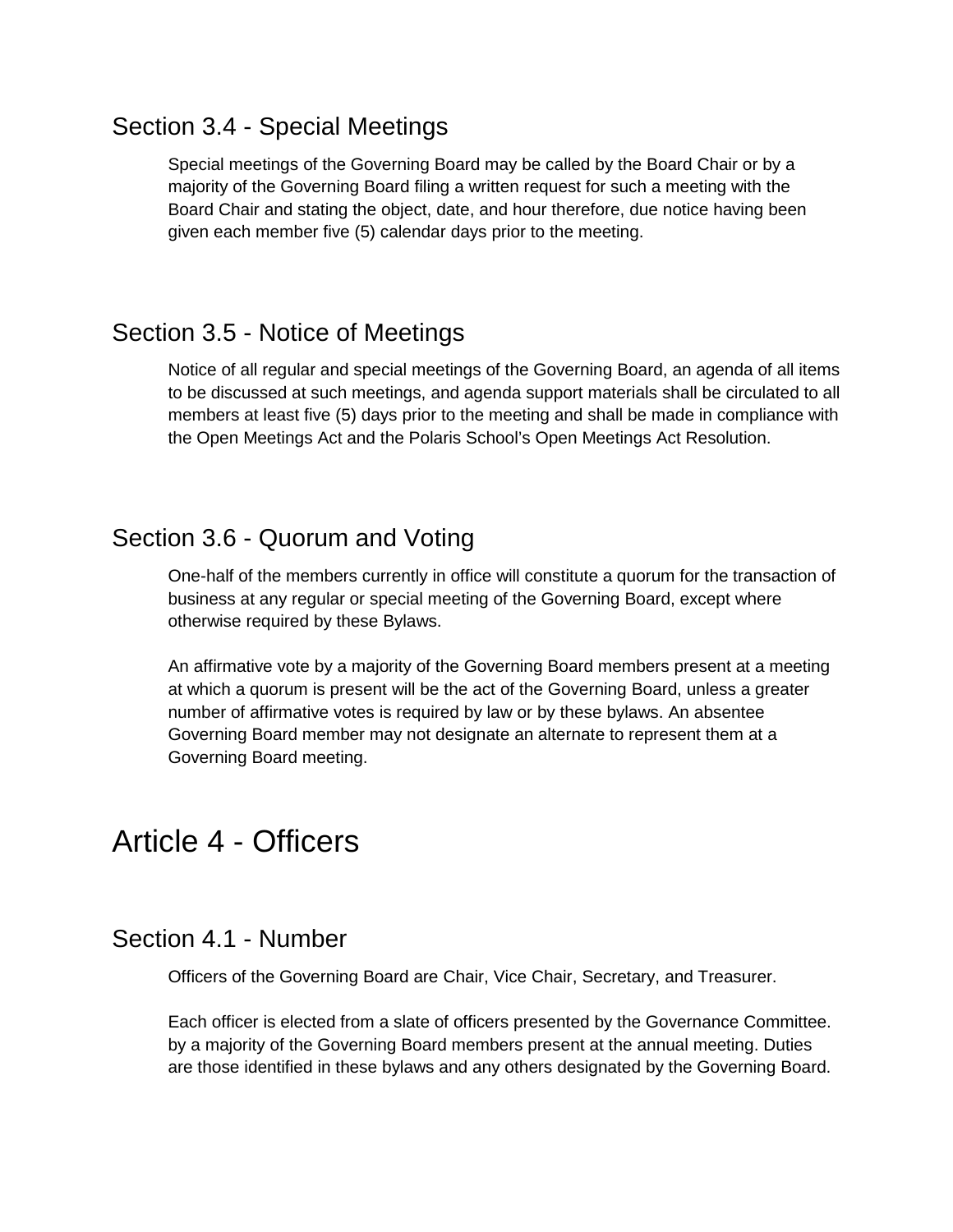## Section 4.2 - Appointment and Term

The Governing Board's Governance Committee will at each annual meeting present a slate of potential Officers to the Governing Board. The Governance Committee will make recommendations for each Officer position. However, all accepted nominations for each Officer position will be presented to the full Governing Board for the vote. The Governing Board will consider but need not follow the Governance Committee recommendations.

Officer positions will be filled by majority election of the Governing Board members present at the meeting if a quorum is present.

Members elected to Office positions will be sought to reflect the qualities, qualifications, and diversity determined by the Governing Board delineated in the Job Descriptions of the Officers.

Newly appointed officers will take office on the date of their election. Term of office will be one (1) year.

A Governing Board member may serve more that one (1) term in the same office, but no more than two (2) consecutive terms in the same office.

## Section 4.3 - Removal

Any officer may be removed by a majority vote of the Governing Board whenever the Governing Board deems the removal serves the best interest of Polaris School.

## Section 4.4 - Vacancy

Vacancies will be filled by the Governing Board for the remainder of the term at any regular or special meeting at which a quorum is present.

## Section 4.5 - Resignation

An officer may resign at any time by filing a written resignation with the Governing Board Chair. The resigning member retains their member seat on the Governing Board.

## Section 4.6 - Chair

The Chair presides at all Governing Board meetings. The Chair is responsible for setting the agenda for all meetings, calling any special meetings and appointing members to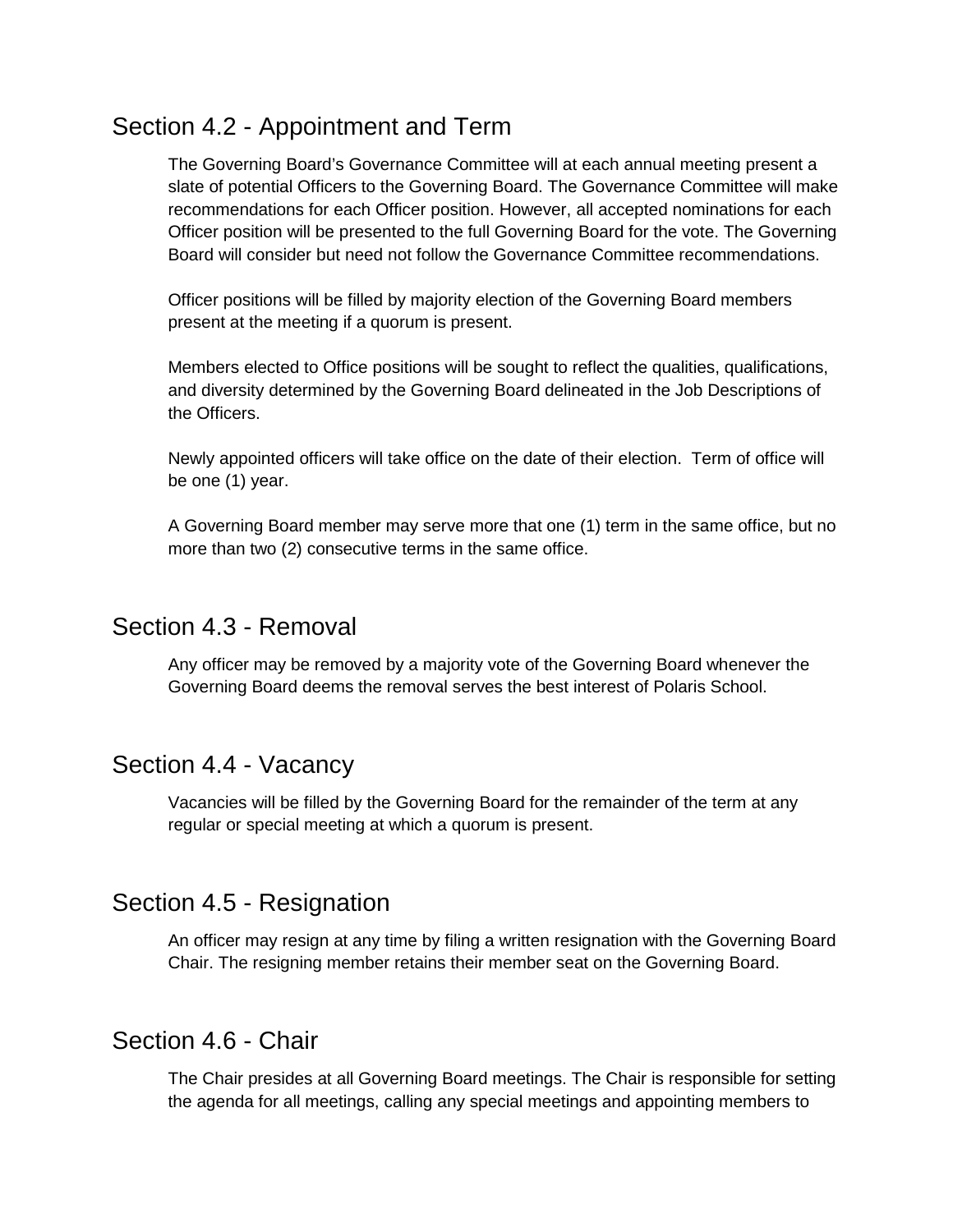chair all committees. Additionally, the Chair has other responsibilities as may be granted by the Governing Board.

## Section 4.7 - Vice Chair

In the Chair's absence, the Vice Chair presides at all meetings.

In the event the Chair is unable to perform their duties for any reason, the Vice Chair will perform those duties and has the full power of the Chair and is subject to all restrictions upon the Chair. Additionally, the Vice Chair has other responsibilities as may be granted by the Governing Board.

## Section 4.8 - Secretary

The Secretary shall issue Governing Board meeting notices and shall keep minutes, act as custodian of the school's records and perform such other duties as required by the office.

## Section 4.9 - Treasurer

The Treasurer shall have general supervision of the school's financial securities. The Treasurer shall also supervise the maintenance of financial records and books, and sign such instruments as required by the office.

## Article 5 - Committees and Task Forces

## Section 5.1 - Standing Committees

Governing Board Standing Committees will be:

- a) Governance Committee
- b) Finance Committee
- c) Audit Committee
- d) Academic Excellence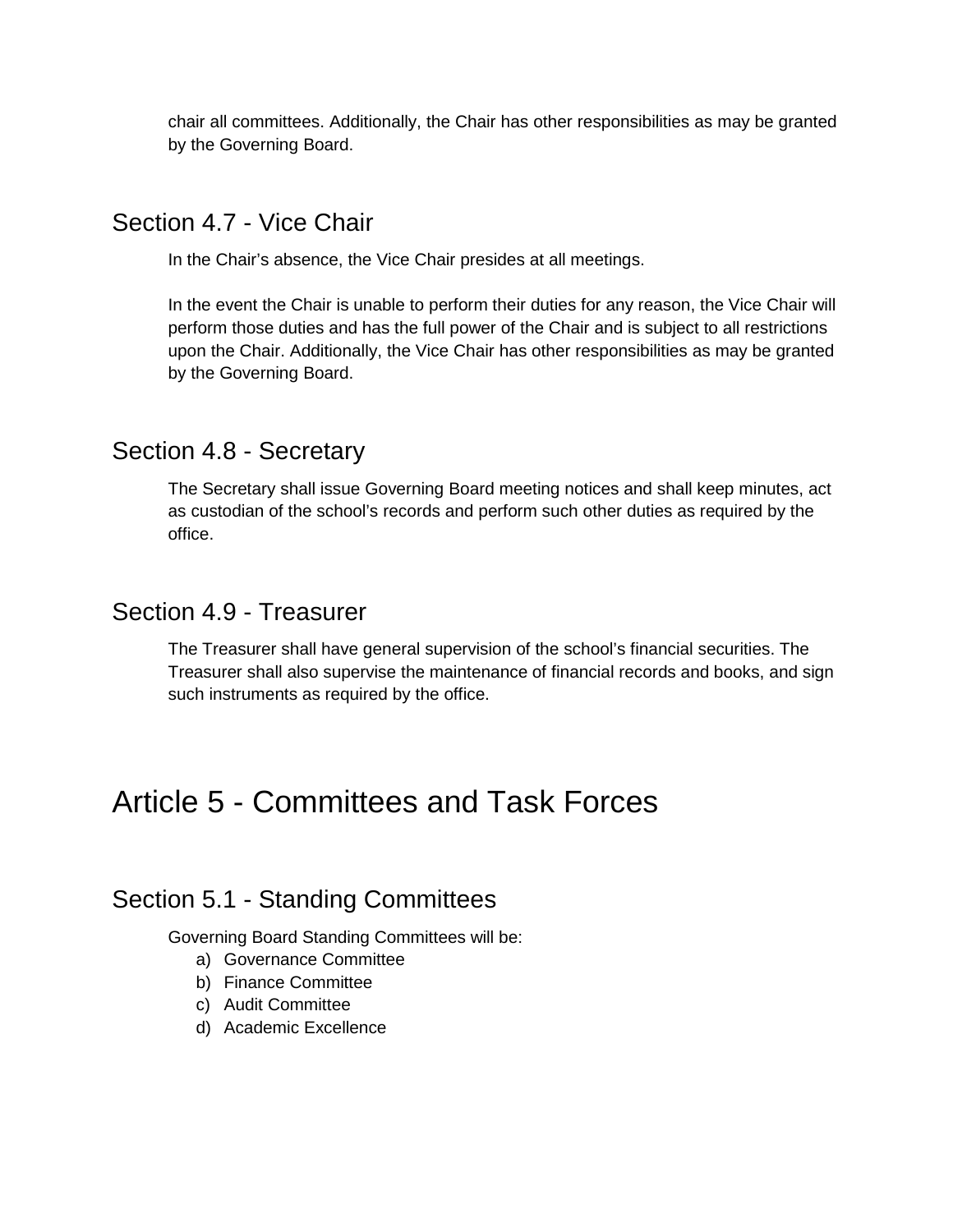Standing committees may be composed of Governing Board members or community members or both, except the Governance Committee which must be composed only of Governing Board members.

Standing committee membership will be at least two (2) people. Standing committee Chair must be a Governing Board member.

Each standing committee must have a written scope and task description that is approved at least annually by the Governing Board.

Each standing committee will report to the Governing Board at every Board meeting.

## Section 5.2 - Task Forces

The Governing Board may appoint task forces of the Governing Board to address specific issues outside of the scope of standing committees.

The Governing Board will prescribe the need for and composition of task forces. The Governing Board must appoint each task force with a purpose, a goal and charge description, a set of products to deliver to the Governing Board, and a date to complete work and make a final report to the Governing Board. A task force may submit interim reports to the Governing Board and seek clarification from the Governing Board at any Board meeting.

Task force membership will be at least three (3) people. At least one (1) Governing Board member must be appointed to each task force. A Governing Board member will be the Chair of each task force.

## Section 5.3- Governance Committee

The Governance Committee shall be composed of at least two (2) but no more than five (5) people recommended by the Board Chair and elected by the Governing Board at its annual meeting. Each committee member shall serve a term of two (2) years, and these terms shall be staggered to ensure continuity of the committee. The committee shall elect its own chair.

Duties of the Governance Committee will be:

- a) To understand the skills and expertise needed on the Governing Board as members change;
- b) To study the qualifications of candidates and present a slate of the best qualified as nominees for the vacant member positions on the Governing Board;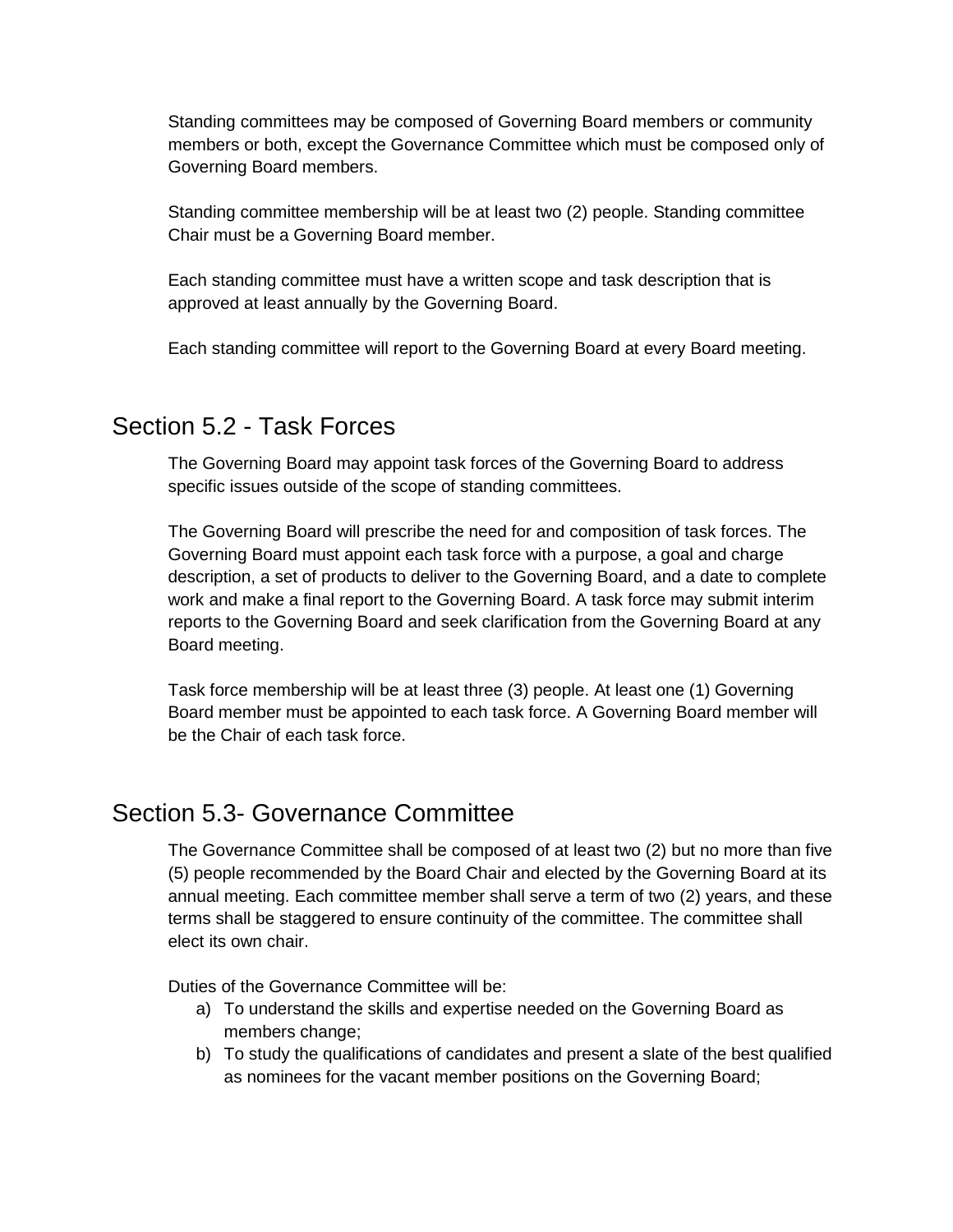- c) To present a slate of nominees for officers to the Governing Board for election at the annual meeting;
- d) To recommend candidates to the Governing Board to fill vacancies that arise outside the regular nominating process;
- e) To provide ongoing orientation to new members;
- f) To provide ongoing training to members;
- g) To oversee development of and annual assessment of a Governing Board strategic plan;
- h) To assist in planning an annual Board retreat and other deeper strategy sessions as needed;
- i) Regularly evaluate the effectiveness of Board meetings and make recommendations for improvement to the chair and full Board as needed;
- j) To oversee a member self assessment process to ensure optimum performance; and
- k) To recommend the appointment of a past Board Chair to the Governing Board, if necessary, in the interests of continuity.

## Section 5.4 - Finance Committee

The finance committee will be composed of at least three (3) people as appointed by the Governing Board at its annual meeting. The Polaris School Academic Leader and the Governing Board Treasurer must be members of the finance committee. Additional committee members will be appointed and need not be Governing Board members.

Duties of the finance committee are as identified in NMSA 22-8-12.3:

- 1) to make recommendations to the Governing Board in the following areas:
	- a) financial planning, including reviews of the Polaris School's revenue and expenditure projections;
	- b) review of financial statements and periodic monitoring of revenues and expenses;
	- c) annual budget preparation and oversight; and
	- d) procurement.
- 2) To serve as an external monitoring committee on budget and other financial matters.

## Section 5.5 - Audit Committee

The Audit committee will be composed of at least two (2) Governing Board members with experience in financial matters, one (1) volunteer member who is a parent of a student attending Polaris School and one (1) volunteer member who has experience in accounting or financial matters. Members will be appointed by the Board Chair at the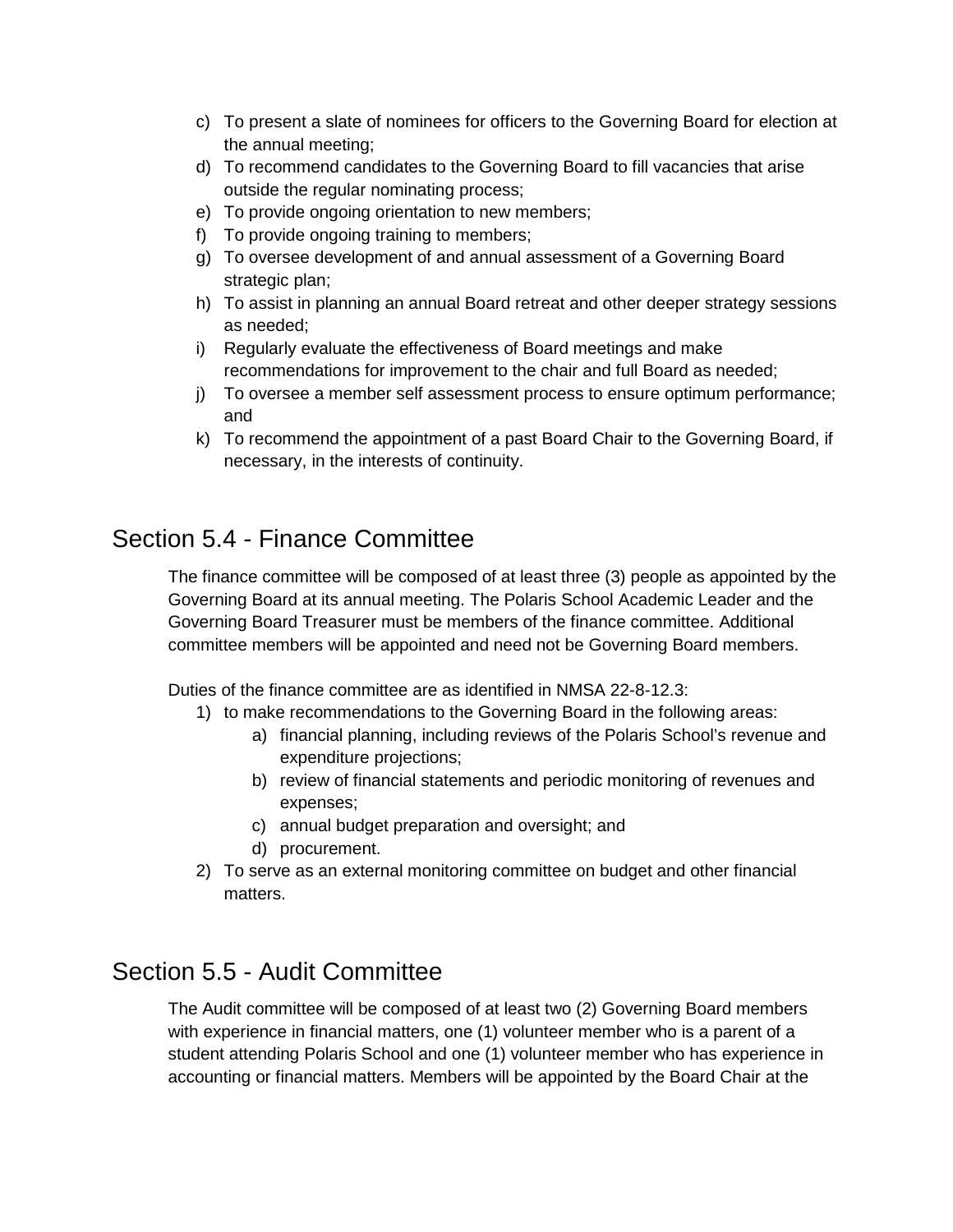annual meeting. The Polaris School Academic Leader and Polaris School Operations Director will serve as ex-officio members of the audit committee.

The school's financial accounts will be audited annually by a certified public accountant.

Duties of the audit committee are as identified in NMSA 22-8-12.3:

- a) evaluate the request for proposal for annual financial audit services;
- b) recommend the selection of the financial auditor;
- c) attend the entrance and exit conferences for annual and special audits;
- d) meet with external financial auditors at least monthly after audit field work begins until the conclusion of the audit;
- e) be accessible to the external financial auditors as requested to facilitate communication with the Board and the Academic Leader;
- f) track and report progress on the status of the most recent audit findings and advise the Board on policy changes needed to address audit findings;
- g) provide other advice and assistance as requested by the Board; and
- h) be subject to the same requirements regarding the confidentiality of audit information as those imposed upon the local school board by the Audit Act [12-6- 1 through 12-6-14 NMSA 1978] and rules of the state auditor.

## Section 5.6 - Academic Excellence Committee

The Academic Committee will be composed of at least four (4) people as appointed by the Governing Board at its annual meeting. The Committee Chair must be a Governing Board member. The Polaris School Academic Leader must be a member of the Academic Committee. Additional committee members will be appointed and need not be Governing Board members.

The Academic Committee is a governance function, not a management function. The main role of the Committee is to assure that academic excellence is defined and aligned with the Polaris School Mission; and that the Governing Board approves annual goals to attain excellence. It's expected the Governing Board Strategic Plan will include these academic goals. Fidelity to Place Based education and the Social Emotional Learning goals of Polaris School are central components of the Mission and are unique to the success of Polaris School students.

Duties of the Academic Committee will be:

- a) Define and continue to refine what academic excellence means for the Polaris School Mission;
- b) Ensure that all Governing Board members understand the Mission and key charter promises made to the Los Alamos community and to the authorizer;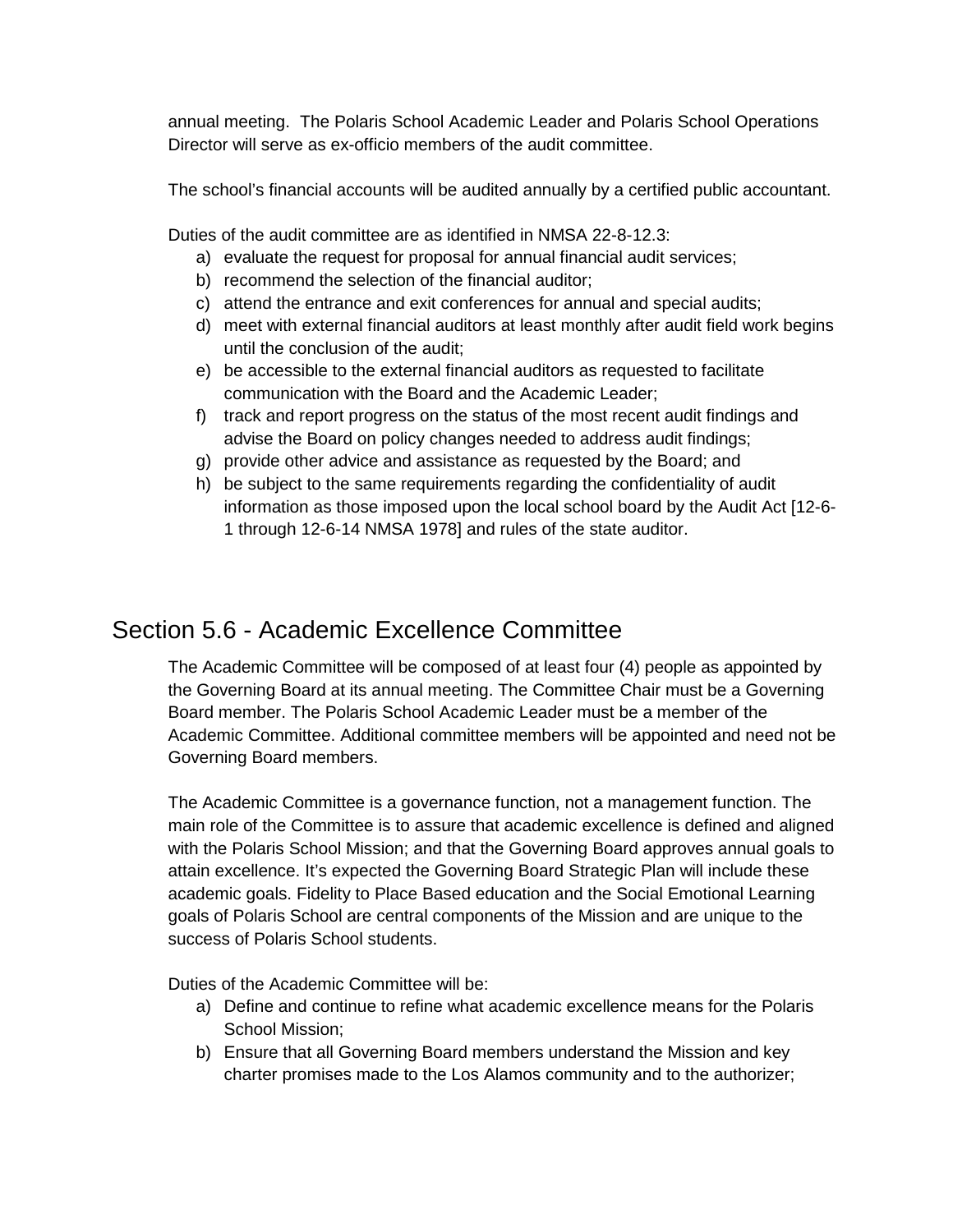- c) Work with the Academic Leader to devise clear and consistent ways to measure progress toward the identified goals;
- d) Work with the Academic Leader to set annual academic accomplishment goals, to be presented to and approved by the full Governing Board in the Strategic Plan.
- e) Work with the Academic Leader to share with the Governing Board annual successes, barriers to reaching academic excellence, and strategies to overcome these barriers.
- f) Arrange for Governing Board training on issues related to academic oversight and academic accomplishment, as needed.
- g) Create specific measurable Governing Board level goals for the year as part of the Strategic Plan.
- h) Report to the Governing Board at regular Governing Board meetings in a manner determined by the Governing Board.
- i) Annually evaluate its work as a committee and the objectives it has committed itself to, and report on the same to the Governing Board.

## Section 5.7 - Other Standing Committees

Other standing committees may be created by the Governing Board. Membership and duties of all other standing committees will be developed by the Governing Board; and evaluated and updated at each annual meeting.

## Article 6 - Staff

## Section 6.1 - Academic Leader

The Academic Leader is hired by the Governing Board to direct, manage, and be responsible for the academic, culture, social emotional learning, fidelity to placed based education, finance, human resources, and facilities of Polaris School in accordance with policies established by the Governing Board.

## Article 7 - Fiscal Year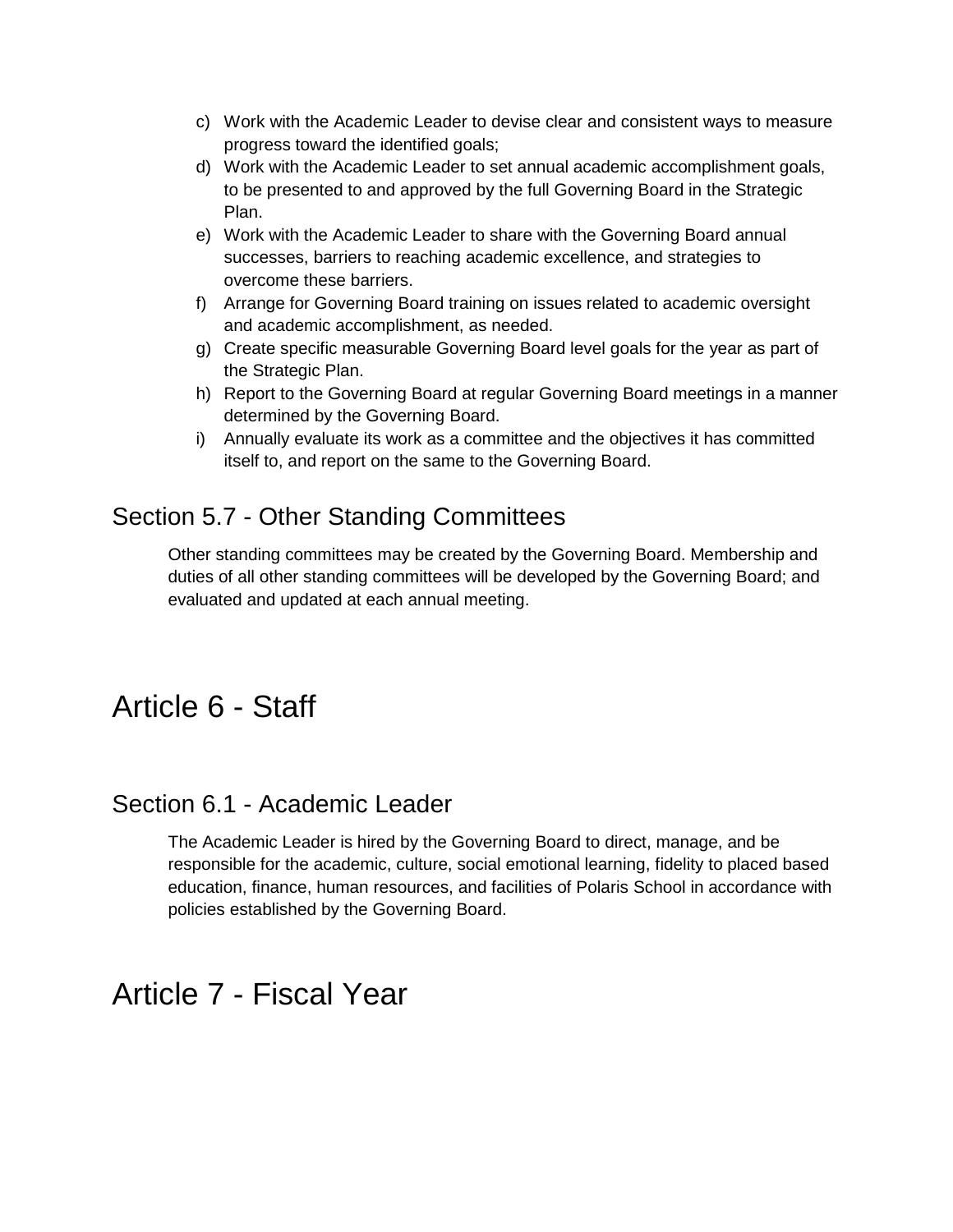## Section 7.1 - Fiscal Year

Fiscal year will begin on July 1 of each calendar year and terminate on June 30 of the following calendar year.

## Article 8 - Administration

## Section 8.1 - Contracts

The Governing Board may authorize any officer or officers, agent, or agents, to enter into any contract or execute or deliver any instrument in the name of and on behalf of the school and such authorization may be general or confined to specific instances. In the absence of other designation, all deeds, mortgages and instruments of assignment or pledge made by the school shall be executed in the name of the school by the Chair or the Vice Chair or the Secretary when necessary or required, shall affix the school seal, if any, thereto; and when so executed no other party to such instrument or any third party shall be required to make any inquiry into the authority of the signing officer or officers.

## Section 8.2 - Loans

No indebtedness for borrowed money shall be contracted on behalf of Polaris School and no evidences of such indebtedness shall be issued in its name unless authorized by or under the authority of a resolution of the Governing Board. Such authorization may be general or confined to specific instances.

## Section 8.3 - Checks, Drafts, Etc.

All checks, drafts, or other orders for the payment of money, notes or other evidences of indebtedness issued in the name of the Polaris School, shall be signed by such officer or officers, agent, or agents of the Polaris School Governing Board and in such manner, including by means of facsimile signatures, as shall from time to time be determined by or under the authority of a resolution of the Governing Board.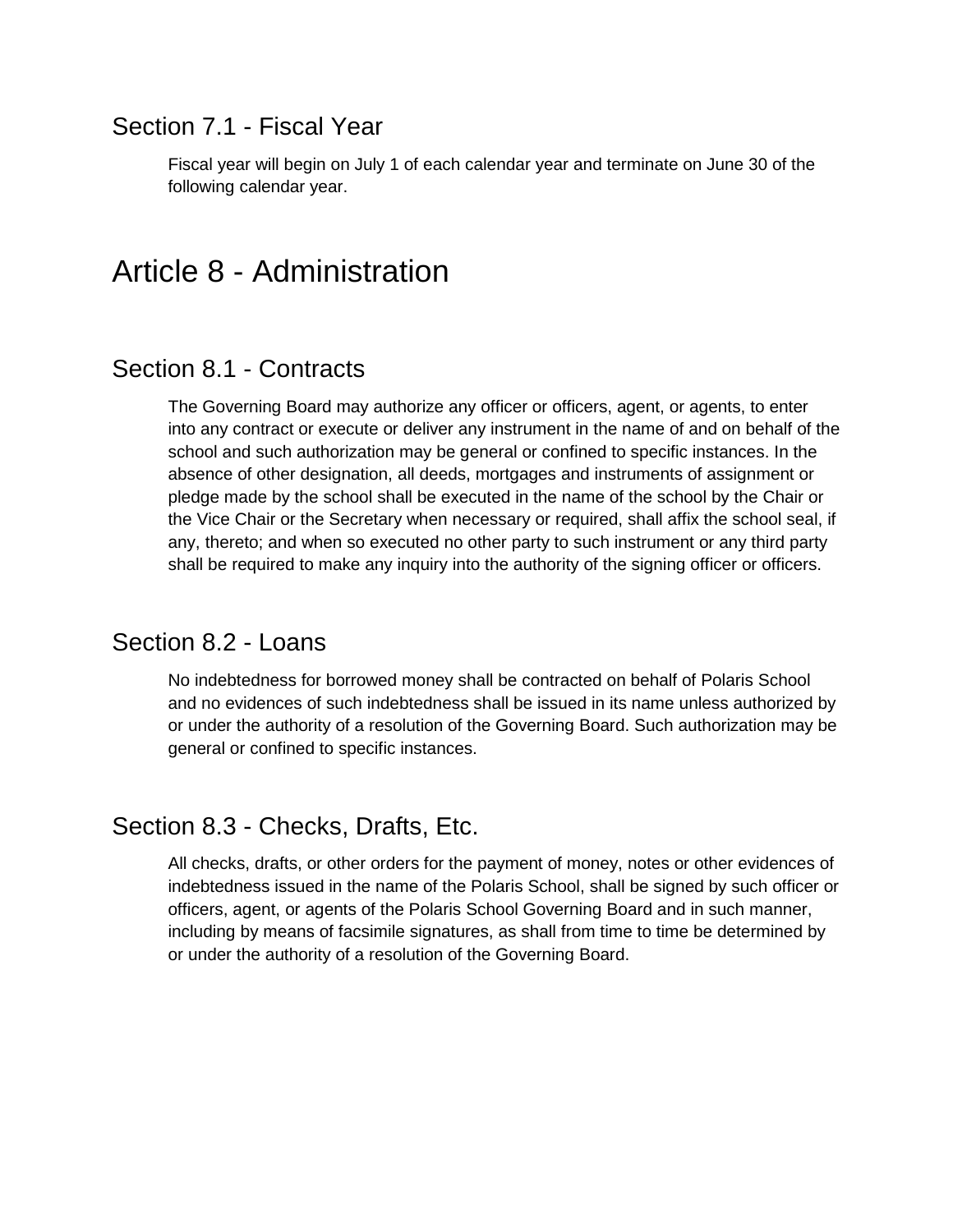## Section 8.4 - Deposits

All funds of Polaris school not otherwise employed shall be deposited from time to time to the credit of the school in such banks, trust companies or other depositories as may be selected by or under the authority of a resolution of the Governing Board.

## Section 8.5 - Agents

The Governing Board is authorized and empowered to retain such agents, attorneys, accountants, counsel, or other qualified firms or persons as the Governing Board shall document and determine by resolution.

## Article 9 - Liability and Indemnity of Officers and Governing Board Members

## Section 9.1 - Liability of Officers and Governing Board Members

Except as otherwise provided by law, no Governing Board Member or officer shall be liable to the school, or any person asserting rights on behalf of the school, its creditors, or any other person, for damages, settlements, fees, fines, penalties or other monetary liabilities arising from a breach of, or failure to perform, any duty resulting solely from his or her status as a Governing Board Member or officer, unless the person asserting liability proves that the breach or failure to perform constitutes (a) a willful failure to deal fairly with the Polaris Governing Board in connection with a matter in which the Governing Board Member or officer has a material conflict of interest, (b) a violation of criminal law, unless the Governing Board Member or officer had reasonable cause to believe his or her conduct was lawful or no reasonable cause to believe his or her conduct was unlawful, (c) a transaction from which the Governing Board Member or officer derived an improper personal profit or benefit, or (d) willful misconduct.

## Section 9.2 - Indemnity of Governing Board Members and **Officers**

Polaris School shall indemnify a Governing Board Member or officer, to the extent he or she has been successful on the merits or otherwise in the defense of any threatened, pending or completed civil, criminal, administrative or investigative action, suit, arbitration or other proceeding, whether formal or informal, which involves foreign,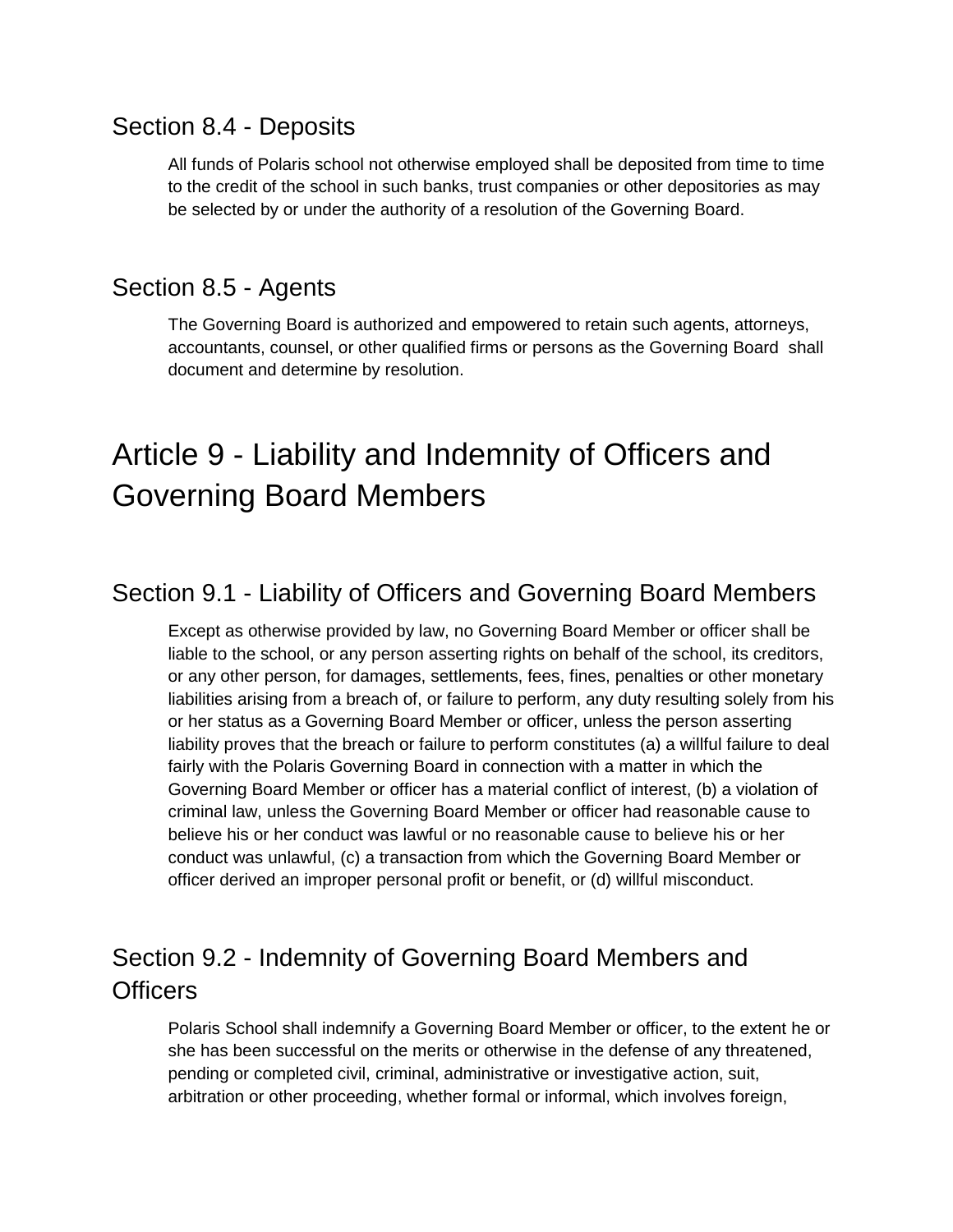federal, state or local law and which is brought by or in the right of the Polaris School Governing Board or by any other person, for all reasonable expenses, including fees, costs, charges, disbursements and attorney fees, incurred in the proceeding, provided the Governing Board Member or officer was a party because he or she is a Governing Board Member or officer of the Governing Board, and in all other cases, the Governing Board shall indemnify a Governing Board Member or officer against liability, including judgments, settlements, penalties, assessment, forfeitures, fines, including any excise tax assessed with respect to an employee benefit plan, and reasonable expenses, incurred by the Governing Board Member or officer in the proceeding, provided the Governing Board Member or officer was a party because he or she is a Governing Board Member or officer of the school, unless the liability was incurred because the Governing Board Member or officer breached or failed to perform a duty he or she owes to the Governing Board and the breach or failure to perform constitutes (a) a willful failure to deal fairly with the Governing Board connection with the matter in which the Governing Board Member or officer has a material conflict of interest, (b) a violation of criminal law, unless the Governing Board Member or officer had reasonable cause to believe that his or her conduct was lawful or no reasonable cause to believe that his or her conduct was unlawful, (c) a transaction from which the Governing Board Member or officer derived an improper personal profit or benefit, or (d) willful misconduct.

The termination of a proceeding by judgment, order, settlement, or conviction, or upon a plea of no contest or an equivalent plea, shall not, by itself, create a presumption that indemnification of the Governing Board Member or officer is not required under this bylaw. No indemnification is required under this by-law to the extent the officer or Governing Board Member has previously received indemnification, reimbursement, or allowance of expenses from any person, including Polaris School, in connection with the same proceeding.

The school, by its Governing Board, may indemnify in a like manner, or with any limitations, any employee or agent of the Polaris School who is not a Governing Board Member or officer with respect to any action taken or not taken in his or her capacity as such employee or agent. The foregoing rights of indemnification shall be in addition to all rights to which Governing Board Members, officers, employees, or agents may be entitled as a matter of law, by resolution of the Governing Board, or by written agreement with Polaris School.

## Section 9.3 - Maintenance of Insurance

The school may, by its Governing Board, purchase and maintain insurance on behalf of any person who is a Governing Board Member, officer, employee, or agent of the school against liability asserted against and incurred by the person in his or her capacity as a Trustee, officer, employee, or agent, or arising from his/her status as a Governing Board Member, officer, employee, or agent, regardless of whether the Polaris School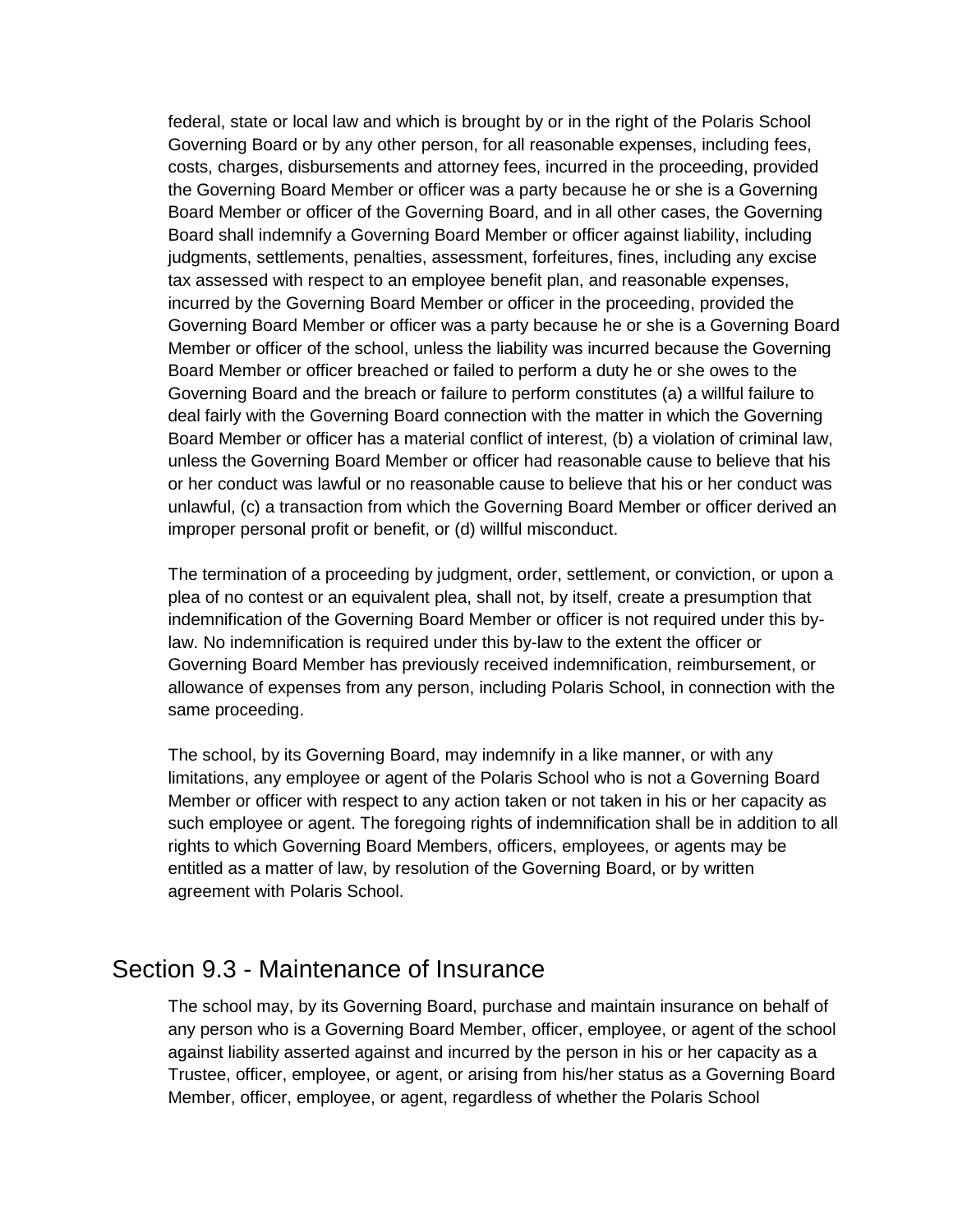Governing Board is required or authorized to indemnify the person against the same liability.

## Article 10 - Rules of Order

## Section 10.1 - Rules of Order

The rules of order in the current edition of Robert's Rules of Order shall govern the conduct of all meetings of Polaris School except as presented here (material excerpted from the New Mexico School Board Association School Board Member Handbook, Chapter IV - Procedures for Conduct of Local School Board Meetings, Section I through Section T):

### SECTION I. - Presiding Officer

The chair shall preside at council meetings. To address the council, a member must be recognized by the chair. The chair shall have the following powers:

- 1) To rule motions in or out of order, including the right to rule out of order any motions patently offered for obstructive or dilatory purposes;
- 2) To determine whether a speaker has gone beyond reasonable standards of courtesy in his/her remarks and to entertain and rule on objections from other members on this ground;
- 3) To entertain and answer questions of parliamentary law or procedure;
- 4) To call a brief recess at any time;
- 5) To adjourn in an emergency.

COMMENT: The procedural powers given to the presiding officer in this rule are intended to replace the question of order and appeal in RRO. This rule increases the presiding officer's authority in that his/her decisions regarding decorum in debate and rules of parliamentary procedure are final and cannot be appealed to the membership. Also, whereas in RRO a recess can be taken only on a motion and vote by the members, this rule gives the chair the concurrent authority to call a recess when necessary to "clear the air" and thus reduce friction among the members.

### SECTION J. - Presiding Officer When the chair is in Active Debate

The Chair shall preside at council meetings, unless he/she becomes actively engaged in debate on a particular proposal, in which case he/she may designate another council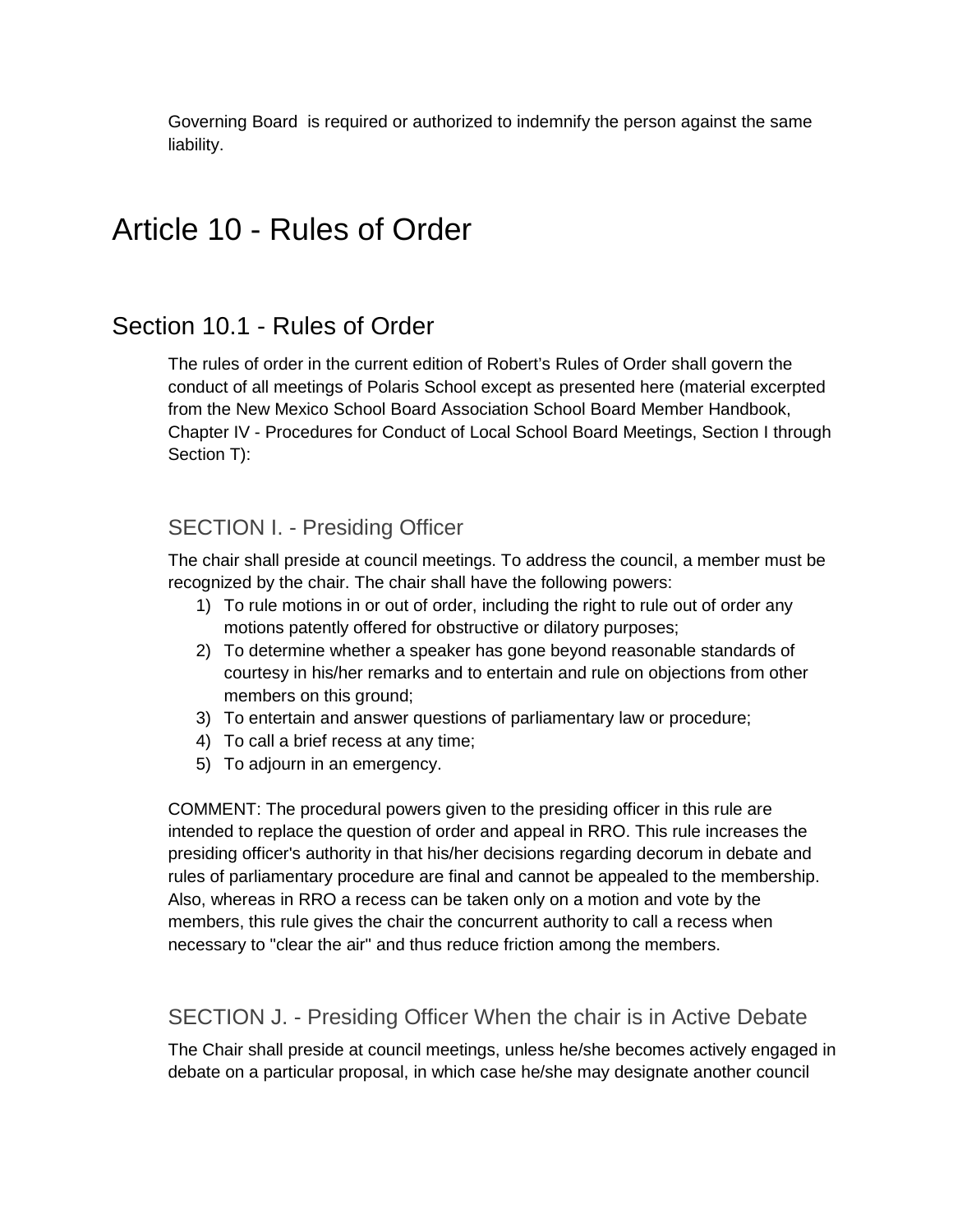member to preside over the debate. The chair shall resume the duty to preside as soon as action on the matter is concluded.

COMMENT: Good leadership depends, to a certain extent, on not taking sides during debate. On a small council, this may not always be feasible or desirable; yet an unfair advantage occurs to the side whose advocate controls access to the floor. This rule is designed to ensure even-handed treatment to both sides during a heated debate. Ordinarily, the chair should ask the vice-chair to preside in this situation, but if that person is also engaged in the debate, the chair should feel free to call on someone else in order to achieve the purpose of this rule.

### SECTION K. - Action by the council

The council shall proceed by motion. Any member, including the chair, may make a motion.

COMMENT: Traditionally, if the chair wishes to have a motion made, instead of making it himself/herself, he/she states, "The Chair will entertain a motion that . . .". This rule does not prevent such a practice; it merely makes clear that being chair does not prevent one from making a motion. The council may want to follow the procedure set forth in Section J. if the chair's motion is a controversial one.

### SECTION L. - Second not required

A motion need not be seconded.

COMMENT: The philosophy underlying the requirement of a second is that if a proposal is not supported by at least two members, it is not worth the time required to consider the matter. This concept is not applicable to a small council whose consideration of a proposal that initially has the support of only one member would not seriously impair efficient use of the council's time.

### SECTION M. - One Motion at a Time

A member may make only one motion at a time.

### SECTION N. - Substantive Motion

A substantive motion is out of order while another substantive motion is pending.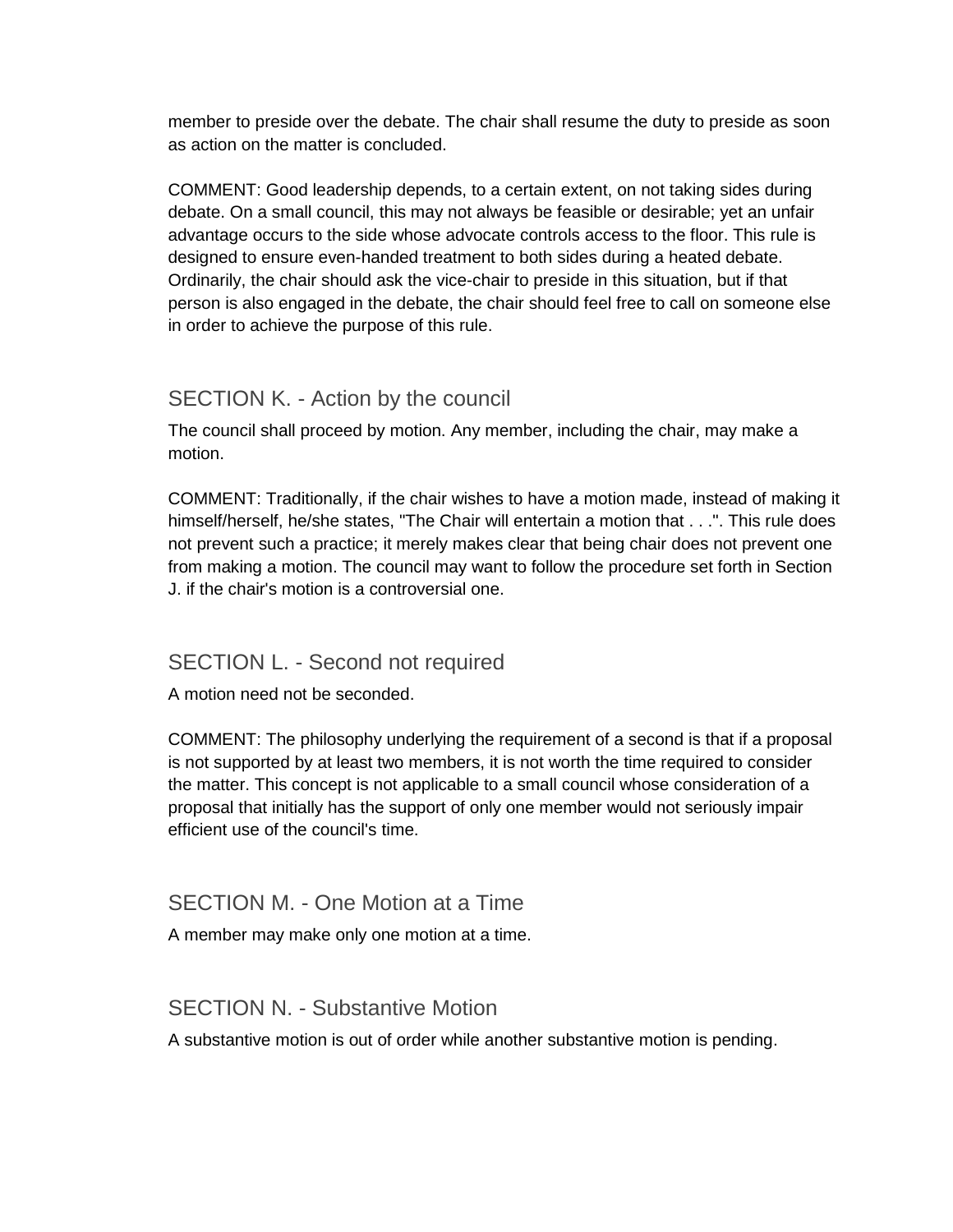COMMENT: This rule sets forth the basic principle of parliamentary procedure that distinct issues will be considered and dealt with one at a time, and a new proposal may not be put forth until action on the preceding one has been concluded.

RRO does not specifically refer to substantive motions; instead it uses such adjectives as "main" or "principal." The words "substantive motion" are used here to underscore the distinction between it and the various procedural motions listed in Rule 15 of RRO. Basically, a substantive motion is any motion other than the procedural motions listed in Rule 15. The possible subject matter of a substantive motion is coextensive with the council's legal powers, duties and responsibilities.

Indeed, in view of the fact that Rule 9 of RRO provides that the council shall proceed by motion, the substantive motion is the council's exclusive mode of action. The procedural motions detailed in the succeeding rules set forth the council's various options in disposing of substantive motions.

## SECTION O. - Adoption by Majority Vote

A motion is adopted upon the affirmative vote of a majority of the quorum of members present at the meeting, unless otherwise required or permitted by these rules or the laws of the State of New Mexico. The chair is permitted to vote on all motions.

## SECTION P - Debate

The chair shall state the motion and then open the floor to debate on it. The chair shall preside over the debate according to the following general principles:

- 1) The introducer (the member who makes the motion) is entitled to speak first;
- 2) A member who has not spoken on the issue shall be recognized before someone who has already spoken;
- 3) To the extent possible, the debate shall alternate between opponents and proponents of the measure.

## SECTION Q. - Procedural Motions

In addition to substantive proposals, the following procedural motions and no others shall be in order. Unless otherwise noted, each motion is debatable, may be amended, and requires a majority vote for adoption.

COMMENT: This rule is a substantial departure from RRO. Each procedural motion in RRO was reviewed to determine whether it was appropriate for use by a local school board; substantial modifications and deletions were the result. The following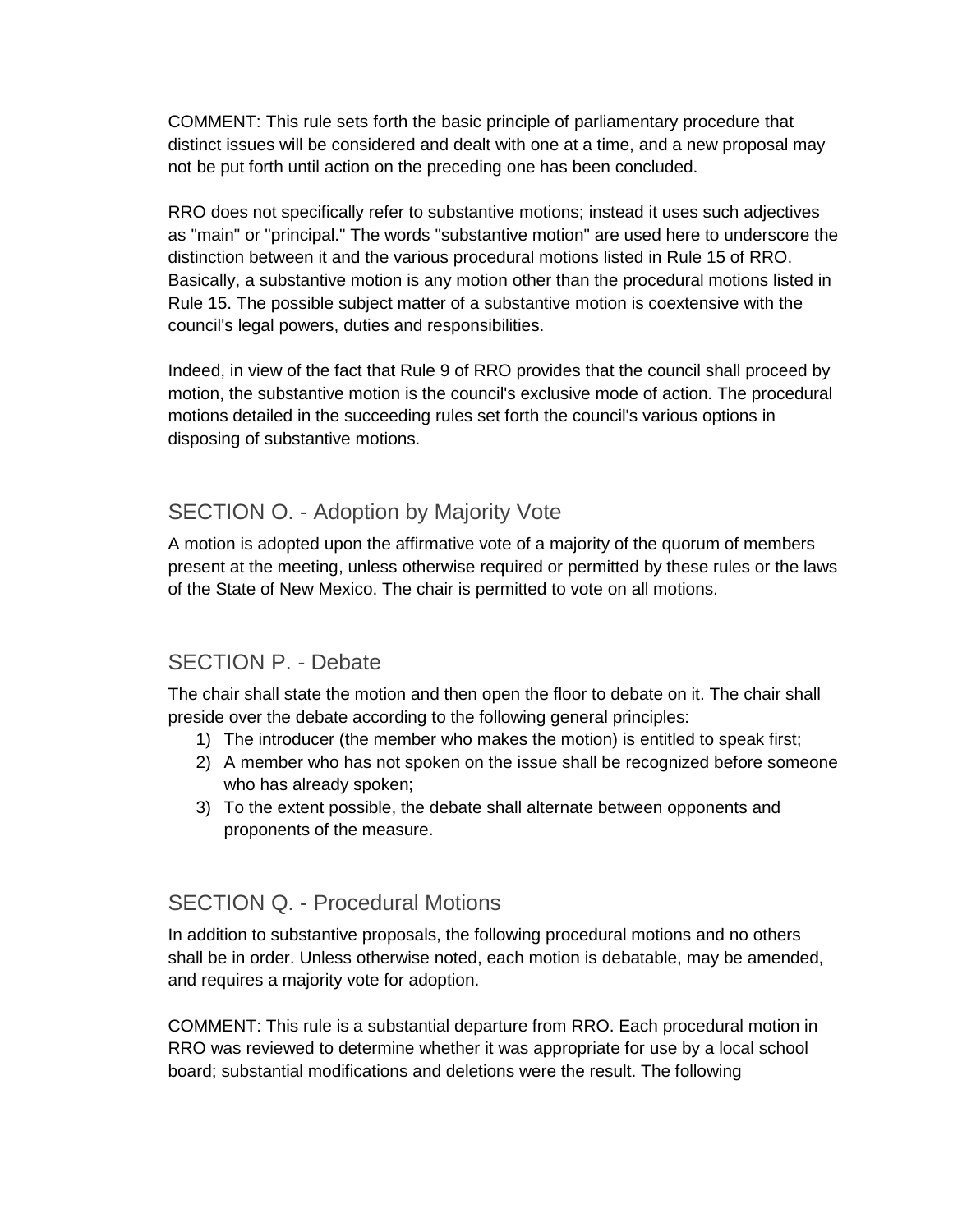enumeration of procedural motions is exhaustive; if a procedural option is not on the list, it is not available.

While a substantive motion is out of order if another substantive motion is pending, under both RRO and these rules several procedural motions may be entertained in succession without necessarily disposing of the immediately pending one. The order of priority establishes which procedural motion may be made and considered while another one is pending.

In order of priority (if applicable), the procedural motions are as follows:

1) To adjourn. The motion to adjourn may be made only when action on a pending matter concludes; it may not interrupt deliberation of a pending matter.

COMMENT: This motion differs from the RRO motion in several respects. According to RRO, it is not debatable or amendable and can be made at any time, thus interrupting substantive deliberations.

Because the number of members is small and procedures to limit debate are available, this rule allows debate and amendment of the motion to adjourn but allows the motion to adjourn only when action on a pending matter concludes.

The motion to defer consideration or to postpone to a certain time or day may be used first if the council wants to adjourn before completing final action on the matter.

2) To take a recess

COMMENT: RRO does not allow debate on this motion, but because the number of members is small and procedures to limit debate are available, this rule allows debate on the motion. As in RRO, the motion is in order at any time. Under these rules, the council chair also has the power to call a brief recess, without council action.

3) Call to follow the agenda. The motion must be made at the first reasonable opportunity or it is waived.

COMMENT: This motion is patterned after the call for the orders of the day in RRO. It differs in that it may be debated and just be made as soon as an item of business that deviates from the agenda is proposed or the right to insist upon following the agenda is waived for that item.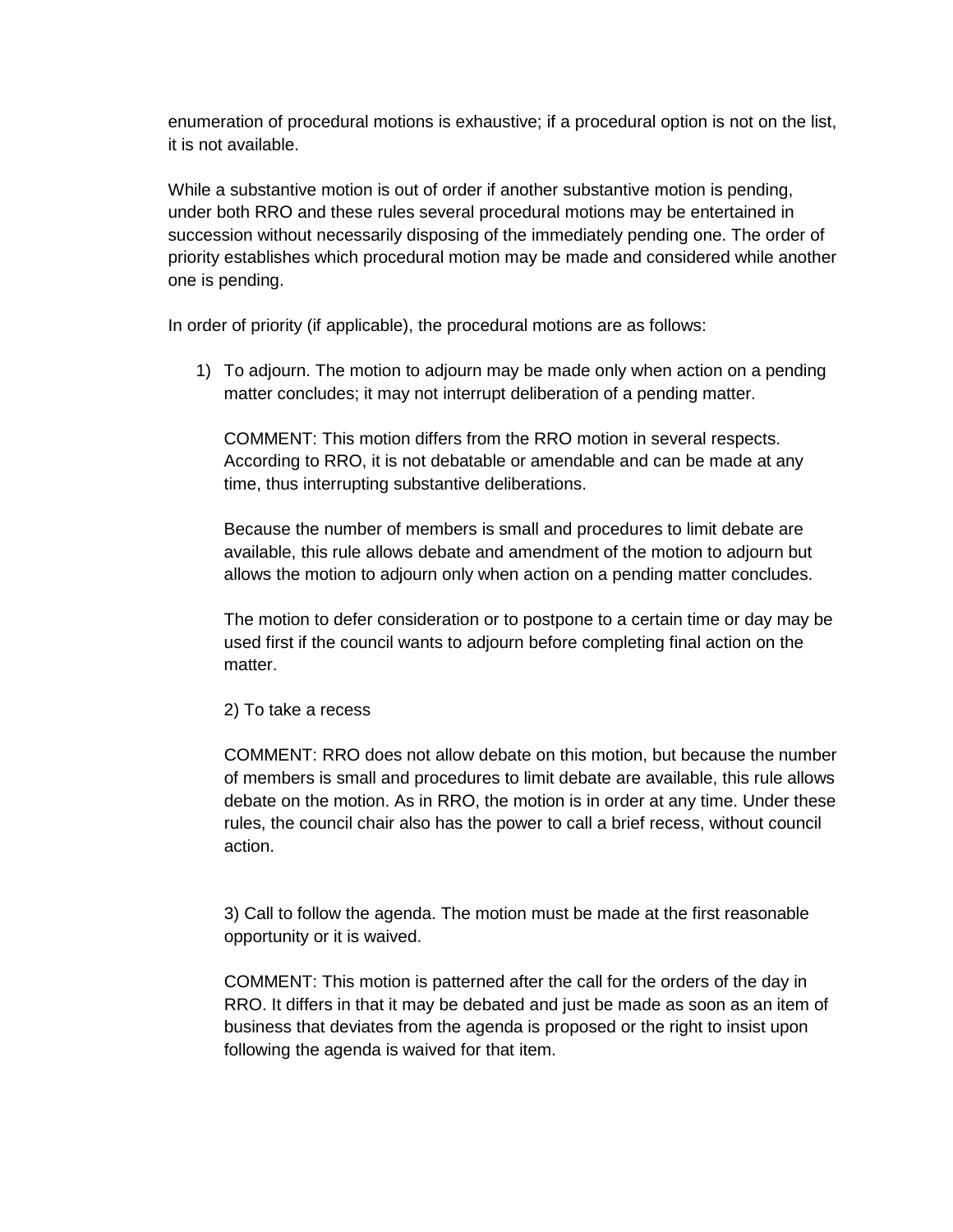4) To suspend the rules. For adoption, the motion requires a vote equal to the number required for a quorum.

COMMENT: This motion is the same as RRO's motion of the same name except that it is debatable and amendable and the number of necessary votes is a quorum, rather than two-thirds. This means that if a council has five members, three members (the number required for a quorum) must vote for the motion; if only three members are present at a particular meeting, all three must vote for the motion in order to adopt it. It is in order when the council wishes to do something that it may legally do but cannot accomplish without violating its own rules, unless the rules are suspended.

Frequent use of the motion to prevent one member from presenting his proposals to the council or from speaking on an issue before the council is of doubtful legality.

5) To divide a complex motion and consider it by paragraph.

COMMENT: This motion is the same as the motion to divide a question and consider it by paragraph in RRO except it is debatable.

6) To defer consideration. The council may vote to defer action or consideration of a pending matter indefinitely. A substantive motion consideration of which has been deferred expires 100 days thereafter unless a motion to revive consideration is adopted.

COMMENT: This motion replaces the motion to lay on the table in RRO and was renamed to avoid confusion. It allows the council temporarily to defer consideration of a proposal. It differs from the RRO motion in that it may be debated and amended. It also differs from RRO in that a motion that has been deferred, dies if it is not taken up by the council (via a motion to revive consideration) within 100 days of the vote to defer consideration, whereas in RRO a motion that has been laid on the table dies at the end of the session in which it was introduced. One hundred (100) days is merely a suggested period of time.

7) Call of the previous question. The motion is not in order until there has been debate and every member has had an opportunity to speak.

COMMENT: This motion differs from the motion of the same name in RRO. The RRO motion is always in order, is not debatable or amendable, and requires a two-thirds vote for adoption. Thus, it may be used to compel an immediate vote on a proposal without any debate on the issue. Such a device may be necessary to preserve efficiency in a large assembly. However, because there are so few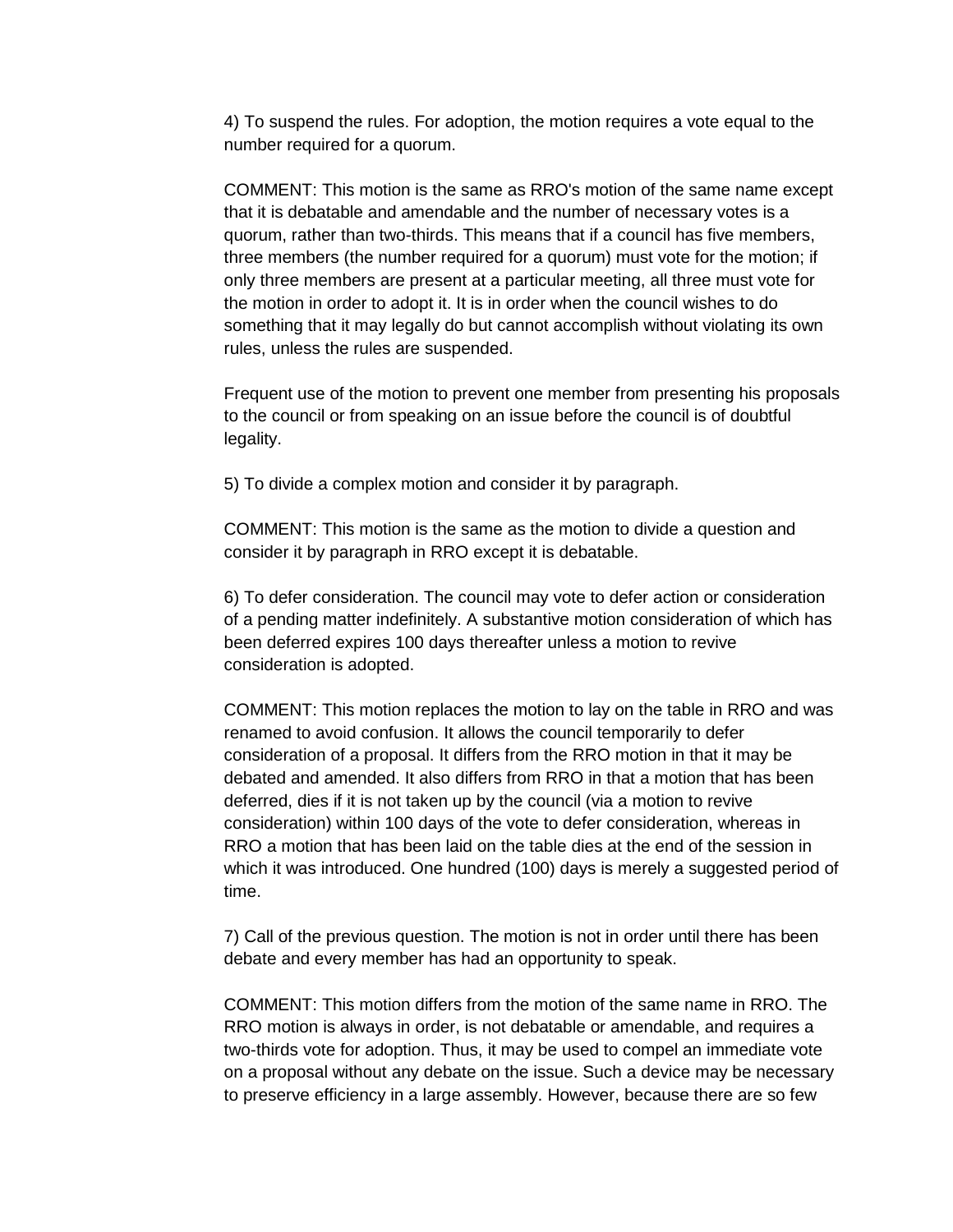members, a minimum period of debate on every proposal that comes before the council of education strikes a better balance between efficiency and effective representation by all council members. Since every member will have an opportunity to speak, the debate may be ended by a majority vote.

8) To postpone to a certain time or day.

COMMENT: This motion allows the council to defer consideration to a specified time or day and is appropriate when more information is needed or the deliberations are likely to be lengthy.

9) To refer to a committee. Sixty days after a motion has been referred to a committee, the introducer may compel consideration of the measure by the entire council, regardless of whether the committee has reported the matter back to the council.

COMMENT: This motion is the same as RRO's motion of the same name except that the introducer's right to compel consideration by the full council after a specified period of time prevents its use as a mechanism to defeat a proposal by referring it to a committee that is willing to sit on it. If the council does not use committees, this rule is unnecessary.

10 )To amend. An amendment to a motion must be pertinent to the subject matter of the motion, but it may achieve the opposite of the motion's intent. The motion may be amended, and an amendment may be amended, but no further amendments may be made.

COMMENT: This motion is identical to the motion of the same name in RRO.

11) To revive consideration. The motion is in order anytime for 100 days after a vote to defer consideration. A substantive motion whose consideration has been deferred expires 100 days thereafter unless a motion to revive consideration is adopted.

COMMENT: This motion replaces the motion to take up from the table in RRO and was renamed to avoid confusion. This motion may be debated and amended, whereas the motion in RRO may not. If the motion to revive consideration does not succeed within 100 days of the date on which consideration was deferred, the substantive motion expires. The subject matter of the motion may be brought forward again by a new motion.

12) To reconsider. The motion must be made by a member who voted with the prevailing side. It must be made at the same meeting as the vote was taken, it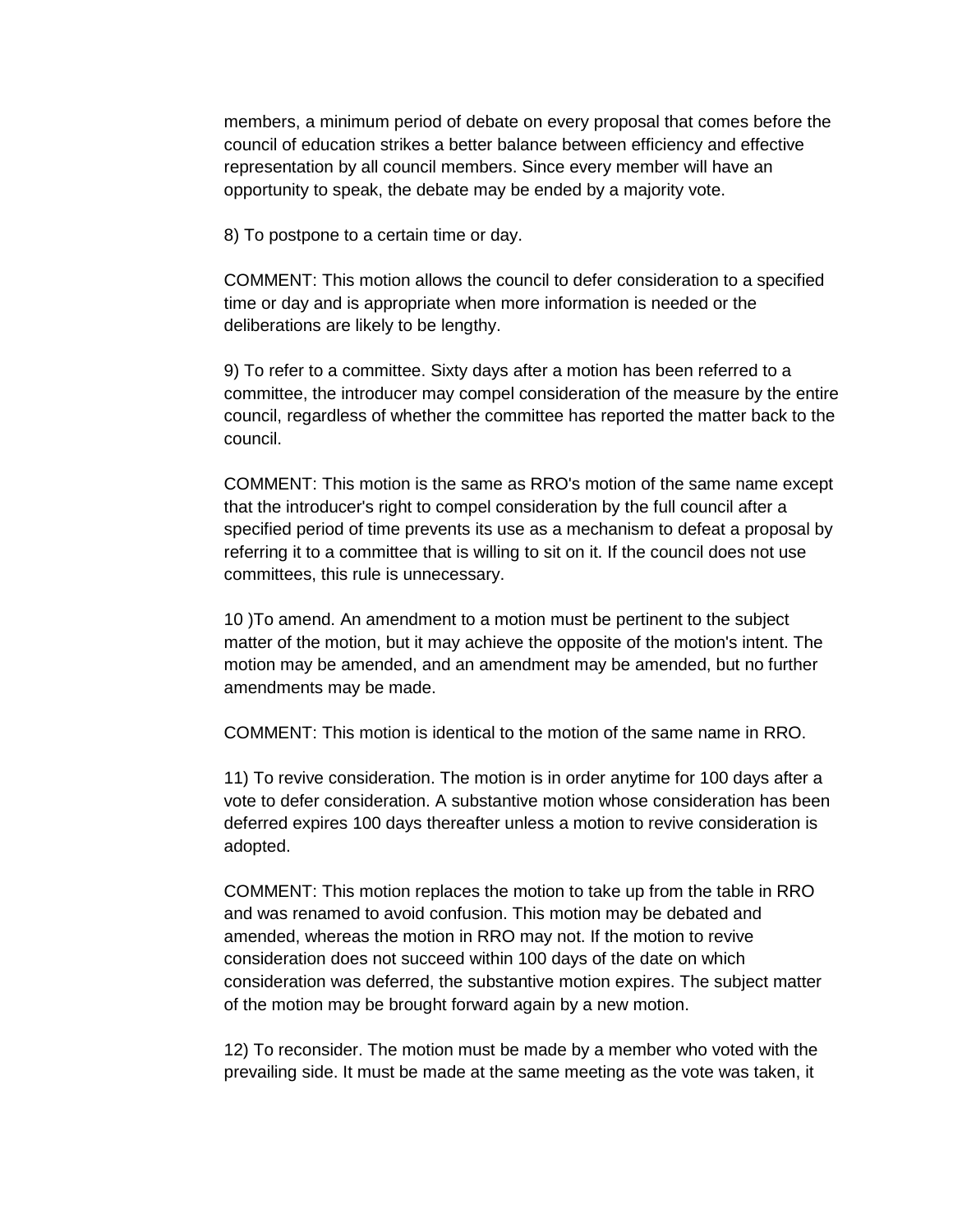cannot interrupt deliberation on a pending matter but is in order at anytime before actual adjournment.

COMMENT: According to RRO, the motion may be made at the same meeting as the vote was taken or on the next legal day, and it may interrupt deliberation on another matter. To avoid placing a measure in limbo, the availability of the motion has been restricted to the same meeting as the original vote.

13) To rescind or repeal.

COMMENT: This motion is in order only for those measures adopted by the council that may legally be repealed or rescinded; it is not intended to suggest that the council may unilaterally rescind a binding contract.

14) To ratify.

COMMENT: This motion appears in RRO on the principle that an assembly may later ratify that which it could have authorized. To the extent the council may legally do so, the option is retained by these rules.

15) To prevent reconsideration for six months. The motion is in order immediately following the defeat of a substantive motion and at no other time. For adoption, the motion must receive a vote equal to the number required for a quorum. It is valid for six months or until a new council member is appointed, whichever occurs first.

COMMENT: This is a clincher motion to prevent the same motion from being continually introduced when the subject has been thoroughly considered. RRO contains no comparable motion, although the objection to considering a question accomplishes much the same purpose. Because this motion curtails a member's right to bring a matter before the council, a vote equal to a quorum is required to adopt it. As with every other motion, a clincher motion may be, in effect, dissolved by a motion to suspend the rules. Six months is merely a suggested period of time; however, in order to give a new council a clean slate, the motion should not be effective beyond the terms of the current members.

### SECTION R. - Renewal of Motion

A motion that is defeated may be renewed at any subsequent meeting unless a motion to prevent reconsideration has been adopted.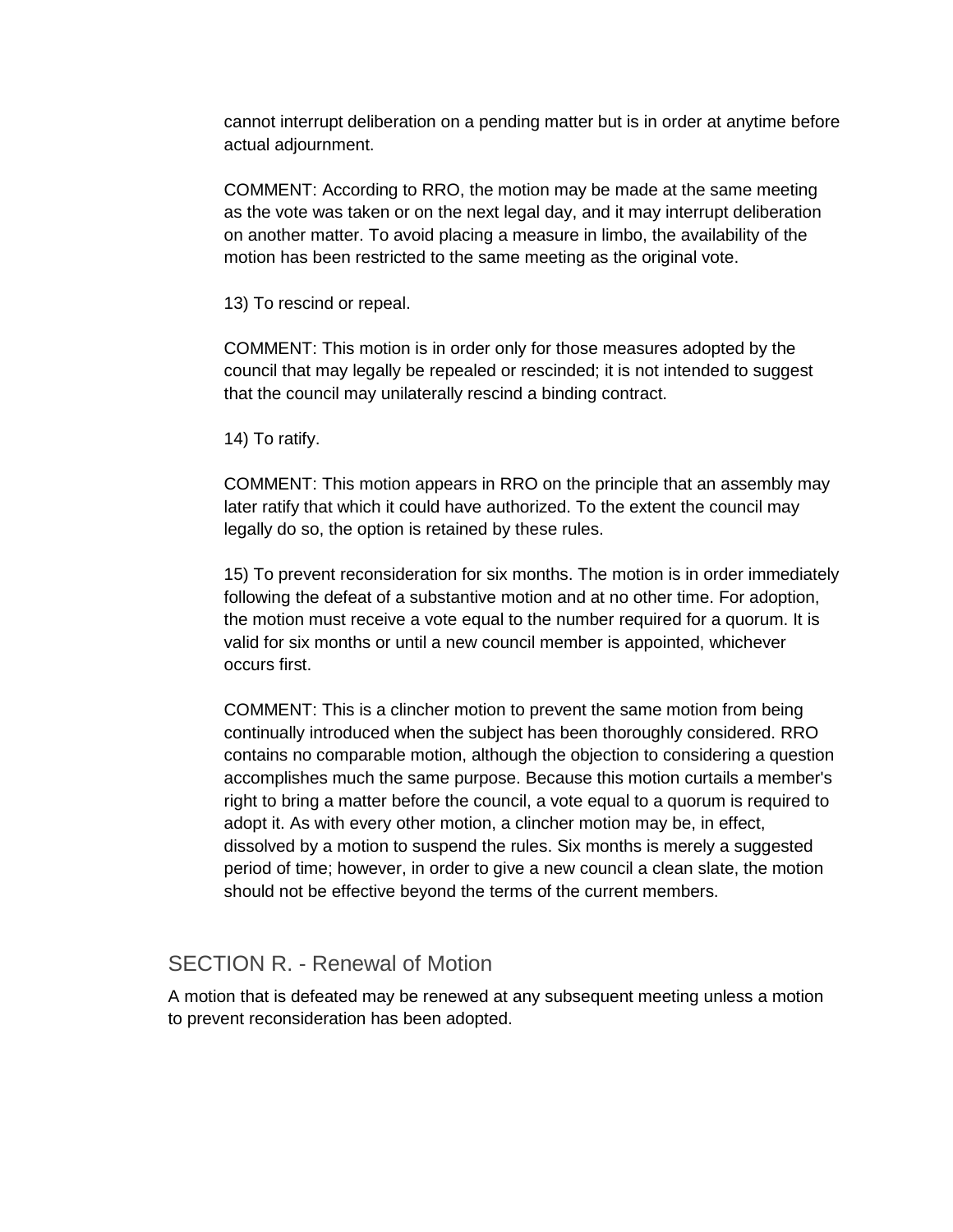### SECTION S. - Withdrawal of Motion

A motion may be withdrawn by the introducer at any time before a vote.

COMMENT: RRO provides that once a motion has been stated by the Chair for debate, it may not be withdrawn without the assembly's consent. Such a procedure is necessary for a small council.

### SECTION T. - Duty to Vote

Every member must vote unless excused by the remaining members. A member who wishes to be excused from voting shall so inform the chair, who shall take a vote of the remaining members present. No member shall be excused from voting except on matters involving his own financial interest or official conduct. In all other cases, a failure to vote by a member who is physically present or has withdrawn without being excused by a majority vote of the remaining members present shall be recorded as an affirmative vote.

COMMENT: A council member who refuses to vote without a legal excuse, avoids his responsibility to make the decisions he was elected or appointed to make. Therefore, this rule takes the position that a member must vote, and it counts his vote as affirmative if he attempts to abstain. Note that it is impossible not to count the effect of an abstention: Without this rule, if a member does not vote for a proposal, in effect, he votes against it.

## Article 11 - Amendments to these Bylaws

## Section 11.1 - Amendments to these Bylaws

These bylaws may be amended at a regular meeting by a majority vote of all members then in office; provided that notice of the proposed amendment, together with a copy thereof, is mailed to each member at least five (5) days prior to the meeting at which the amendment is to be considered.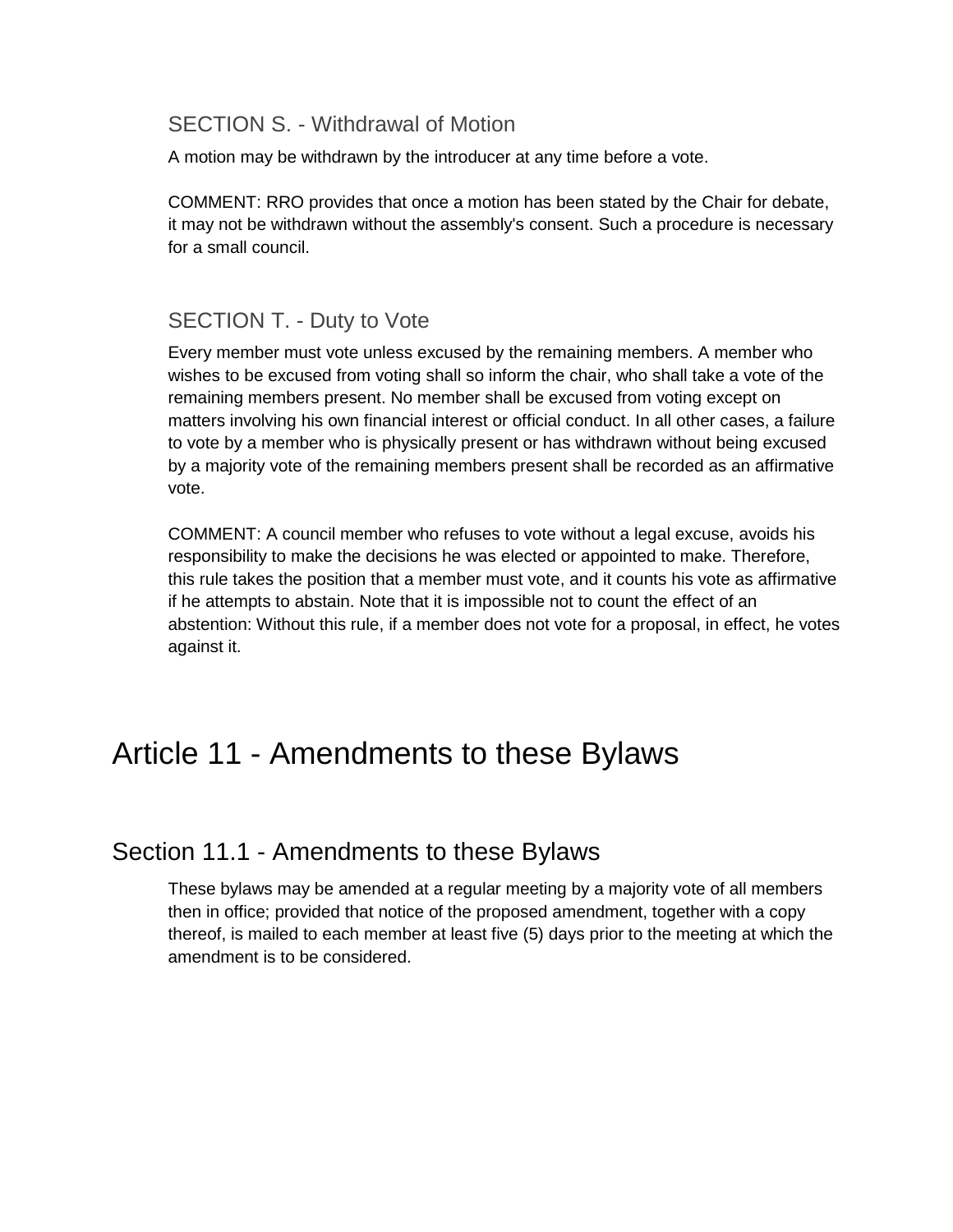### Position: Academic Leader

Minimum Qualifications: New Mexico Level IIIB Administrative License or ability to get a License, background check, and state-required fingerprints

Supervisor: Polaris School Governing Board hires the Academic Leader

Job Description: Lead the Polaris Charter School - a grade 6, 7, 8 mid-school located in Los Alamos, NM. Build school culture and programs to implement the Polaris School Mission:

"Polaris Charter School's mission is to engage students in the community, environment, history and culture of Northern New Mexico through personalized hands-on learning experiences that strengthen and support student well-being and intellectual growth."

The Polaris School Academic Leader and the Governing Board work together to assess the effectiveness of, identify corrections to, and plan for successful implementation of all programming within the Academic Leader's area of responsibility.

The Academic Leader reports monthly at Governing Board meetings.

The Academic Leader is evaluated two times a year by the Governing Board.

Polaris School Academic Leader has primary responsibility for:

- Ensuring decisions support the Polaris Charter School mission;
- Fidelity to Place Based Education Model;
- Create and maintain a culture of professional collaboration;
- Social Emotional Learning programming;
- Community Engagement and programming;
- Project Based Learning methodologies;
- Demonstrated understanding of and agreement to execute requirements within:
	- the charter authorization contract between Polaris School and the Public Education Commission;
	- the duties of a school principal as prescribed in NMSA 22-10A-18;
	- the duties of a superintendent as prescribed in NMSA 22-5-14;
	- the expectations of the MOU with the Place Based Network;
	- any other MOUs or contractual agreements entered into to support the Mission of Polaris School.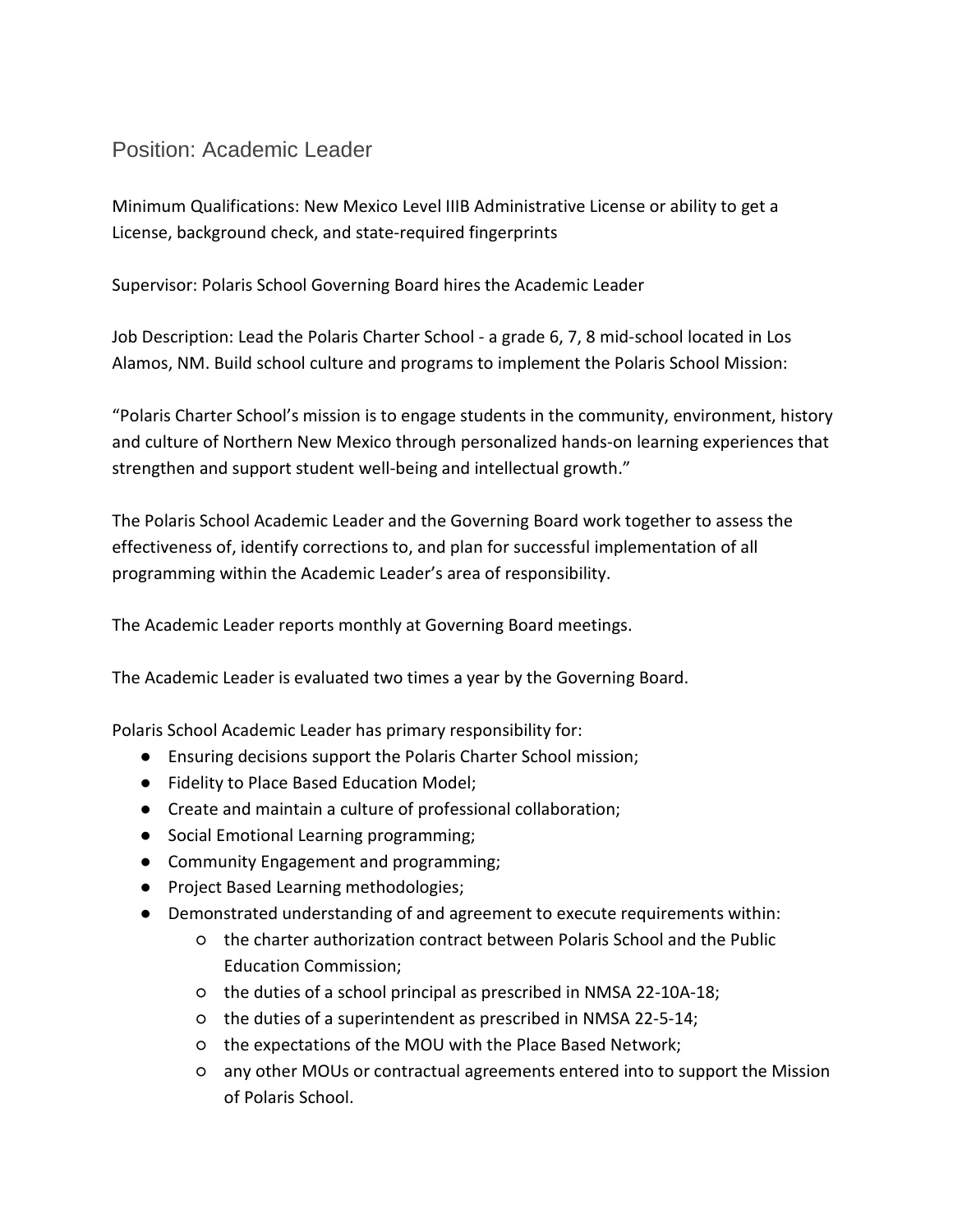- Instruct students;
- Manage and analyze data;
- Collaborate and delegate;
- Hiring and assessment of the Polaris School Operations Manager;
- Hiring and assessment of school teaching staff;
- Hiring and assessment of the Polaris School Office Manager.

- Experience in Placed Based or Community School environment or equivalent experience necessary to direct a Place Based School;
- Commitment to the Polaris School Mission, Goals, and educational philosophy;
- Experience working with students of all backgrounds including students with special needs, EL learners, and students from low-income families;
- Capability to use data to drive decisions;
- Excellent verbal and written communication skills;
- Experience supervising teaching staff;
- Exhibit a Growth Mindset;
- Master's Degree or equivalent level of education and experience.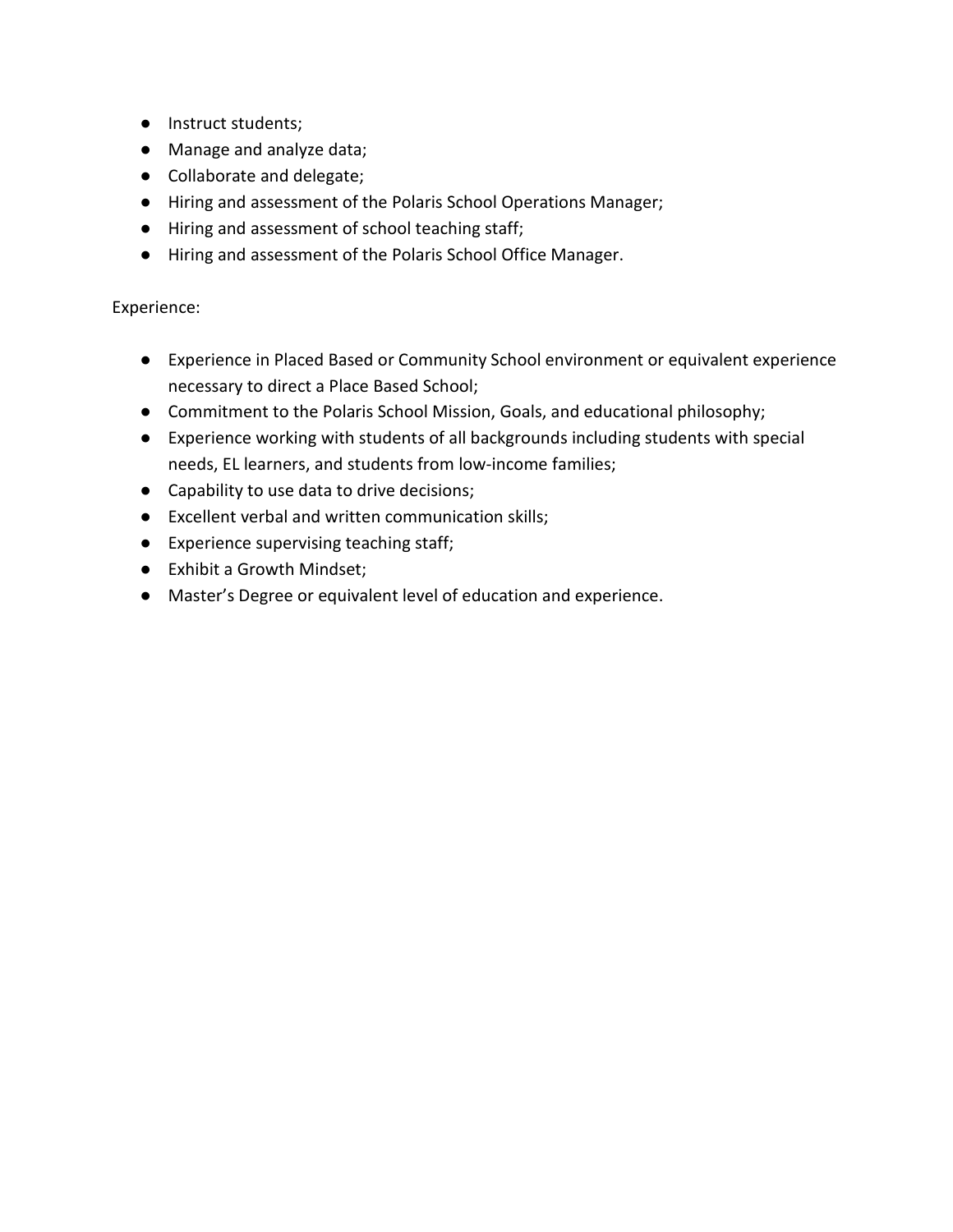### Position: Operations Director

Minimum Qualifications: Background check and state-required fingerprints

Supervisor: Polaris School Academic Leader

Job Description: The Operations Director at Polaris Charter School is hired, supervised, evaluated by, and held accountable to the Academic Leader. The Operation Manager supports the Polaris School Mission by aligning the budget to the Mission goals and maintaining a school facility conducive to the learning goals of Polaris School.

The Operations Director reports at Governing Board meetings.

The Operations Director has no subordinates.

Polaris School Operations Director has primary responsibility for:

- Commitment to the Polaris School Mission, Goals, and educational philosophy;
- Budget
- Payroll
- Finance and Audit
- Human Resource procedures
- School facility
- Facility maintenance
- Management of contracts
- Management of vendors
- Management of third party relationships and MOUs

- Management of school facilities;
- Budget development and management;
- Hiring of staff;
- Capability to use data to drive decisions;
- Excellent verbal and written communication skills;
- Experience supervising teaching staff;
- Exhibit a Growth Mindset;
- Bachelor's Degree or equivalent level of education and experience.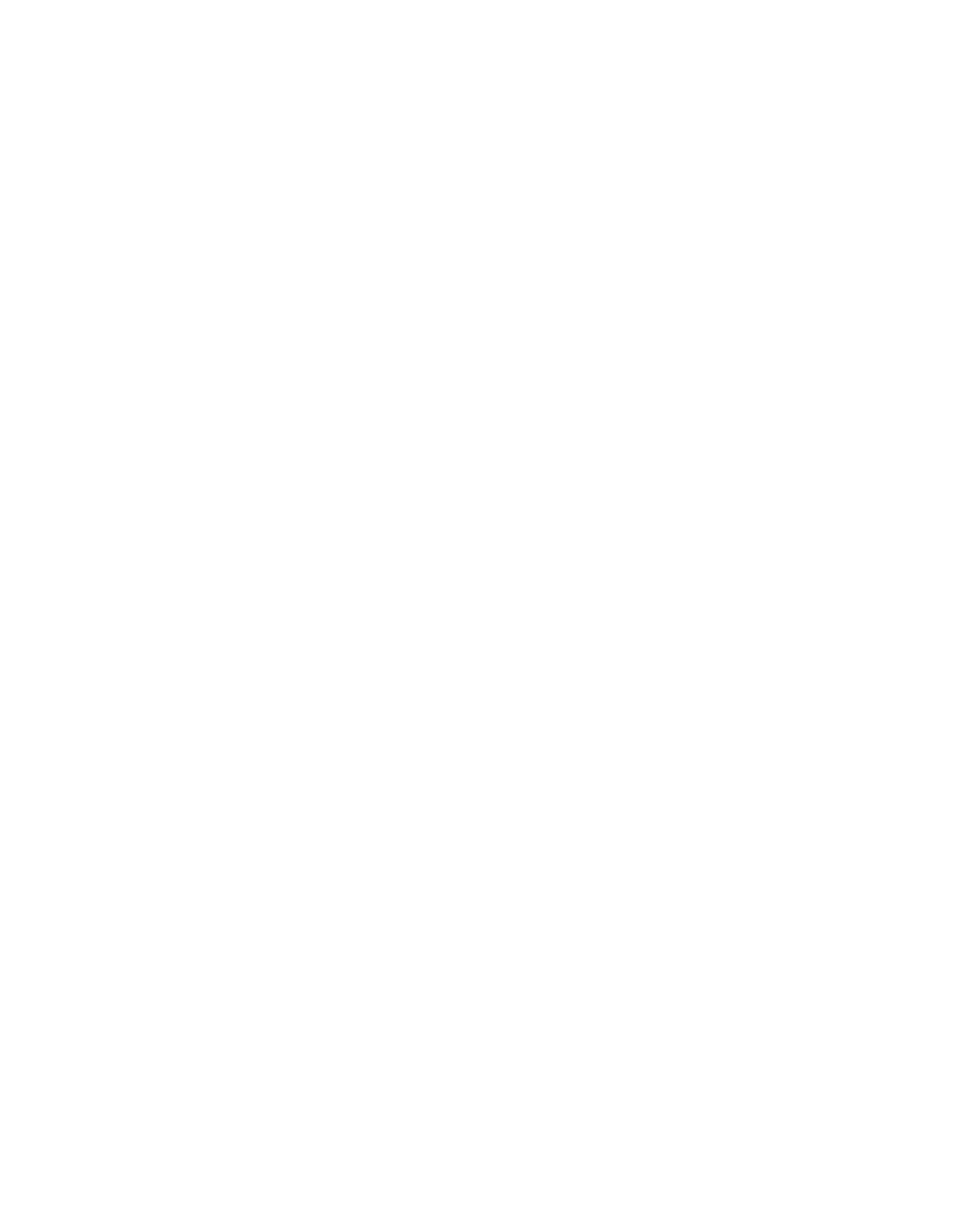Position: Office Clerk

Supervisor: Polaris School Academic Leader

Job Description: Manage daily operation of the Polaris School office. Work smoothly with the Academic Leader and the Operations Director to present a positive and professional face of Polaris School.

Responsibilities:

- Commitment to the Polaris School Mission, Goals, and educational philosophy;
- Visitor access to support school safety;
- Clerical duties in the office;
- Support the Academic Leader and the Operations Director;
- Support teachers and other school staff;
- Maintenance of records;
- Coordination of school events.

- Office management;
- Working with members of the public;
- Strong organizational experience;
- Ability to communicate clearly and respectfully;
- Use of office equipment and software;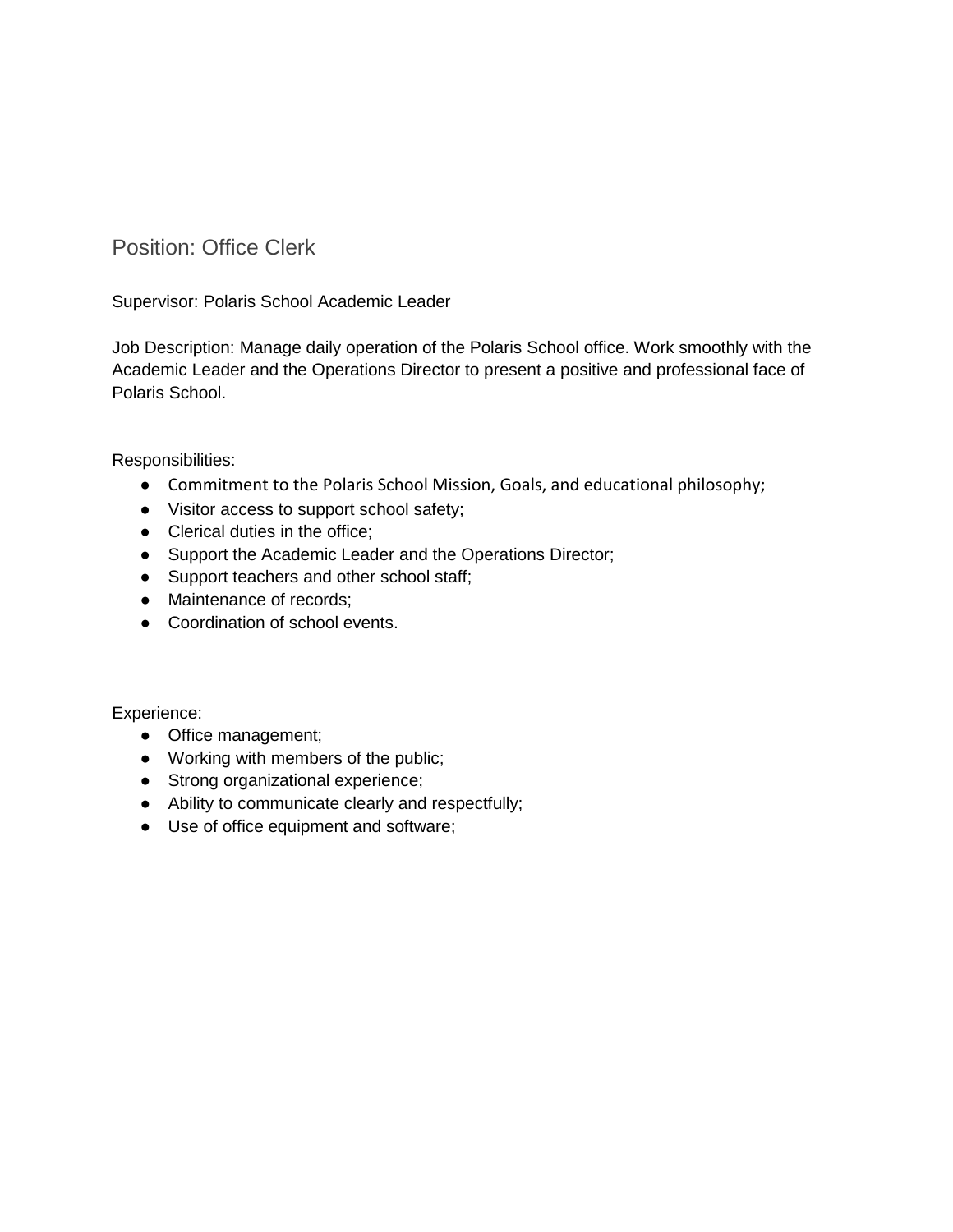## Position: Special Education Teacher

Minimum Qualifications: New Mexico Pre-K-12 Special Education License, background check, and state-required fingerprints

### Supervisor: Polaris School Academic Leader

Job Description: Responsible for all aspects of Polaris Special Education program including advancing the mission of the school through the implementation of a rigorous, standards-based curriculum, specific to the needs of students with special needs.

Responsibilities:

- Commitment to the Polaris School Mission, Goals, and educational philosophy;
- Development, implementation, and management of IEPs for special education students;
- Establishes and maintains cohesive lines of communication with general education teachers, parents and students concerning students' functional progress, academics and other concerns;
- Support general education teachers to build in the accommodations and modifications for special education students in the general education classroom;
- Participates in IEP meetings helping to determine student present levels, goals, accommodations, progress monitor, modifications, and levels of service;
- Develops and implements an organized program, including specialized strategies, practices, and the adaptation of specialized curriculums;
- Use assessment data to inform instructional practice;
- Own responsibility for the progress of all students;
- Fulfills additional duties as assigned.

- Bachelor's degree, Master's preferred;
- Experience teaching Autism, ASD or other communication related disabilities;
- Current New Mexico Special Education Teacher license or ability to obtain a license;
- Current endorsements dependent upon specific positions may be required;
- Strong verbal and written skills;
- Excellent organizational skills;
- Exhibit Growth Mindset.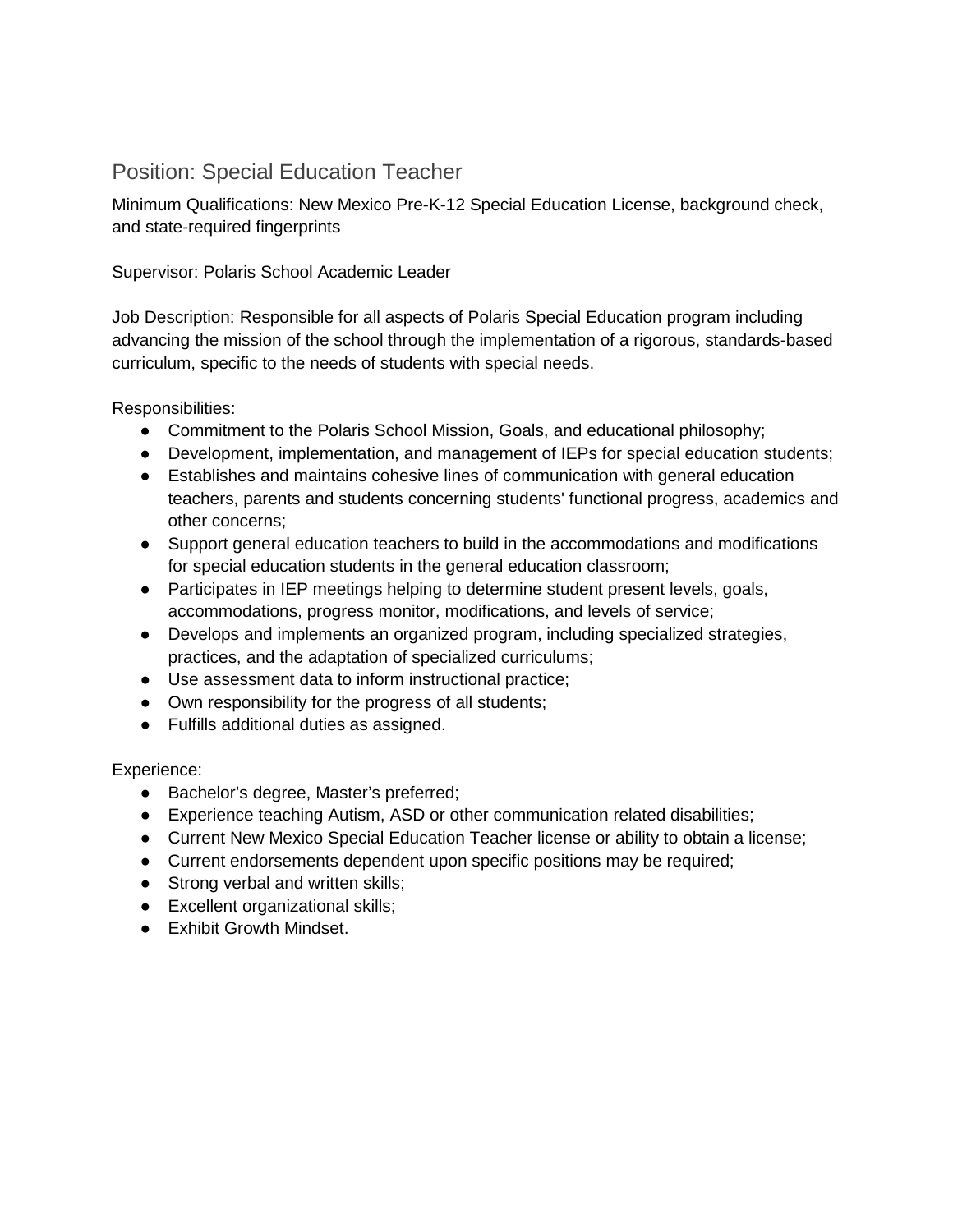## Position: General Education Teacher

Minimum Qualifications: New Mexico K-8 Elementary Education License Level I, II, or III, background check, and state-required fingerprints

### Supervisor: Academic Leader

Job Description: Teachers who have a passion for place-based education, project-based learning and integration of social emotional learning into the classroom are encouraged to apply. The goal is to engage students to learn about themselves, understand their place in the community and achieve success academically and emotionally.

Responsibilities:

- Commitment to Polaris School Mission;
- Ownership and leadership of the Polaris School culture;
- Effective use of place-based, project based learning, and social emotional methods in the classroom;
- Own responsibility for the progress of each students;
- Use assessment data to inform instructional practice;
- Communicate with students, families, and other Polaris staff;
- Work with grade-level and content teams to create strategic plans and adapt curriculum
- Use planning periods for the analysis of student data and preparation of courses
- Writes, submits and implements lesson plans;
- Meets with project level teams to review lesson plans and assessments;
- Establishes and maintains a classroom environment conducive to learning by managing appropriate student behavior;
- Establishes and maintains open lines of communication with students and parents concerning students' academic, social and behavioral progress;
- Supervises students on field trips on district buses.

- Knowledge of and experience teaching in a placed based school is desired;
- Knowledge of and experience with project based learning;
- Effective communication skills, both verbal and written.
- Flexibility, organization, decision making and problem solving skills.
- Strong verbal and written skills;
- Excellent organizational skills;
- $\bullet$  Exhibit a growth mindset;
- Use of data to drive instruction.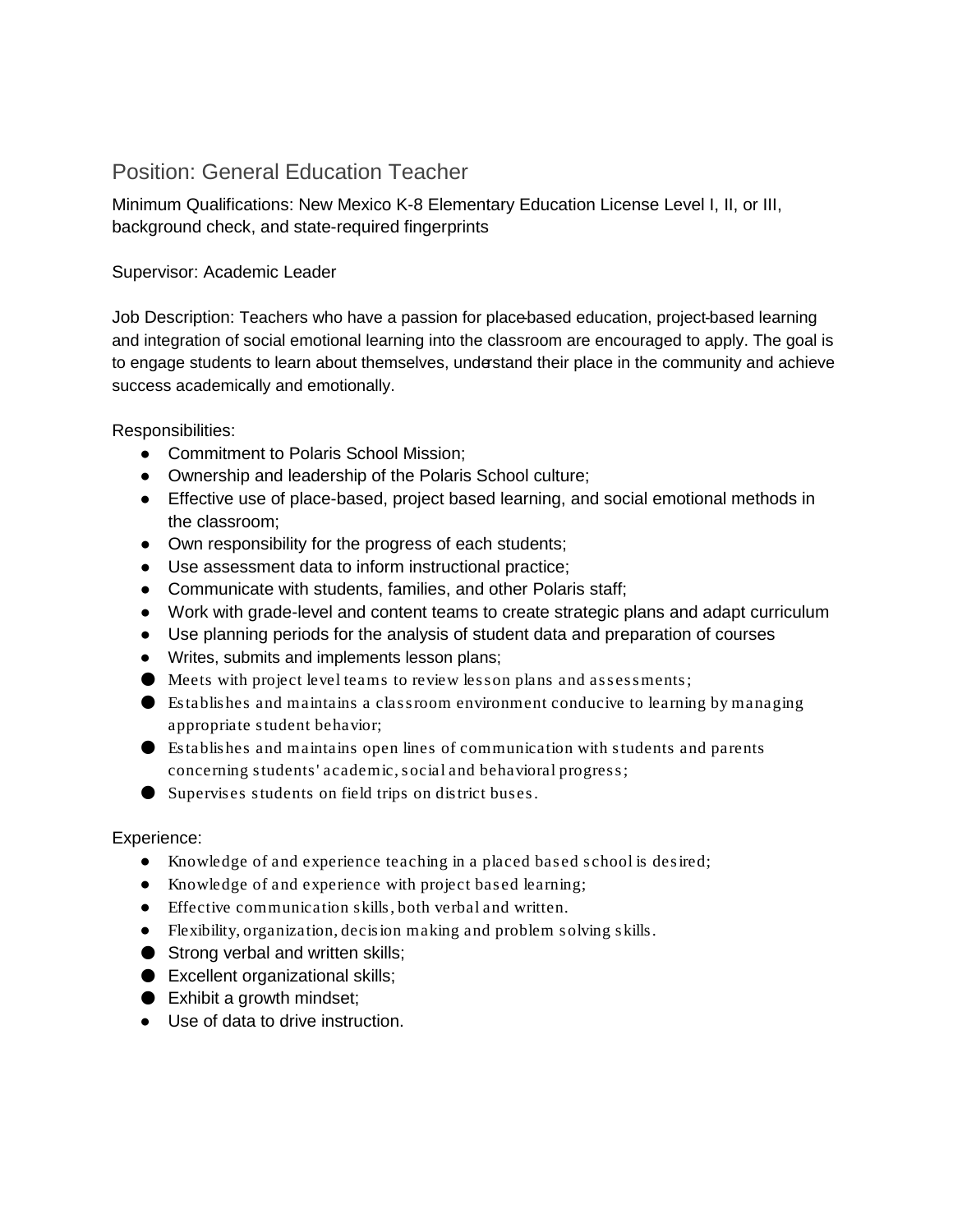### Position: Instructional Assistant

Minimum Qualifications: Must have high school diploma or GED. Must possess or obtain a Level III Educational Assistant Paraprofessional license through the Public Education Department, background check, and state-required fingerprints

### Supervisor: Academic Leader

Job Description: Have a passion for place-based education, project-based learning and integration of social emotional learning into the classroom. The goal is to engage students to learn about themselves, understand their place in the community and achieve success academically and emotionally. Works alongside and assists certified school personnel in the performance of their duties. Works with students individually and in small groups to reinforce material introduced by the teacher. Collects, prepares and arranges resource material. Maintains classroom records, prepares reports, scores tests, and manages supplies and classroom equipment as needed.

Responsibilities:

- Commitment to Polaris School Mission;
- Ownership and leadership of the Polaris School culture;
- Own responsibility for the progress of each student;
- Works with students individually and in small groups to reinforce material introduced by the teacher;
- Maintains classroom records, prepares reports, scores tests, and manages supplies and classroom equipment as needed;
- Collects, prepares and arranges resource material;
- Serves as a model in developing students' language and behavior;
- Monitors testing or make-up work by students;
- Monitors student activities in classrooms, school grounds, hallways, lunchrooms, field trips, bus loading areas, etc;
- Provides support for non-instructional classroom duties such as monitoring snacks restrooms, clothing areas, etc;
- Other duties as assigned.

- Effective communication skills, both verbal and written.
- Flexibility, organization, decision making and problem solving skills.
- Strong verbal and written skills;
- Excellent organizational skills;
- Exhibit a growth mindset;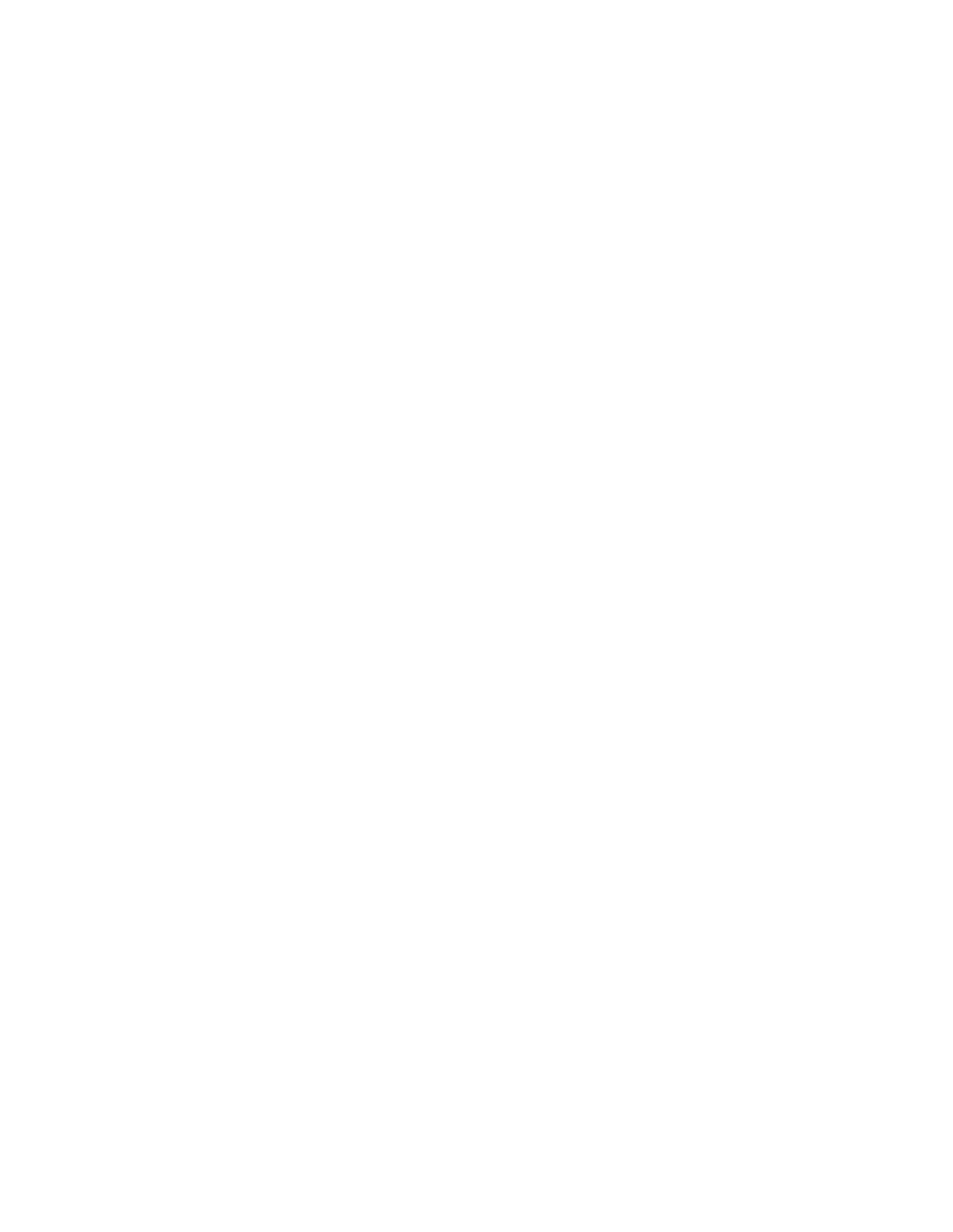

Piace Network Schools

Local Learning to Inspire Global Citizenship

#### Place Network Schools: Memorandum of Understanding (v.1 10.2017)

- 1. Overview: The Place Network is a collaborative network of rural K-12 schools that connect learning and communities to increase student engagement, academic outcomes, and community impact. Place Network Schools inspire curiosity, leadership, and engagement through transformative place-based education.
- $\overline{2}$ . Commitments of the Place Network: The Place Network agrees to facilitate and support the following elements.
	- $2.1.1.$ Accelerated growth through the use of common co-constructed learning tools.
	- $2.1.2.$ Access to ongoing research and data-collection to inform school model
	- $2.1.3.$ Partners to collaboratively access philanthropy through the power of a larger network
	- $2.1.4.$ Collaborative platform to share ideas/resources around school model and school elements
	- $2.1.5.$ Premium access to virtual micro-credentials, on-site professional development, and remote faculty via Place Network Online and Place Network Virtual PD (fee-based)
	- $2.1.6.$ Access to model project plans and collaboration through common technology platform
	- $2.1.7.$ Risk management documents to support high quality off-campus programming
	- Learning tools and resources including program guide template, project planning  $2.1.8.$ templates, and resources linked to the Place-based Education Framework.
- Commitments of Place Network Schools: All schools that are part of the Place Network commit 3. to the following learning model elements:
	- $3.1.$ Place-based education principles as a core philosophy (learner-centered,
	- interdisciplinary, inquiry-based, design thinking, community as classroom, local to global). Implementation of four common learning model elements surrounding a place-based  $3.2.$ 
		- context:
			- $3.2.1.$ Personalized core skill pathways in ELA, math, and design/technology;
			- $3.2.2.$ Project-based learning with community impact;
			- $3.2.3.$ Competency-based assessment:
			- Habits of success focused on leadership and self-awareness  $3.2.4.$
	- $3.3.$ Common set of competencies and performance indicators based on seven key domains and constructed from national standards
		- $3.3.1.$ Competencies and performance indicators can all be linked to local and state standards as required by the school, district, or state
	- Use of common technology solution and dashboard to record mastery of competencies  $3.4.$ and to share place-based projects.
	- $3.5.$ **School elements** 
		- $3.5.1.$ Student committees: Schools commit to having student committees that are invested in the real management of the school in appropriate ways.

700 Coyote Canyon Road I Jackson, Wyoming 83001 | Ph. 307.733.1313 | Fax 307.733.7650 www.tetonscience.org I info@tetonscience.org

 $1/1$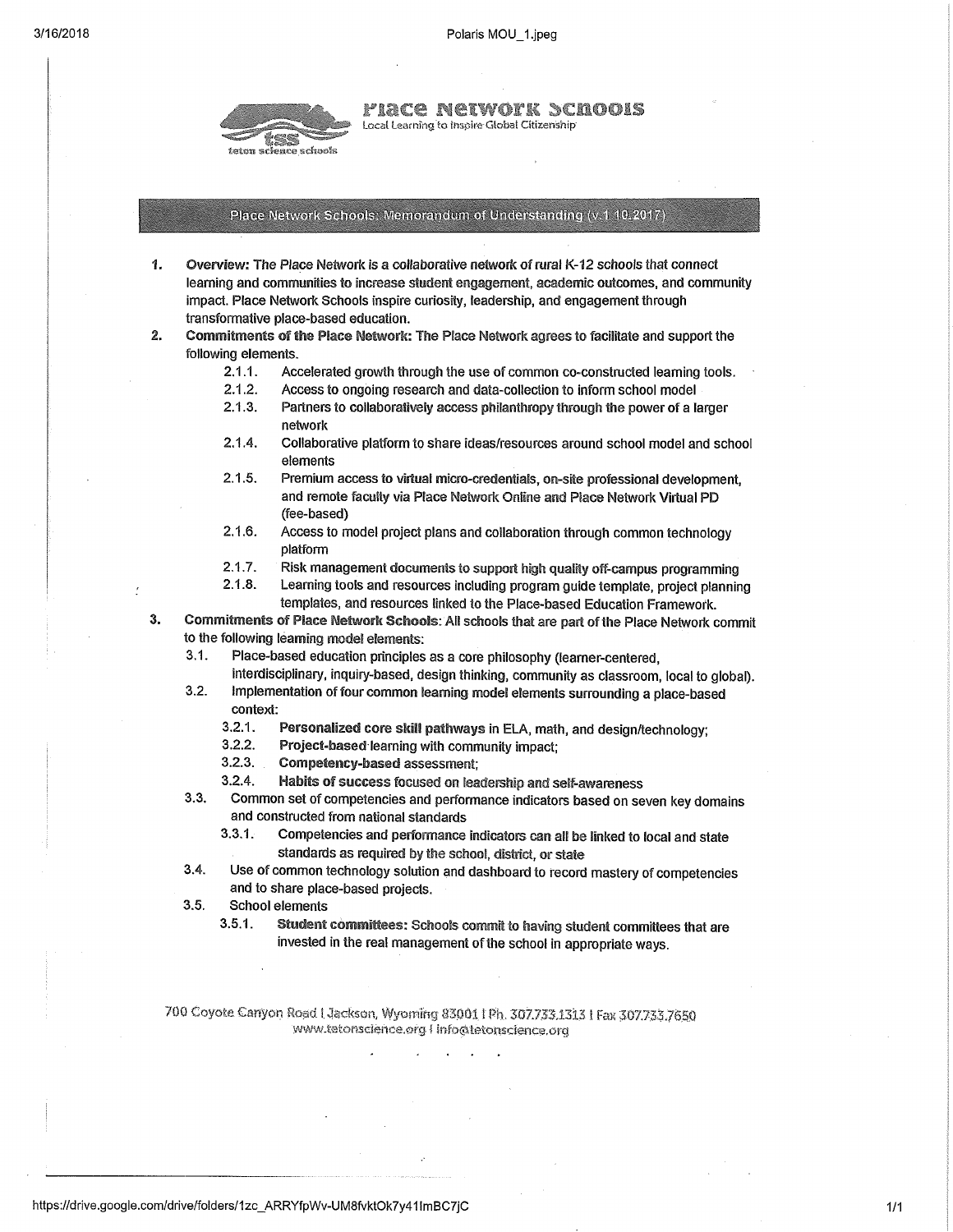

#### PIACE NETWOTK SCHOOIS

Local Learning to Insoire Global Citizenship

- $3.5.2.$ Community Partnership Program: Schools commit to building a Community Partnership Program to ensure that the community sees the school and students as vital resources.
- $3.5.3.$ Maker-Space: Schools commit space in classrooms/building where prototyping, building, and making can happen to support innovation and entrepreneurship in student projects.
- $3.6.$ Collaboration: Schools agree to collaborate on the following elements
	- $3.6.1.$ Sharing data on engagement, academic outcomes, and community impact to inform the model
	- $3.6.2.$ Sharing projects linked to competencies and performance indicators through a common platform
- $3.7.$ Branding: Schools commit to using the same branding for network logo and place-based principles/framework. Schools can use their own branding for all other materials.
- 4. Advisory Council: The school leader at each school belonging to the network is automatically part of the advisory council.
	- Meetings: The advisory council meets twice per year in a virtual conference. 4.1.
		- Annual Conference for practitioners and leaders will be held to share ideas and  $4.1.1$ build solutions that benefit all schools.
	- $4.2.$ Authority: The advisory council has the following authority.
		- $4.2.1.$ Vote to remove a school from the network should fidelity not be met.
		- $4.2.2.$ Reviews the annual report that measures the learning model against available research
		- $4.2.3.$ Suggest changes and additions to the learning model based on data
- -5. Fees: An annual fee will be assessed to support the administrative operations of the Place Network. See Appendix A attached.

#### **Signatures:**

Polaris School (school name) commits to be an active partner in the Place Network  $\frac{03}{06}$ / $\frac{2015}{0}$  (mm/dd/yyyy). Active partner is defined as meeting and/or exceeding the criteria listed above and full payment of annual fees (see Appendix A attached).

| <b>Teton Science Schools/Place Network</b>                                                                               |          | <b>Place Network School Partner</b>                      |  |
|--------------------------------------------------------------------------------------------------------------------------|----------|----------------------------------------------------------|--|
| Bv.                                                                                                                      | By:      | <u>Elizabeth Martingan</u><br><u>Elizabeth Machre</u> au |  |
| Printed:                                                                                                                 | Printed: |                                                          |  |
| a da kasaya na matsayin na matsayin na matsayin na matsayin na matsayin na matsayin na matsayin na matsayin na<br>Title: | Title:   | <u>Founding Director</u>                                 |  |
| Date:                                                                                                                    | Date:    | <u>03/06/2018</u>                                        |  |

700 Coyote Canyon Road LJackson, Wyoming 83001 | Ph. 307.733.1313 | Fax 307.733.7650 www.tetonscience.org I info@tetonscience.org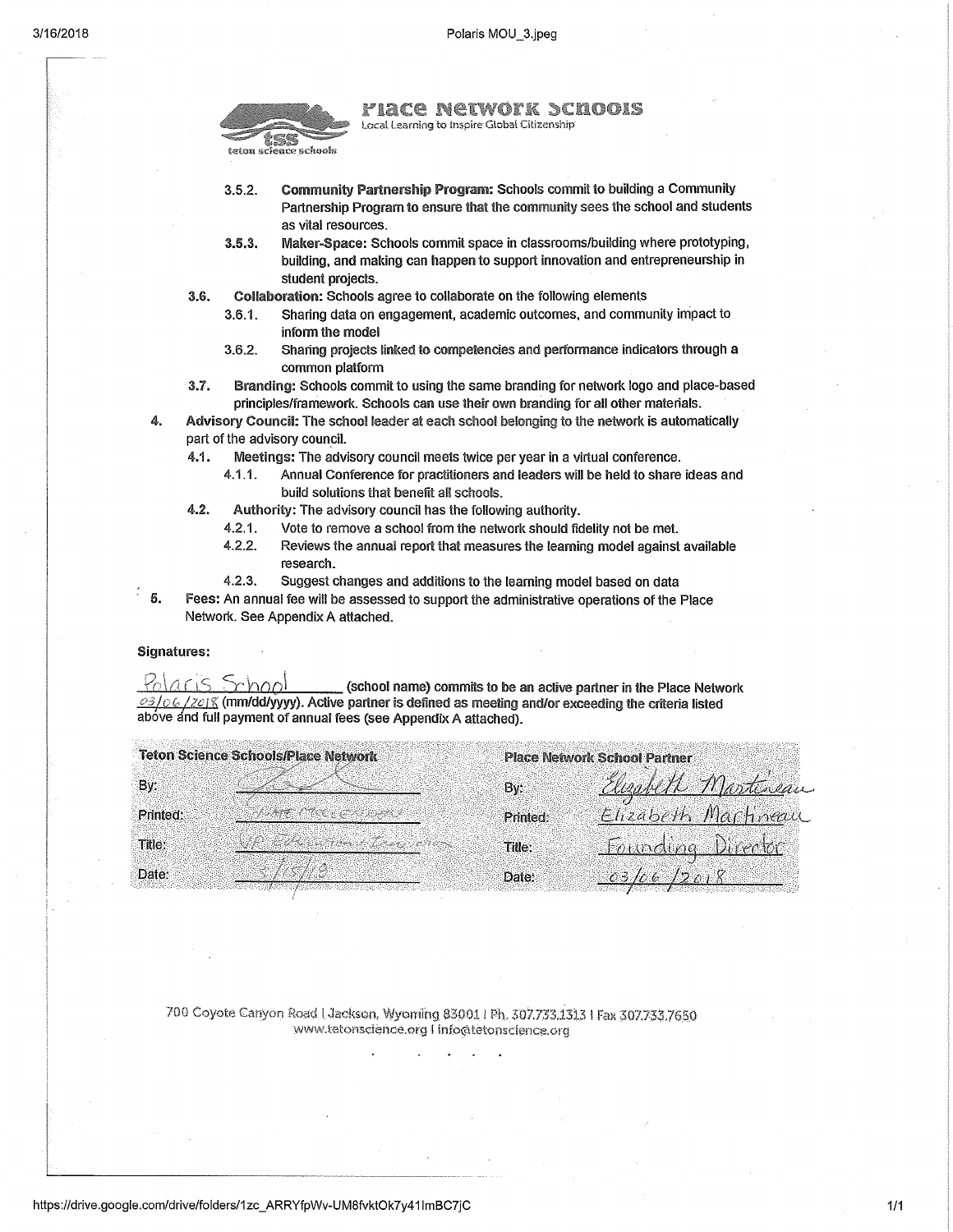

**FIACE NETWOTK SCHOOLS** Local Learning to Inspire Global Citizenship

### **Appendix A: Place Network School Fees**

| Place Network Fee | One Year | \$1,000 |
|-------------------|----------|---------|
|                   |          |         |
| Total             |          |         |

700 Coyote Canyon Road | Jackson, Wyoming 83001 | Ph. 307.733.1313 | Fax 307.733.7650 www.tetonscience.org I info@tetonscience.org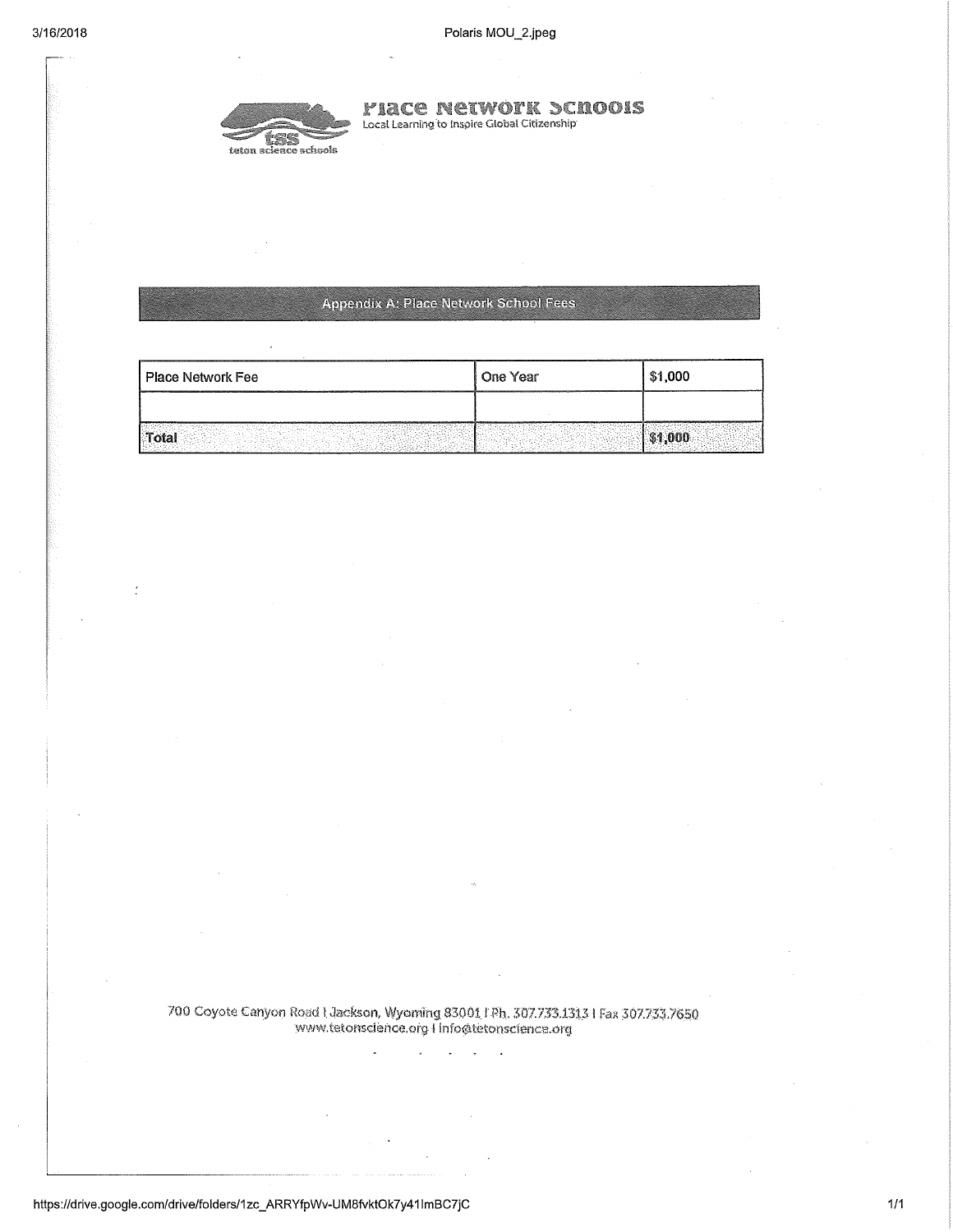

## **State of New Mexico Public School Facilities Authority**

Jonathan Chamblin, Director; Martica Casias, Deputy Director

1312 Basehart Road, SE, Suite 200, Albuquerque, NM 87106 (505) 843-6272 (Phone); (505) 843-9681 (Fax) Website: www.nmpsfa.org

April 11, 2019

Mr. Bill Hargraves Polaris Charter School (Proposed) Via email: velarde.vines@gmail.com

Dear Mr. Hargraves:

PSFA has received and reviewed the Facilities Master Plan/Educational Specifications 2020-2024 (FMP/Ed Specs) for the proposed Polaris Charter School. The FMP/Ed Specs guide you in the planning and/or selection of a facility to ensure that it adequately accommodates your educational program and supports your method of instruction. Based upon our review, PSFA is pleased to announce that the FMP/Ed Specs meet our requirements for applicant charter schools and approves the plan. Your next step is to include your FMP/Ed Specs along with this letter in your charter school application to the New Mexico Public Education Commission (PEC).

In reviewing the Polaris Charter School's FMP/Ed Specs, PSFA understands:

- Polaris Charter School is seeking a Los Alamos or vicinity location in which to operate the  $\bullet$ school.
- You have contacted the Los Alamos Public Schools to inquire about space in its facilities but has not received a response.
- Your Facilities Committee is working with local realtors to identify an appropriate building that  $\bullet$ can accommodate your educational program.
- Your educational philosophy is based upon a Place-Based model rooted in the local community and landscape as a framework for learning.
- Your desired facility concept is based upon the design concepts built at the High Tech High School in San Diego, CA.
- Polaris Charter School intends to serve Grades 6<sup>th</sup>-8<sup>th</sup> with a potential enrollment of 240  $\bullet$ students with the acknowledgement that reaching this amount is dependent on facility size and other factors that may make reaching maximum enrollment challenging.
- Polaris Charter School's optimal Pupil/Teacher ratio is 1:14, requiring 12 classrooms at 525 SF/Classroom for a total of 6,300 SF in classroom space.
- In addition, you propose support spaces such as cafeteria, serving kitchen, maker space,  $\bullet$ library/technology space, studio areas, specialty labs, teacher cluster space, student supports pull-out space, and administration space.

If you are a successful charter school applicant, PSFA is ready to meet and work closely with Polaris Charter School on your facility issues. If you find a facility, please contact PSFA so we can assess your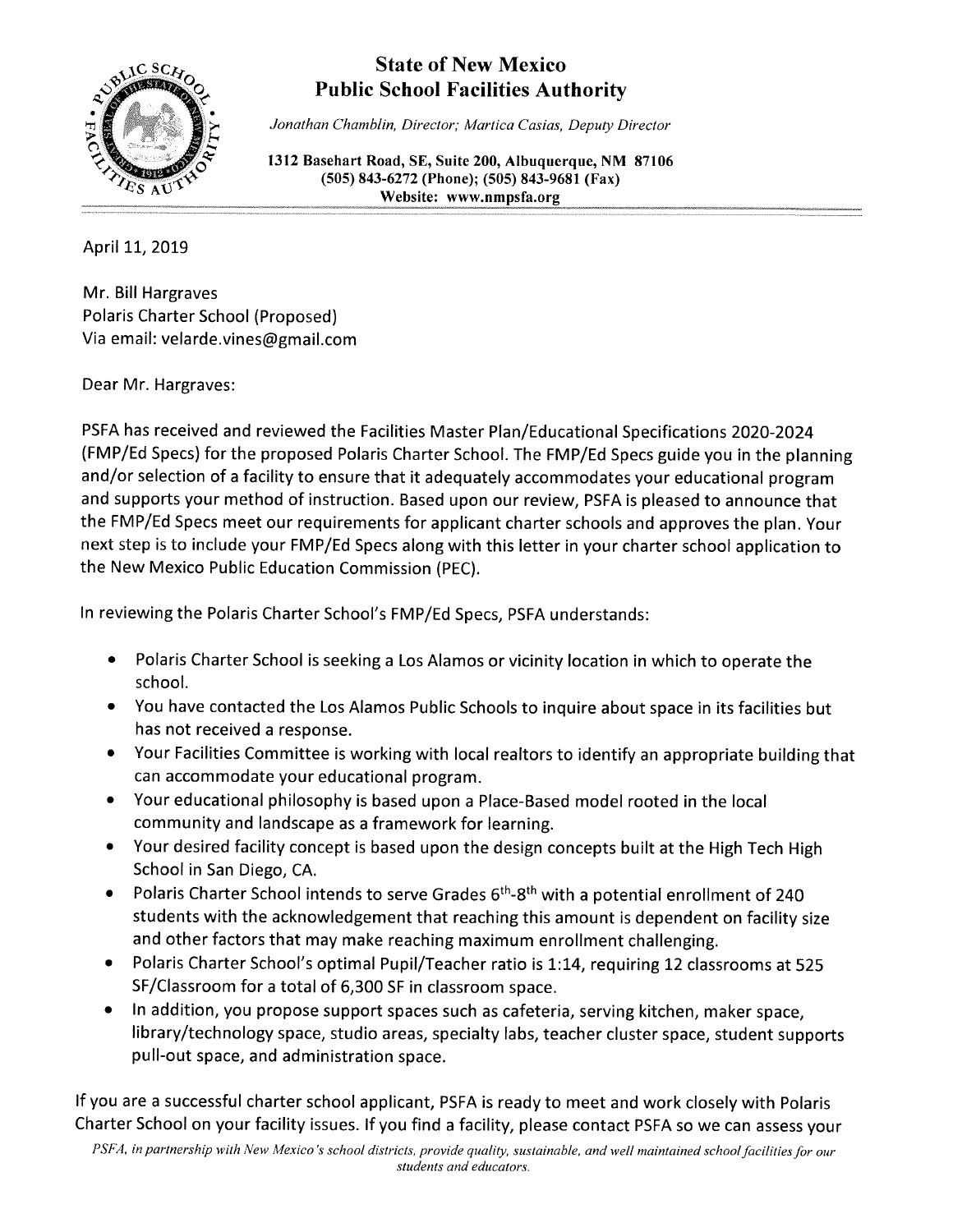chosen building to ensure it meets e-occupancy, code and meets/exceeds the average wNMCI. Feel free to contact PSFA if you have any questions or desire additional information.

Sincerely,

 $1/u$  m  $\sqrt{n}$ 

John M. Valdez, AICP **Facilities Master Planner** 

c: Jo Eekhoff, Planning and Design Manager, PSFA Larry Tillotson, Maintenance and Operations Manager, PSFA Irina Ivashkova, Regional Manager, PSFA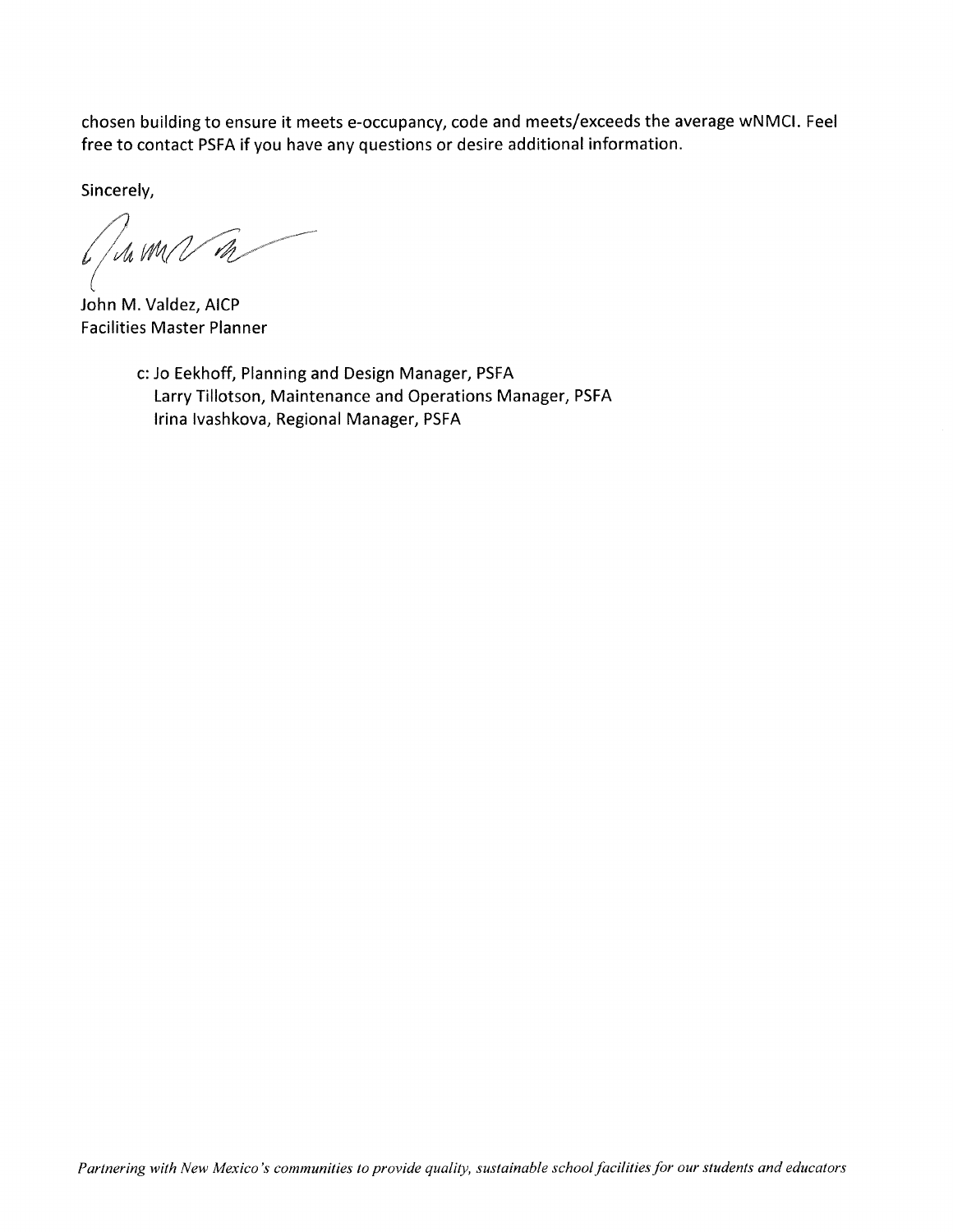## **Polaris Charter School**

#### **Financial Policies and Procedures/ Internal Control Procedures**

The Governing Board of Polaris Charter School will adopt the following financial policies and procedures to ensure the most effective use of the public and private funds to support its mission and to ensure that the funds are budgeted, accounted for, expended and maintained appropriately. It is the intent of these policies and procedures to implement all applicable local, state, and federal rules and regulations regarding the expenditure of and accounting for public funds.

Collectively, these policies comprise a set of internal controls to ensure effective, efficient operations, segregation of duties and responsibilities, reliability of financial reporting, legal and regulatory compliance, and risk mitigation. If, at any time, these policies and procedures do not align with applicable law, applicable law shall govern.

#### **I. ACCOUNTING**

- a. Fiscal Year
	- i. The fiscal year for Polaris Charter School is July 1 through June 30.
- b. GAAP
	- i. The accounting procedures used by Polaris Charter School shall conform to Generally Accepted Accounting Principles (GAAP) to ensure accuracy of information and compliance with external standards. The school will also follow the GASB, which is The Governmental Accounting Standards Board, and is the source of generally-accepted accounting principles used by state and local governments in the United States.
- c. Accounting Basis
	- i. Polaris Charter School will use the modified accrual basis of accounting. This requires that revenues will be recognized as they are received, and expenditures will be recognized as they are paid. Additionally, payroll expenditures will be recognized as they are incurred.
	- ii. Year-end audited Financial Statements will be prepared on a full accrual basis.
- d. Restricted Grant Tracking
	- i. Polaris Charter School shall maintain its general ledger using grant fund codes for the purposes of tracking restricted revenues and expenses.
	- ii. All grant reports will be generated based on cash basis accounting.
- e. Capitalization and Depreciation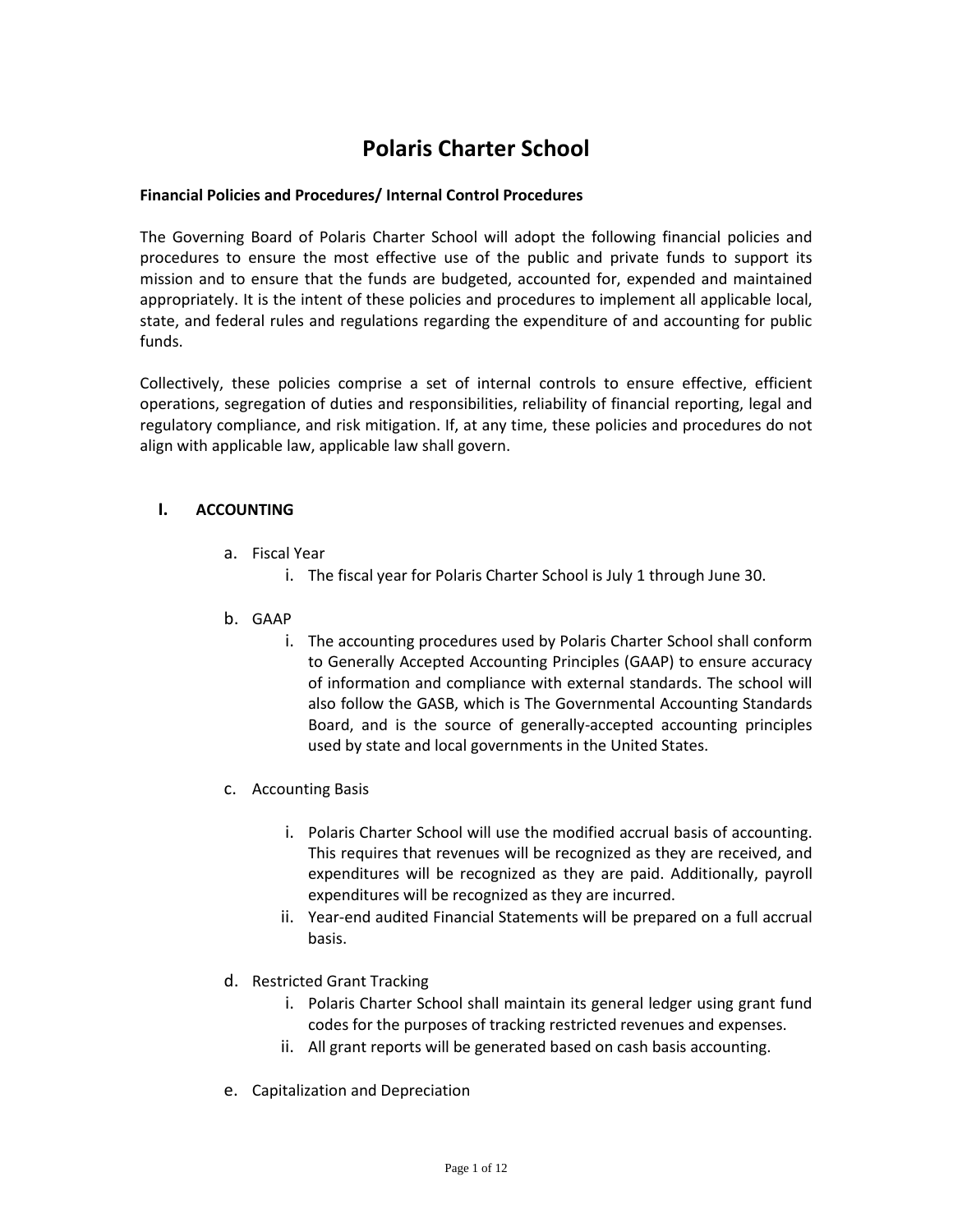- i. Polaris Charter School will capitalize and depreciate annually all assets of \$5,000 or more as required by the State of New Mexico.
- ii. All assets purchased with an individual value less than \$5,000, will be recognized as non-depreciable assets and will be expensed in the year incurred. Only single items that are equal or greater than \$5,000 will be depreciated. Capitalized assets are recorded at cost and depreciated under the straight-line method over their estimated useful lives as follows:
	- 1. Leasehold improvements: Lease term or 10 years, whichever is shorter.
	- 2. Can only install leasehold improvements if an approved leasepurchase agreement is in place.
	- 3. Facility purchases: up to 30 years.
	- 4. Building and site improvements if there is a lease-purchase agreement in place.
	- 5. Computers and associated technology: 3 years.
	- 6. Furniture & equipment: 5 years.
- iii. Repair and maintenance costs, which do not extend the useful lives of an asset, are recognized as expenses.
- iv. Throughout the year, items will be recognized as expenses. They will be reviewed at year-end for possible capitalization and depreciation. Depreciation will be calculated from when the item was purchased and will be treated as placed in service at that time unless otherwise specified.
- v. Items will be tagged when placed in service by the Office Manager or Academic Leader.
- vi. As part of the annual close of the fiscal year, staff will conduct an inventory of all assets, noting condition and location. The Office Manager and Academic Leader will review inventory and approve it.
- vii. Assets sold, retired, lost, or stolen and related amounts of accumulated depreciation will be eliminated from the asset accounts, and any resulting gain or loss will be recognized within that year.
- viii. Nothing in this practice is to prevent Polaris Charter School from maintaining an estimated impact of capitalization and depreciation on operating income and fund balance for the year on interim financial statements.
- f. Bank Reconciliations
	- i. A reconciliation of all bank accounts, whether checking or savings accounts, will be performed monthly by the school's Business Official.
	- ii. Polaris Charter School will provide the School's Business Official/EdTec Business Contractor with either online access or paper copies of the monthly statements no later than the 5th business day of the following month.
	- iii. All bank statements and reconciliations will be reviewed by the Academic Leader and Board Treasurer.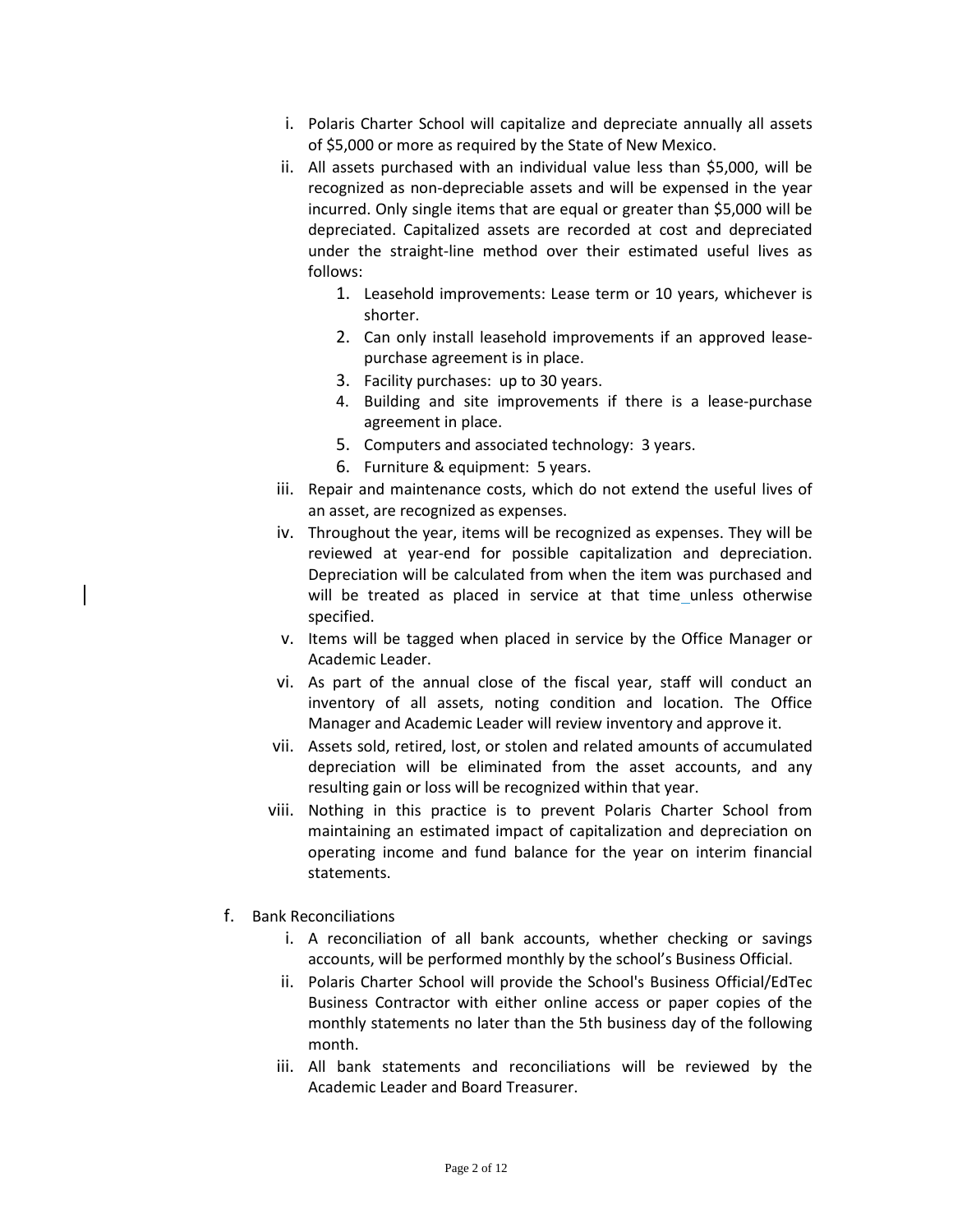- iv. Un-cleared checks older than one year will be reviewed for reissuance, voidance, or escheatment proceedings in compliance with New Mexico State law.
- v. Financial irregularities discovered during the banking reconciliation process will be brought to the attention of the Academic Leader and Board Treasurer.
- g. Financial Record Retention and Destruction
	- i. All financial records will be retained as per applicable laws. Records include but are not limited to transaction ledgers, bank statements, cancelled and voided checks, payroll records, audits, and tax filings.
	- ii. The school will have access to all accounting records at all times that the Back-Office Provider keeps.
	- iii. Hard copies will be retained at the school when appropriate and feasible, otherwise there will be an electronic version of the record that the school will have access to.
	- iv. Nothing in this section will be considered to supersede Polaris Charter School's broader record retention and destruction policies.
	- v. All paper documents will be housed on site at the school.

#### **II. BANKING**

- a. Checking Accounts
	- i. The Board shall authorize the establishment of a non-speculative, public funds checking account with a federally-insured banking institution for the purposes of school operations. The checking account will be from a New Mexico institution.
	- ii. An account bearing interest will not be considered speculative per applicable law; this account must be a "NOW" account, which is a Negotiable Order of Withdraw account. Any other interest-bearing account must follow the restrictive New Mexico State banking statue for public entities.
	- iii. The established checking account shall be the primary account for school financial obligations, as well as the primary account for deposit and receipt of all funds. Authorized signatories to this account shall be the Academic Leader, Board Treasurer, and Board Chair.
		- 1. Checks under \$5,000 will require the approval of the Academic Leader.
		- 2. Checks over \$5,000 will require the approval of the Academic Leader AND Treasurer OR Board Chair.
		- 3. Reimbursements to the Academic Leader must be approved by the Board Chair or Board Treasurer. Checks of \$5,000 or more payable to the Academic Leader will require the approval of Board Treasurer AND Board Chair (or the Board Chair's designee).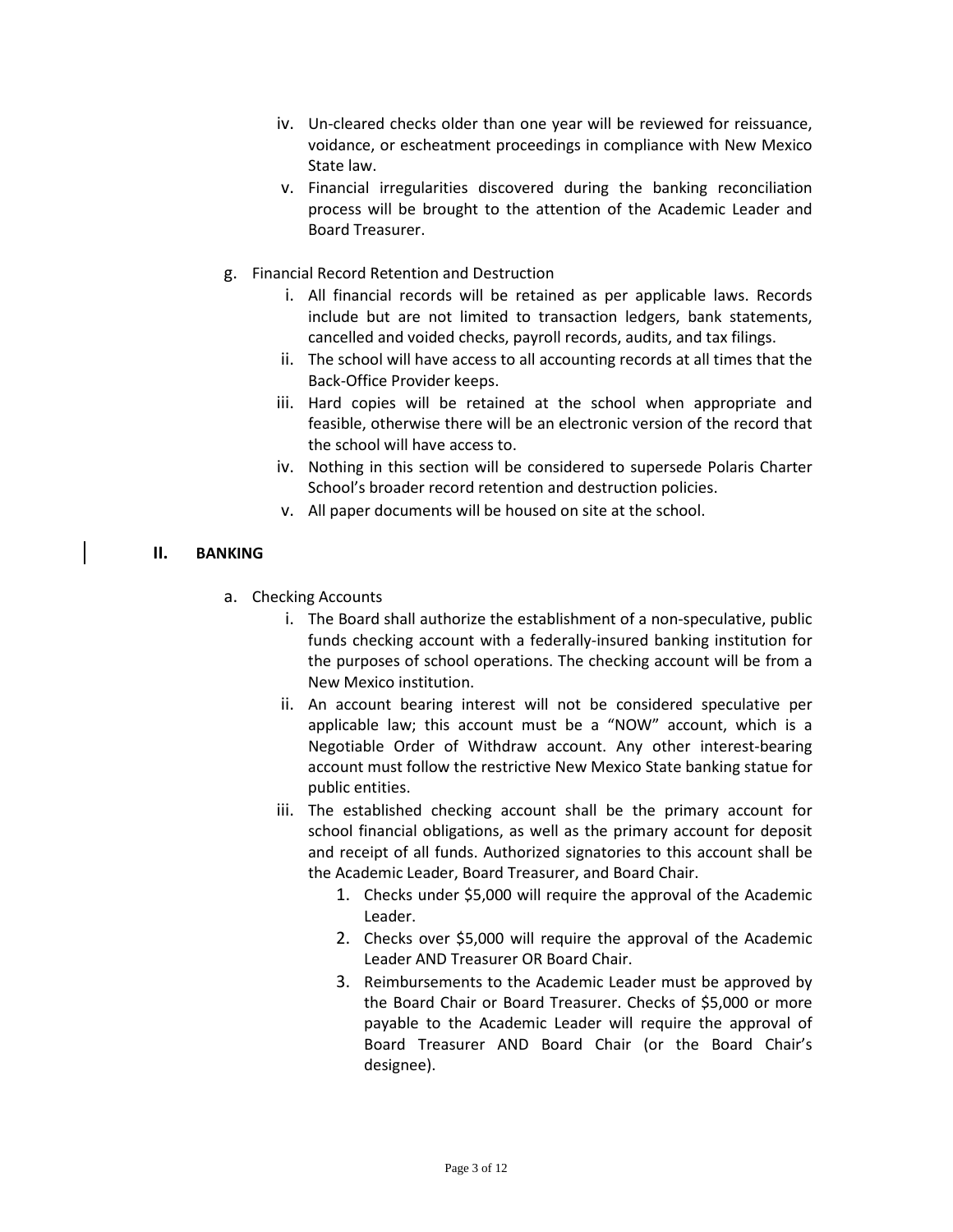- 4. Under no circumstances should the recipient of a check also approve payment to him or herself or spouse or domestic partner or other family relative.
- iv. In addition to the general operating account, the Board may authorize the establishment of a checking account for the purposes of processing payroll as needed.
- v. No additional checking accounts shall be established without board approval.
- vi. Board approval is also required to close a public fund checking account.
- b. Federal Deposit Insurance
	- i. Polaris Charter School recognizes that deposits are only insured up to \$250,000 per qualified banking institution, not per account, and its bank balance may otherwise exceed the \$250,000. The Board shall review ongoing opportunities to cost-effectively insure excess cash or otherwise diversify its account holdings at federally-insured banking institutions, while also evaluating risk and convenience. Any balances in any account that will exceed the FDIC insured \$250,000.00 must be collateralized per New Mexico State Law regarding the protection of public funds.
- c. Deposits of Receipts
	- i. Polaris Charter School will deposit all funds received within 24 hours or one school business day. The procedure shall be as follows:
		- 1. The Office Manager will open all mail daily, immediately sort and receipt all checks or money orders, will endorse all checks with a deposit only stamp. Any checks or money orders received in person will also be given to the Office Manager to be receipted.
		- 2. All cash payments received will be also receipted using a cash receipt book with three (3) copies. The original copy will be given to the payer, the  $1<sup>st</sup>$  copy will be kept with the deposit slip in which the money is deposited, and the  $2^{nd}$  copy will be retained in the receipt book. The Academic Leader will review the cash receipt book each week and confirm that the total amount collected matches the supporting documentation.
		- 3. Checks and cash waiting to be deposited will be stored in a secure location.
		- 4. The Office Manager will then forward a completed log and copy of associated backup to the Academic Leader and School's Business Official, including any revenue coding.

#### **III. PURCHASES**

- a. Authorization of Expenditures
	- i. All purchases of goods and services shall be consistent with the most recent Board-approved budget.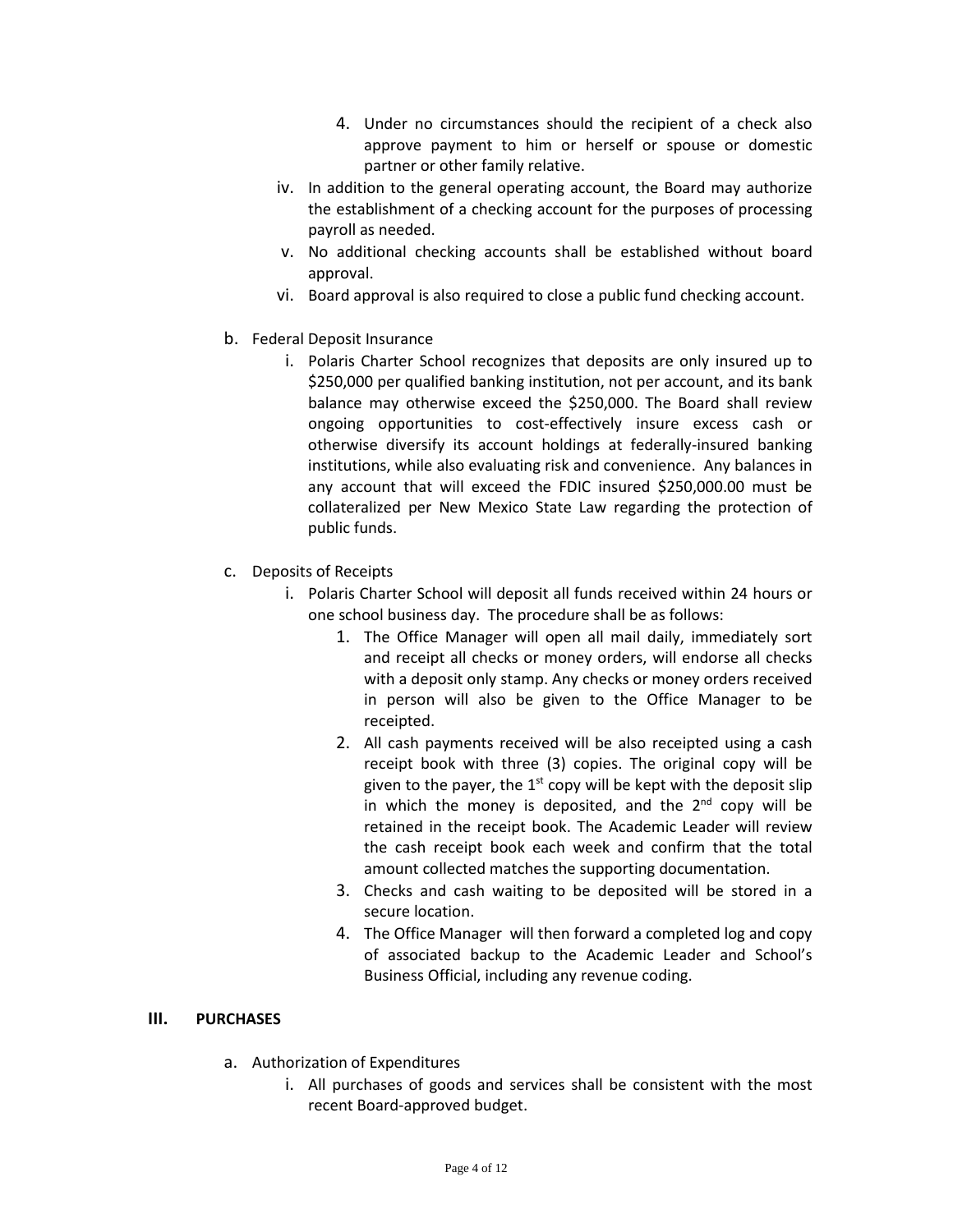- ii. All purchase orders will be signed by the Academic Leader and acknowledged or initialed by the Operations Director.
- iii. All expenditures over \$10,000 must be approved by the Operations Director who will review to assure that the purchase follows the requirements of the New Mexico State Procurement Code, and by the Academic Leader who will review to determine whether it is consistent with the Board-approved budget. The Academic Leader is the only staff person authorized to sign contracts.
- iv. All contracts that cross fiscal years, or extended beyond one year, must contain the required State of New Mexico law language regarding cancellation for non-appropriation. Additionally, no long-term contracts may extend beyond 4 years (or 48 months) per New Mexico State Law.
- v. Nothing in this section shall prevent the Academic Leader from making an assessment to rebalance individual line items within the approved budget, provided the adjustments do not otherwise jeopardize the financial health of the school or disrupt the school's educational program. All Budget Adjustments must be approved through a vote by the Governing Board during a scheduled Board meeting open to the public.
- b. Contracts and Bidding
	- i. All professional services shall be provided for under a contract. The Operations Director will review all contracts prior to the contract being signed by either the Academic Leader or a member of the Board.
	- ii. The Finance Committee will review all contracts over 10k.
	- iii. The Academic Leader can execute single-year contracts for professional services that will not exceed or are not likely to exceed \$10,000.
	- iv. For contracts for professional services that will exceed or are likely to exceed a total annual amount greater than \$10,000 or the term will extend for a period greater than one year, Board approval will be required prior to execution. Length of contracts shall be at the discretion of the Board in consultation with the Academic Leader, and multi-year contracts shall not be prohibited as long as the term of the contract does not exceed 4 years or 48 months.
	- v. All multi-year contracts will contain the State of New Mexico law required non-appropriations clause in the contract.
	- vi. Should a contract require Board approval per the above, but timing or other circumstances require execution prior to being approved at a Board meeting, the Academic Leader, with the approval of both the Board Chair and Board Treasurer, may conditionally execute said contract. The contract will need to then be formally approved at the next Board meeting.
	- vii. Unless otherwise expressly required by conditions of a funding source, Polaris Charter School shall not be required to conduct a formal bid process for contracted services less than \$60,000. However, the Academic Leader shall make good faith efforts to secure multiple quotes and proposals to ensure a prudent, cost-effective use of funds.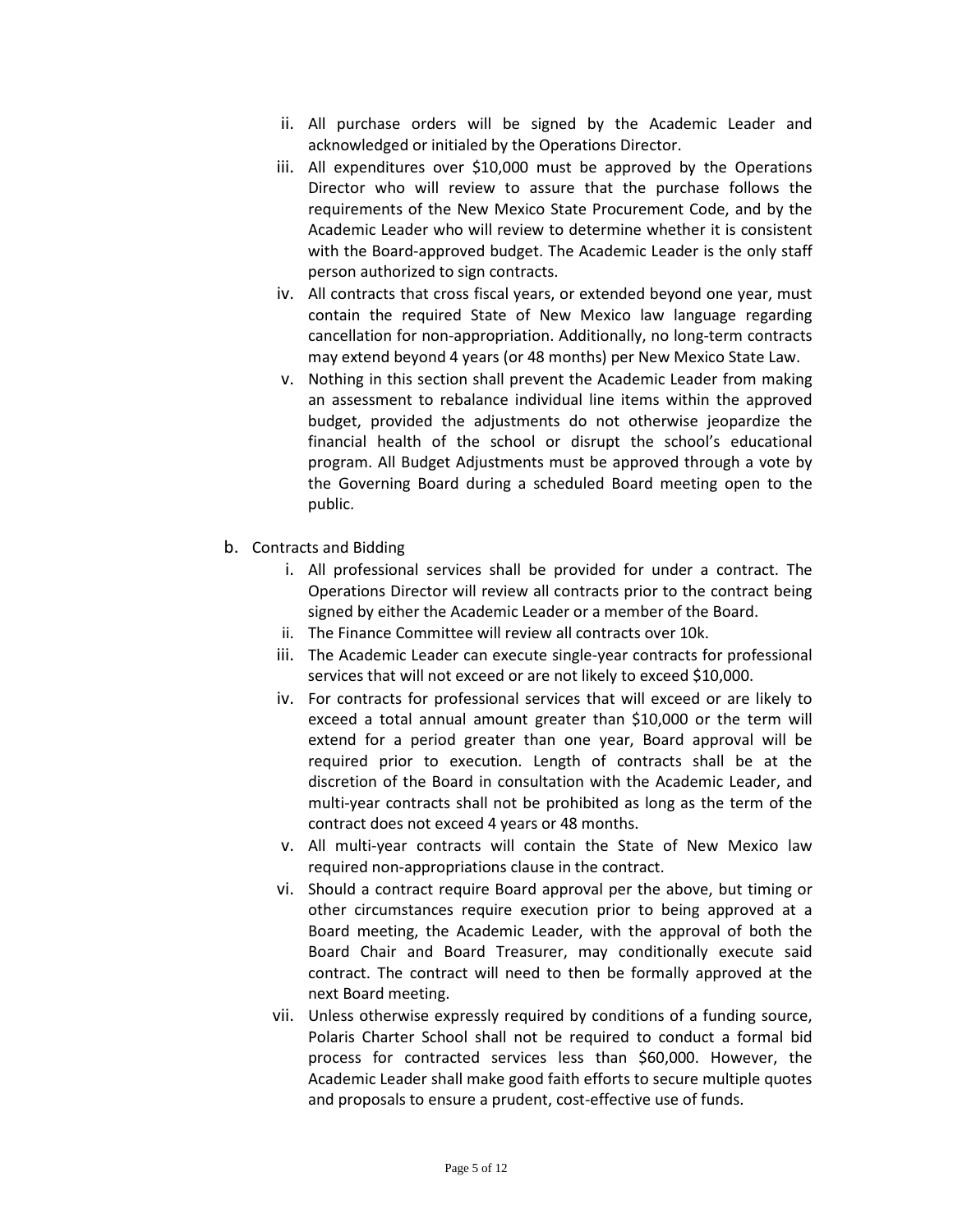- viii. The following bidding practices will be followed in accordance with New Mexico Purchasing Compliance:
	- 1. Any goods that range from \$1-\$20,000 the school will select the best value for their money.
	- 2. Any goods that range from \$20,000 \$60,000 will need 3 written quotes.
	- 3. Any good equal to or more than \$60,000 will require an RFP or an ITB.
	- ix. Nothing in this section shall require or be interpreted to require Polaris Charter School to choose or select the lowest cost provider of goods or contracted services, and Polaris Charter School will have discretion in determining what criteria it gives the most weight when selecting vendors and providers.
	- x. Any purchases with federal funds will follow the rules or regulations governing expenditure of federal funds, shall supersede the above where inconsistent or otherwise contradictory.
- c. Purchasing
	- i. Polaris Charter School will follow New Mexico Procurement Code.
	- ii. The Chief Procurement Officer for Polaris Charter School will be the Operations Director and/or Office Clerk. The Operations Director and Office Clerk do not have the authority to sign checks to pay for purchases.
- d. Invoice Processing and Requests for Payment
	- i. On a weekly basis, the Academic Leader will review invoices for accuracy, as well as review invoices for goods against received goods and packing slips, address any inconsistency with vendors and compare everything against the purchase orders and resolve any discrepancies.
	- ii. Each week, the Office Manager will collate and code all invoices received, including both expense and grant fund coding.
	- iii. the School's Business Official will then generate a payment approval report, which lists all invoices submitted for processing, and it will request payment by the school.
	- iv. The school will pay vendor invoices within vendor terms.
	- v. The school will implement accounts payable policies and procedures in accordance with applicable law and the School's Business Official will abide by these policies.
- e. Payment Approvals and Payroll Processing
	- i. Payroll payments under \$5,000 must be approved by one of the following authorized positions: Academic Leader, Board Chair, or Board Treasurer.
	- ii. Payroll payments for \$5,000 or more must be approved by the Academic Leader AND either Board Treasurer or Board Chair (or Board Chair's designee).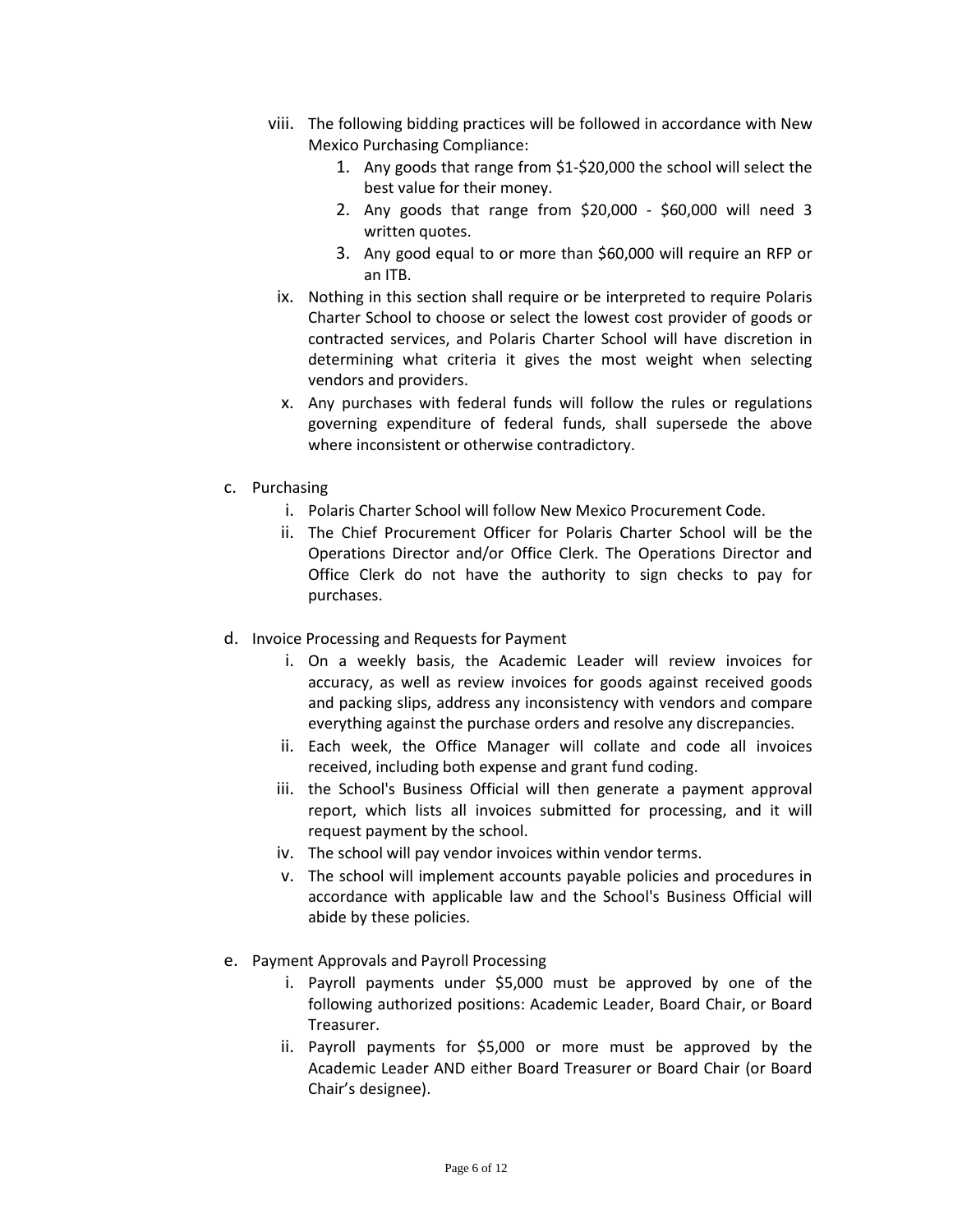- iii. All payroll will be based on the salary schedule established by Polaris Charter School and previously-approved by the Board.
- iv. For recurring payments, such as rent, where the amount is fixed, annual approval is permitted.
- v. All expenses shall be reviewed monthly by the Academic Leader and Board Treasurer.
- vi. Once the School's Business Official receives all the required approvals, the School's Business Official will issue payments with the required authorizer signatures. the School's Business Official will then generate a check register and send back to the School as record of issuance. The check register will be collated with all the check registers for that month and included in the Board packet.
- f. Debit Card Usage
	- i. Debit card usage is not permitted.
- g. Procurement Card Usage
	- i. At this time Polaris has decided to not have a procurement card.
- h. Sales Tax Exemption
	- i. Polaris Charter School will apply for tax exempt status with the State of New Mexico, Taxation and Revenue Department and will be exempt from sales tax on goods purchased for its own internal use.
	- ii. The Office Manager or Academic Leader will ensure all vendors have a copy of a tax exempt certificate.
	- iii. Prior to submission to the School's Business Official, the Office Manager will ensure all invoices have sales tax removed on goods.
- i. Electronic Payments
	- i. To preserve payment approval processes and internal controls, electronic methods (wire or ACH) shall not be permitted for payment of any expenses or reimbursements, except for payroll and associated employer and employee liabilities.
	- ii. Any exception will require approval by the Board Treasurer or Board Chair.
- j. Non-Travel Related Employee Reimbursements
	- i. Employees, except for the Academic Leader, will limit purchases made with personal funds that will be submitted for reimbursement to no more than \$500 for a single purchase, except if the purchases are meals or incidental expenses during school-related travel.
	- ii. All Employee purchases must be pre-approved.
	- iii. Should an employee need to make multiple purchases with personal funds on behalf of the school totaling more than \$500, prior approval by the Academic Leader will be required.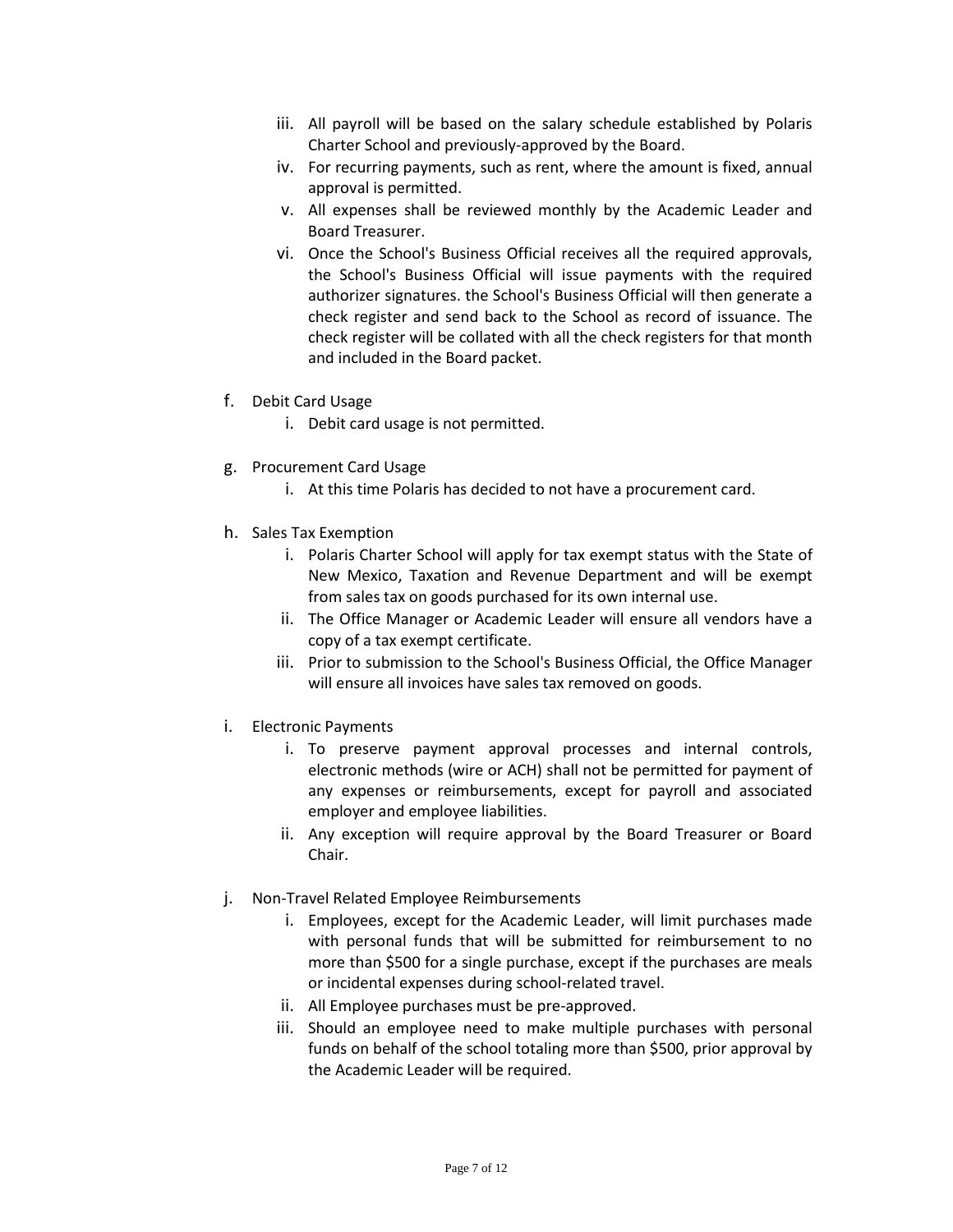- iv. Employees shall submit a reimbursement request with supporting documentation no later than one month from each purchase. A bank or credit card statement may not be considered adequate documentation, and lack of adequate documentation or timely submission will be grounds for non-reimbursement.
- v. Under no circumstances shall the purchase of alcohol, entertainment or personal expenses be reimbursed.
- vi. Nothing in this section is to be considered to supersede any personnel policies regarding eligible, reimbursable expenses.
- k. Travel-Related Employee Reimbursements
	- i. All employees must receive prior approval by the Academic Leader for all school-related travel.
	- ii. All employees must sign a travel policy form, before travel, acknowledging that they understand the reimbursement guidelines for travel reimbursements.
	- iii. All efforts should be made to make cost-effective, efficient travel arrangements as expeditiously as possible to mitigate cost escalation. This applies to airfare, accommodations, and registration fees.
	- iv. Travel arrangements should be made through the Office Manager.
	- v. If an employee does have to pay for travel, they school will reimburse them as long as receipts are provided and they adhere to the allowable travel expenses that were approved prior to travel.
	- vi. Under no circumstances shall the purchase of alcohol, entertainment or personal expenditures be reimbursed.
	- vii. Per IRS guidance, mileage of an employee driving from his or her residence to the school or vice versa is not considered reimbursable.
	- viii. Nothing in this section is to be considered to supersede any personnel policies regarding eligible, reimbursable expenses.
	- ix. If funds are available travel expenses can be reimbursed by the foundation, if the foundation board chooses to do that.
- l. Personal Use of School Funds
	- i. Use of school funds for personal use is prohibited. Violation of this policy may result in discipline up to and including dismissal or in case of a Board member, removal.

#### **IV. PAYROLL**

- a. New Employees
	- i. The Academic Leader shall hire all employees at levels consistent with the Board-approved salary schedule.
	- ii. New employees shall complete an application for employment and all necessary paperwork for payroll addition.
	- iii. New employees shall be fingerprinted and background checked consistent with New Mexico state law. Fingerprint and background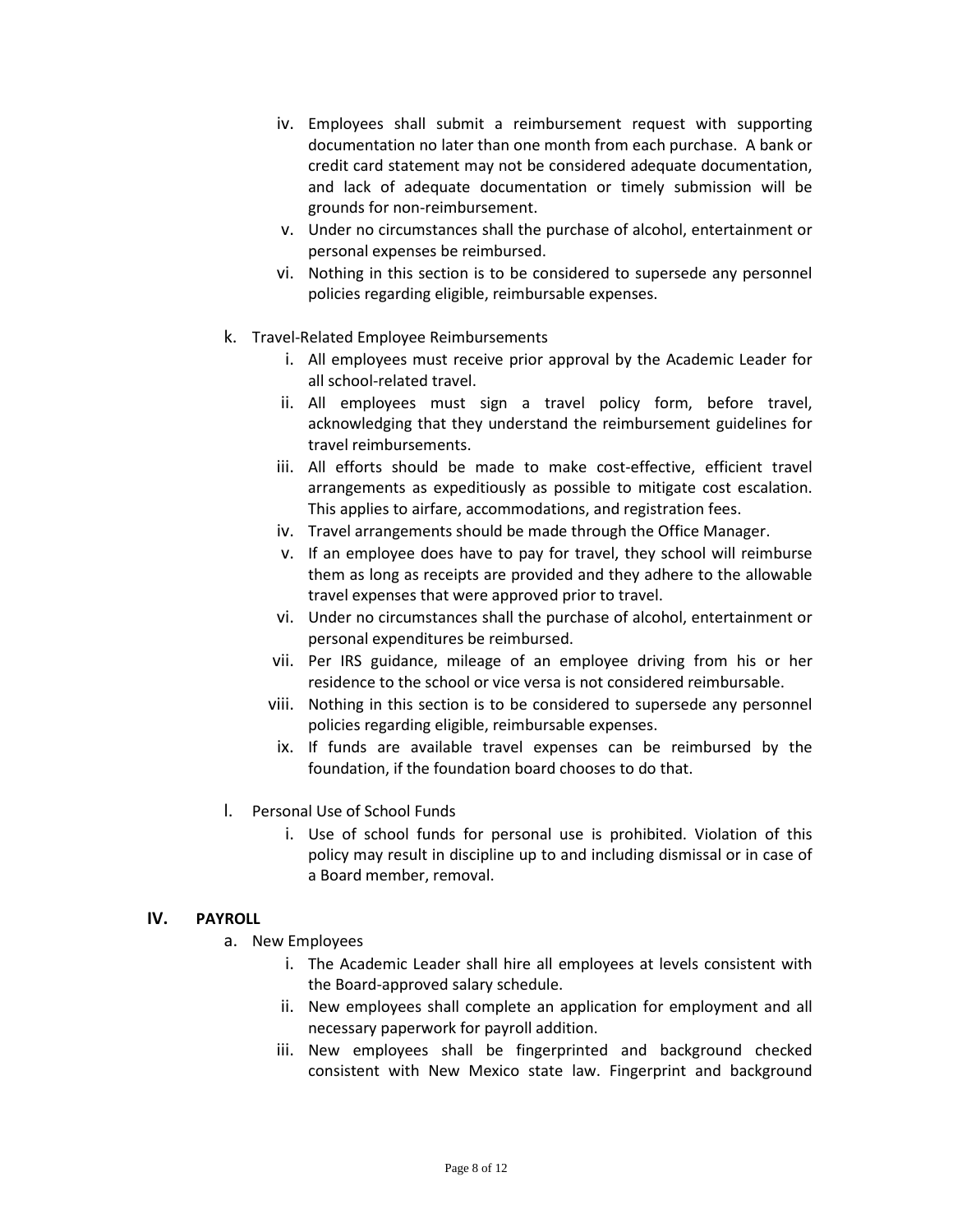clearance must be received by the school before any employee may start work.

- iv. Employees shall accrue paid time off (PTO) based on the personnel policies of the school.
- v. Each employee shall have a job description that they read, review, and sign before starting their employment.
- b. Timekeeping for Hourly Employees & Payroll Changes
	- i. The Office Manager shall track or implement an electronic system for the accurate and timely preparation of timesheets for hourly employees.
- c. Payroll Processing and Accounting
	- i. Once the School's Business Official receives the payroll changes from the Academic Leader, the School's Business Official will enter the information into the payroll processing system.
	- ii. the School's Business Official will generate a payroll preview or Excel worksheet summary and send to the Academic Leader for approval.
	- iii. Once payroll has been approved and issued, the School's Business Official will upload the payroll information to the accounting system and reconcile the payroll activity to the banking activity.
- d. Independent Contractor Vs. Employee
	- i. Unless otherwise specified, Polaris Charter School shall treat individuals as employees unless he or she meets the IRS test for classification as an independent contractor.
	- ii. If someone is determined to be an independent contractor, he or she will need to provide a W-9, as well as proof of insurance depending on the nature of his or her work on behalf of the school.
	- iii. All independent contractors shall be formally engaged under a contract that is approved by the Academic Leader or the Board, based on the contract approval criteria previously enumerated herein.
	- iv. Payments to an independent contractor shall be made pursuant to an invoice for services generated by the independent contractor to the school.
	- v. The School will generate a 1099-Misc for all independent contractors that received \$600 or more in the prior tax year and meet the IRS requirement as a contractor requiring a 1099.

#### **V. AUDITS & TAX FILINGS**

- a. Annual Audit
	- i. Each operating year, Polaris Charter School shall engage an independent accounting firm, appointed by the State of New Mexico, to perform an audit of the prior year financial statements. The audit shall be performed, and the audit report shall be generated in advance of the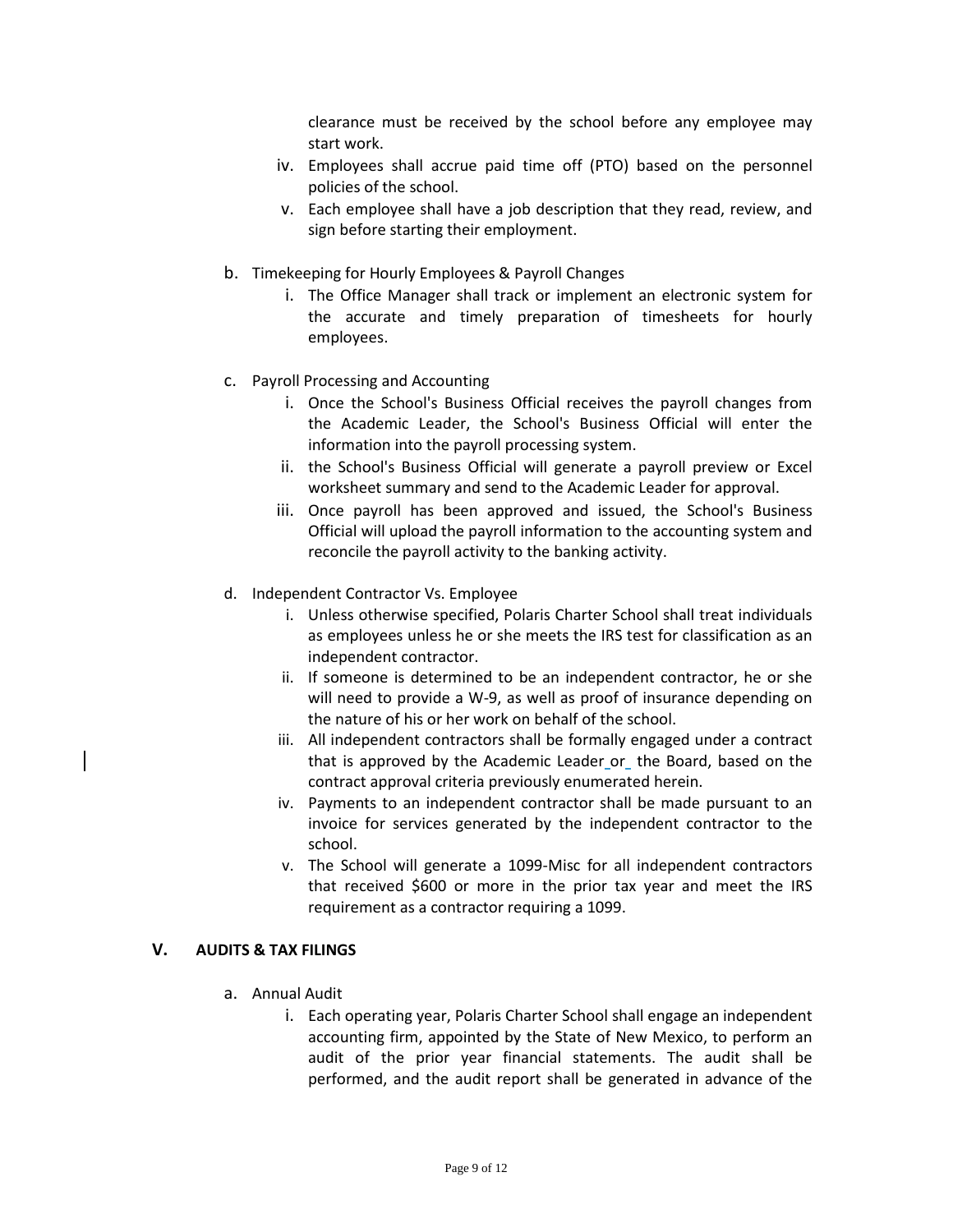New Mexico State Auditor's submission deadline with adequate review time by the Audit Committee and Board.

- ii. The audit shall include all work named in the contract with the authorizer as pertains to the school for the year being audited.
- iii. Prior to submission of the audit report, the School's Business Official, the School's attorney, and the Audit Committee will review the audit and respond to any management points, findings, material weaknesses, or significant deficiencies identified during the audit. To the extent appropriate, any official change in policies or procedures necessary to address any issue identified during the audit will be brought before the Governing Board for review after the audit is released to the public.

#### **VI. DONATIONS & PHILANTHROPY**

- a. Tax Exempt Status & Charitable Solicitation
	- i. To the extent that Polaris Charter School establishes a supporting foundation that has received recognition of its 501 (c) 3 status as a taxexempt nonprofit organization, which has completed all required annual return filings with IRS, and has completed and maintained all required registration as a charitable organization within the State of New Mexico, Polaris Charter School may engage in charitable solicitations for taxdeductible donations as permitted by local, state, and federal law. Nothing in this section shall prevent Polaris Charter School from utilizing a fiscal sponsor as an intermediary to solicit and receive donations on its behalf to the extent permitted by local, state, and federal law.
- b. Donations
	- **i.** The Office Manager, separate from the depositing process, will log all cash donations, recording date of donation, donor's name, donor's contact information, and donation amount.
	- ii. The School will provide the donor with a written acknowledgement of the donation in compliance with IRS acknowledgement requirements.

#### **VII. FINANCIAL REPORTING & PLANNING**

- a. Budget Approval
	- i. An annual budget shall be approved by the Governing Board prior to the start of each new fiscal year.
	- ii. The approved budget will include a summary of assumptions and include both restricted and unrestricted revenues and expenses.
	- iii. During the year, the Board will adopt an amended budget if needed as expenses and revenue projections change, or as student counts are updated.
	- iv. The annual budget and budget modifications will be reported to the authorizer and State of New Mexico by the required deadlines.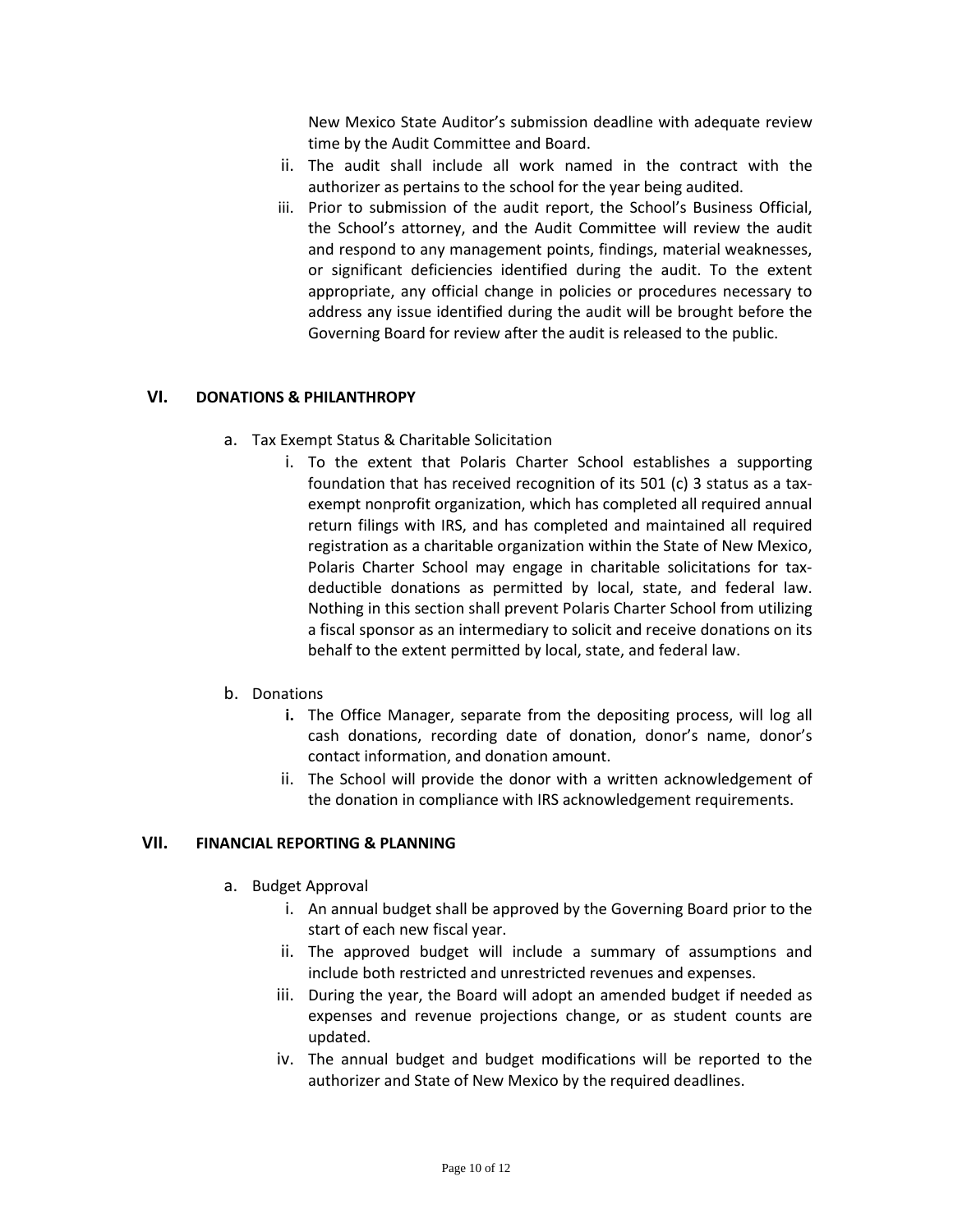- b. Monthly Financial Statements
	- i. The School's Business Official shall prepare a budget vs. actuals report, statement of cash flow, checking account register, purchasing card register if applicable, as well as a financial synopsis each month.
	- ii. The Finance Committee and the Governing Board shall review these materials on a regular basis.
- c. Interim Financial Reports
	- i. The School's Business Official shall prepare and submit the required financial reports to the PED on the timeline required by the PED.

#### **VIII. OTHER PRACTICES & FINANCIAL MATTERS**

- a. Conflicts of Interest
	- i. Any Board member with a financial interest in a matter presented to the Board shall fully disclose such interest prior to Board discussion on the issue and shall recuse themselves from the discussion and voting on the matter.
	- ii. For more information on the school's Conflict of Interest Policies, please consult the school's Bylaws.
- b. Related Party Transactions
	- **i.** Polaris Charter School Board will identify, recognize, and evaluate any related party transactions.
- c. Whistleblower Policy
	- i. Polaris Charter School policy shall extend to financial matters and improprieties.
- d. Debt
	- i. Polaris Charter School will not take on any debt outside those allowable by law.
	- ii. To the extent that a supporting organization does, any debt, whether loans, notes, or lines of credit must be reviewed by the Governing Board. Information about covenants, restrictions, and other requirements associated with the debt must be reviewed at time of approval.
	- iii. The Finance Committee in conjunction with the School Business Official will review ongoing compliance with incurred debt of the supporting organization, as well as strategies to reduce debt and associated borrowing expense as expeditiously as possible.
- e. Political Contributions & Advocacy
	- i. Polaris Charter School will not make any direct or indirect contribution of funds, assets, or resources to a political party or individual serving in or seeking public office.